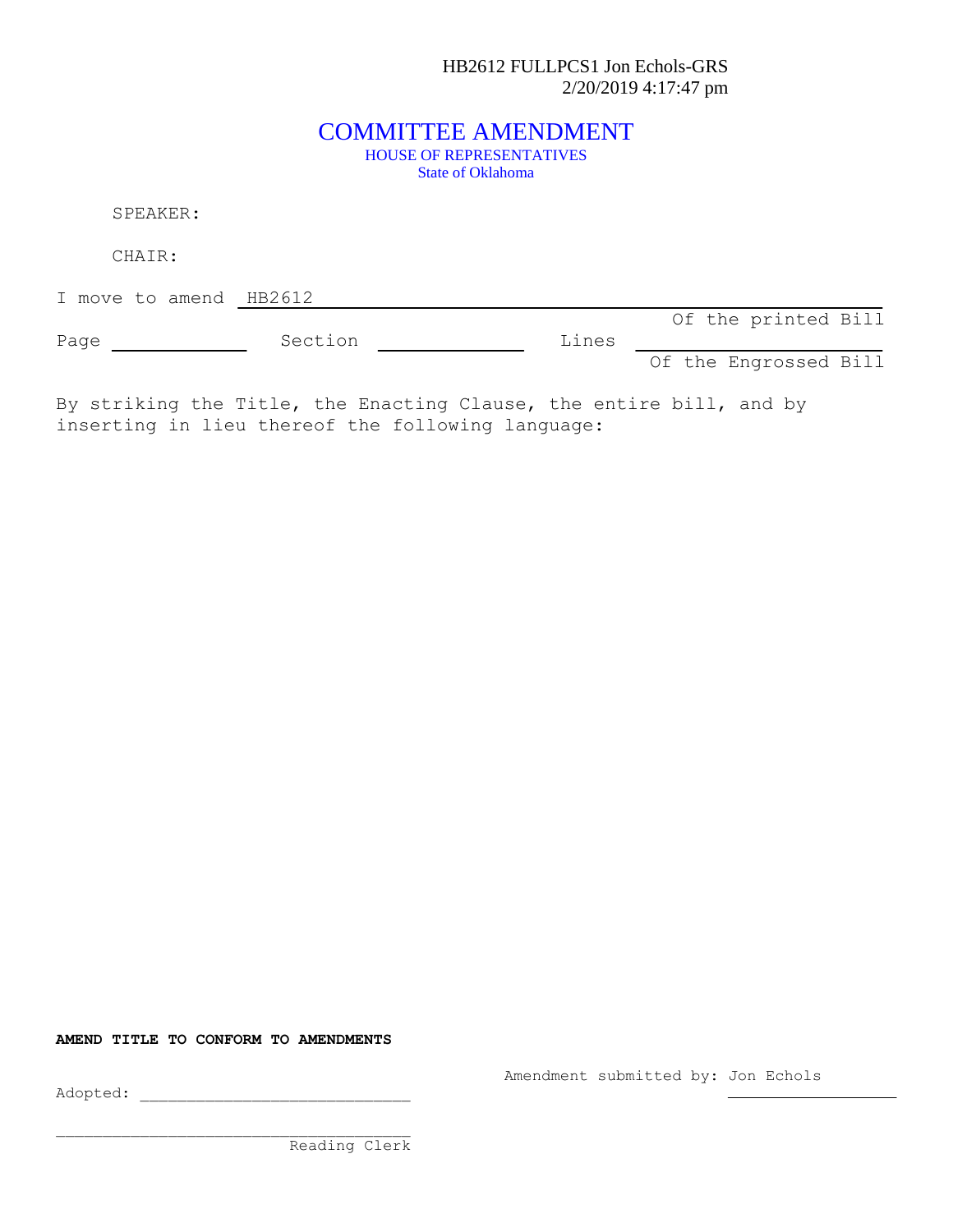| 1              | STATE OF OKLAHOMA                                                                                             |
|----------------|---------------------------------------------------------------------------------------------------------------|
| $\overline{2}$ | 1st Session of the 57th Legislature (2019)                                                                    |
| 3              | PROPOSED COMMITTEE<br>SUBSTITUTE                                                                              |
| 4              | <b>FOR</b><br>HOUSE BILL NO. 2612<br>By: Echols                                                               |
| 5              |                                                                                                               |
| 6              |                                                                                                               |
| 7              | PROPOSED COMMITTEE SUBSTITUTE                                                                                 |
| 8              | An Act relating to medical marijuana; creating the<br>Oklahoma Medical Marijuana and Patient Protection       |
| 9              | Act; providing definitions; creating the Oklahoma<br>Medical Marijuana Authority; directing Authority to      |
| 10             | address certain issues related to medical marijuana;<br>providing for support staff and office space; stating |
| 11             | duties of the Authority; authorizing employment of                                                            |
| 12             | Executive Director and personnel; providing<br>qualifications for positions; authorizing Executive            |
| 13             | Director to delegate powers and duties and suggest<br>rules; granting the Authority and certain personnel     |
| 14             | specific peace officer powers; creating the Oklahoma<br>Medical Marijuana Authority Revolving Fund; providing |
| 15             | sources of monies; appropriating monies for certain<br>purposes; authorizing State Department of Health to    |
| 16             | address issues related to the medical marijuana<br>program; allowing the Department to perform on-site        |
| $17$           | assessments; establishing guidelines for conducting<br>on-site assessments; providing disciplinary actions    |
| 18             | for certain violations; providing for the assessment<br>of monetary penalties; allowing applicants and        |
| 19             | licensees to contest disciplinary actions; providing<br>for the creation of a medical marijuana use registry; |
| 20             | stating requirements of use registry; providing for<br>confidentiality of certain medical marijuana licensee  |
| 21             | records; clarifying possession rights of licensees;<br>prohibiting counties and municipalities from enacting  |
| 22             | certain possession quidelines; allowing property<br>owners to prohibit certain medical marijuana use;         |
| 23             | prohibiting denial of eligibility in government<br>assistance programs solely for status as patient or        |
| 24             | caregiver; providing exception; prohibiting<br>restrictions on a licensee's right to own, purchase            |
|                |                                                                                                               |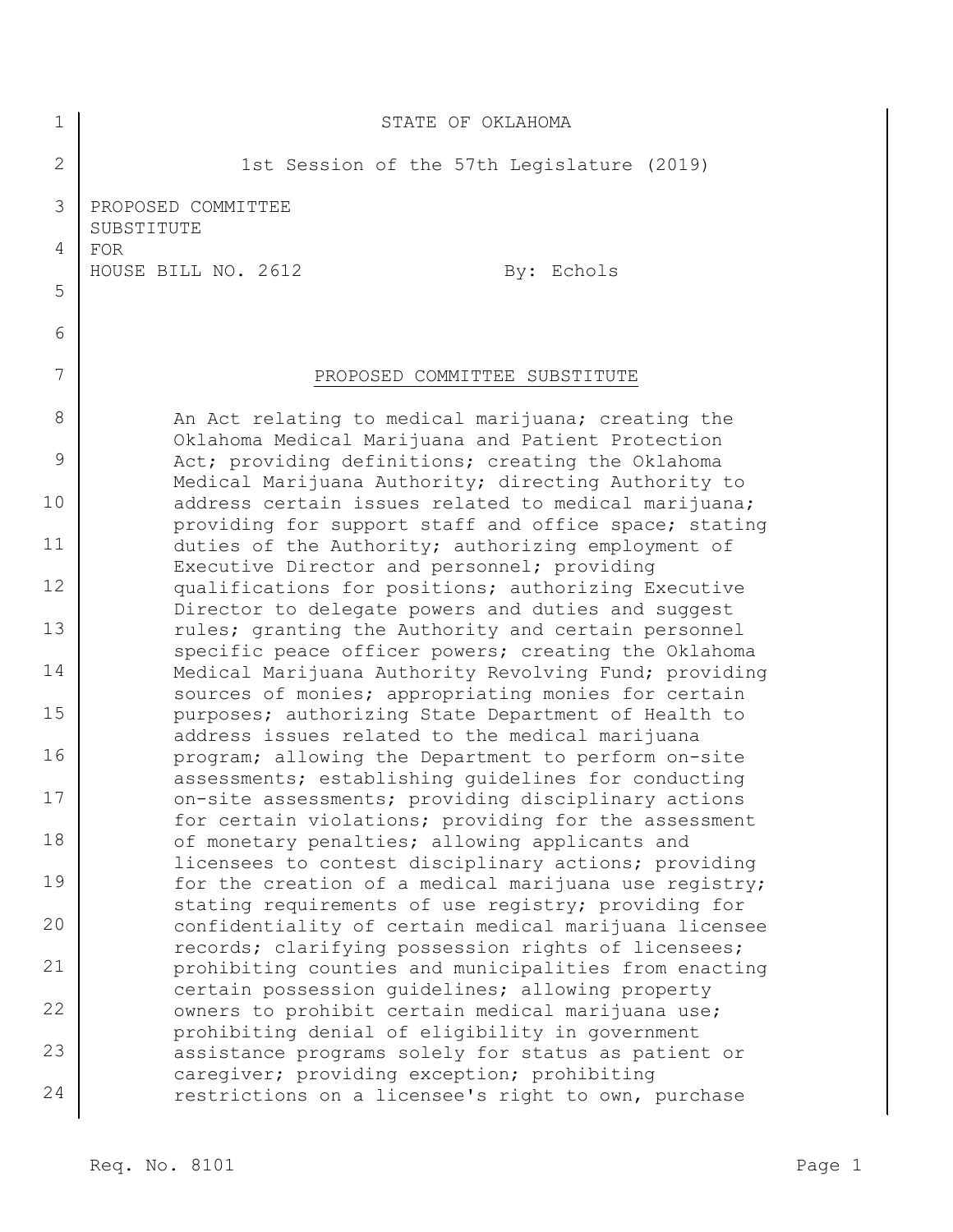1 2 3 4 5 6 7 8 9 10 11 12 13 14 15 16 17 18 19 20 21 22 23 24 or possess firearms; prohibiting assessment of criminal or civil penalties to licensees who use medical marijuana in accordance with medical marijuana program; providing that government assistance programs are not required to reimburse certain costs; prohibiting employers from engaging in certain employment practices with applicants or employees that hold medical marijuana licenses; providing exceptions; construing act; stating remedies for aggrieved applicants or employees under certain act; defining terms; establishing restrictions for smoking or vaping medical marijuana under certain act; authorizing Department to contact recommending physicians to verify need; providing reduced fee for certain applicants; stating term of patient license; providing limitations on physicians who may recommend medical marijuana to patients; prohibiting assessment of criminal or civil penalties for physicians who recommend medical marijuana; prohibiting physician from co-locating with dispensary; providing for patient license revocation; stating rights of caregivers; limiting number of patients to be designated for caregivers; limiting term of license; stating guidelines and restrictions for homegrown medical marijuana plants; prohibiting use of certain extraction equipment or processes; requiring certain products to be purchased from Oklahoma-licensed businesses; granting Department oversight and audit responsibilities for medical marijuana program; providing inventory tracking system guidelines; creating medical marijuana business licenses; directing development of website for medical marijuana business applications; requiring Department to make medical marijuana business applications available on website; stating requirements, fee and licensing procedures for medical marijuana business applicants; directing applicants to submit certain information and documentation; exempting applicants from certain registration requirement; providing for approval or rejection of license; providing for investigations, interviews and inspections; providing certain approval and rejection procedures; requiring certain licenses and permits; providing for conditional license; excluding certain applicants; providing certain investigative procedures; providing certain grounds for denial and disciplinary action; requiring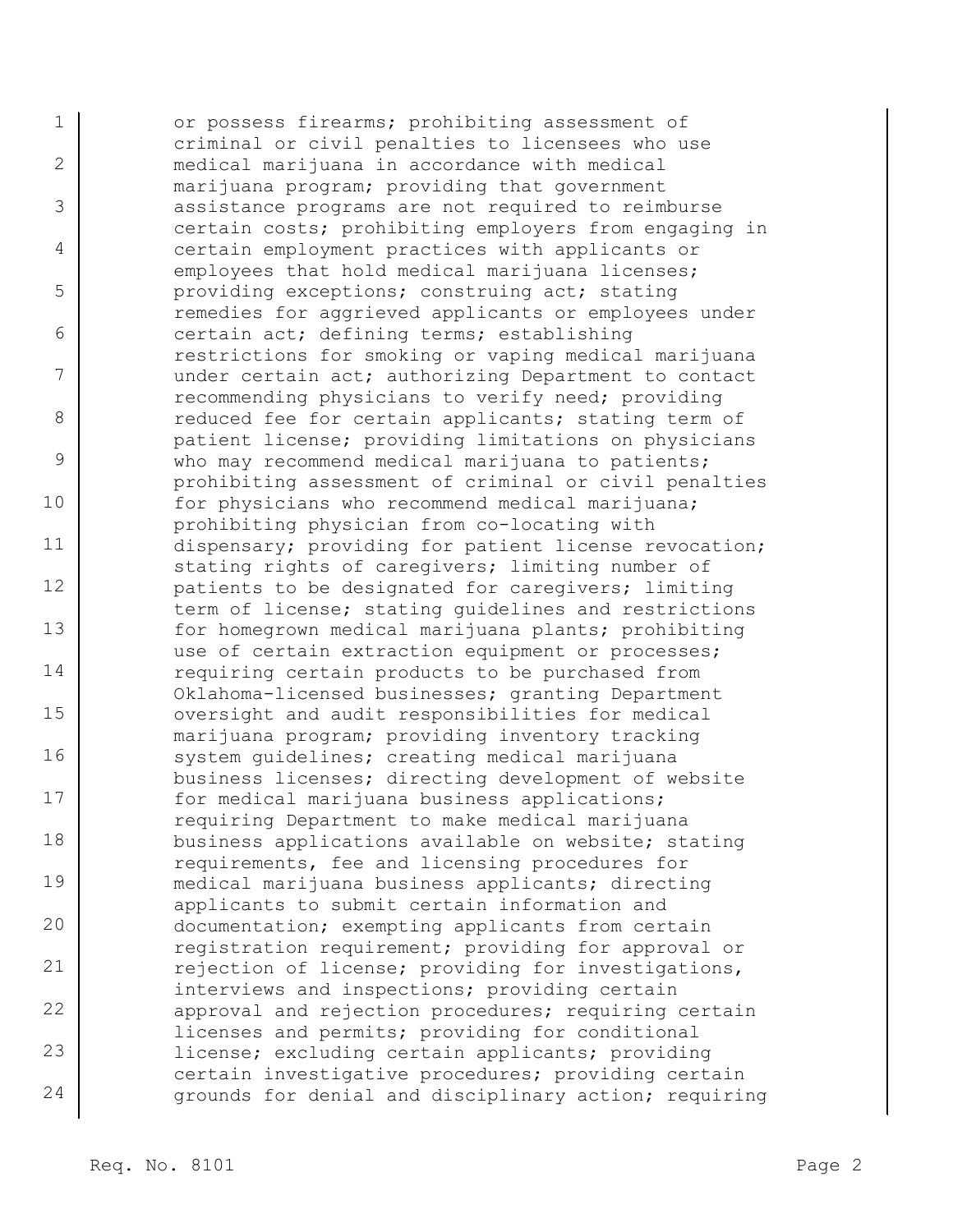1 2 3 4 5 6 7 8 9 10 11 12 13 14 15 16 17 18 19 20 21 22 23 24 compliance with certain building codes; requiring payment of fee before business begins operating; directing applicants to disclose certain financial information and documents; authorizing the Department to develop policies and procedures for disclosure of financial interest and ownership; directing Department to receive applications and issue licenses for medical marijuana transporters; defining scope of license; providing procedures and guidelines for obtaining transporter licenses; directing transporters to use certain tracking system; establishing procedures for transporting medical marijuana or medical marijuana product; authorizing the Department to issue transporter agent licenses; stating fee; providing for the issuance of transporter agent identification card; stating contents of identification card; stating term of license; authorizing Department to revoke or suspend transporter licenses under certain circumstances; specifying vehicle requirements for transporters; requiring preparation of inventory manifests prior to transporting product; requiring certain information on inventory manifest; creating the medical marijuana testing laboratory license; authorizing the Authority to contract with laboratories for certain purpose; authorizing the Department to develop certain testing and research practices; placing restrictions on who may own a testing laboratory; stating requirements and licensing procedures for medical marijuana testing laboratory applicants; requiring medical laboratory director; providing for acceptance of samples; authorizing certain transfer; authorizing use of licensed transporters; directing laboratories to establish certain policies related to the integrity of testing processes; directing the Department to develop certain standards, policies and procedures; requiring laboratories to provide the Department with access to test reports and premises; providing for the retention of lab test results for time certain; specifying mandatory testing categories; requiring certain inspection and proficiency testing; providing for laboratory accreditation; prohibiting sale or transfer of untested medical marijuana and medical marijuana products; prohibiting the sale or distribution of usable marijuana products unless packaged and labeled in certain manner; requiring return of noncompliant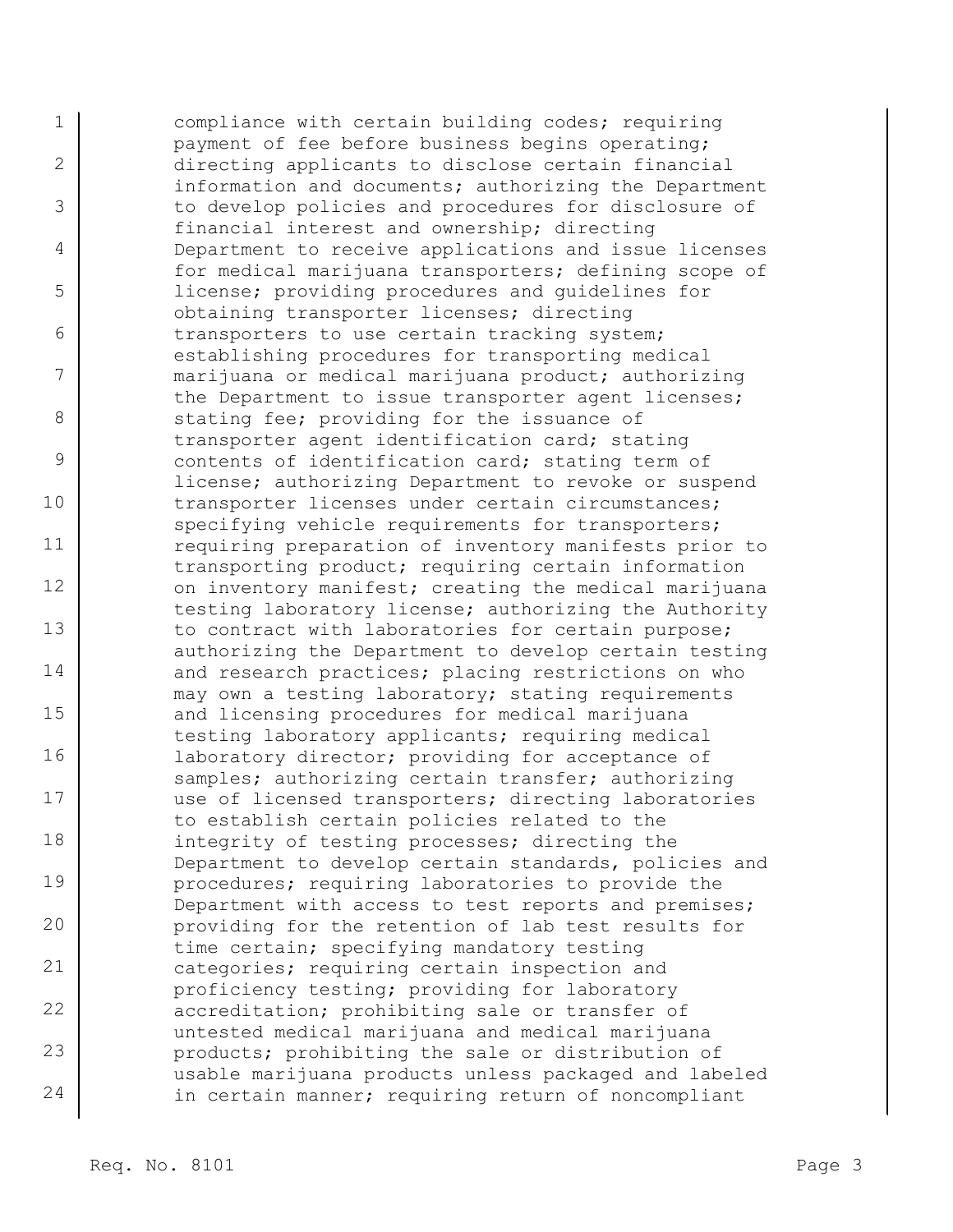1 2 3 4 5 6 7 8 9 10 11 12 13 14 15 16 17 18 19 20 21 22 product; establishing certain packaging and labeling requirements; providing for development of packaging and labeling standards for medical marijuana; requiring certain information be displayed on the label; authorizing issuance of research license to certain persons; stating fee for license; allowing issuance of license for specific research purposes; stating criteria for obtaining a medical marijuana research license; providing limitations on the transfer of marijuana grown for research purposes; allowing for the revocation of research license under certain circumstances; authorizing research licensees to contract with institution of higher education; providing exemption from civil or criminal liability for licensed researchers who act in accordance with the medical marijuana program; requiring certain review for public institutions; creating the medical marijuana education facility license; stating purpose of license; stating fee for license; establishing purposes for which the license may be issued; directing applicant to submit certain information with application; providing for the revocation of license under certain circumstances; providing limitations on the transfer of marijuana grown for education purposes; authorizing education facility licensees to contract with higher education research institutions or other research licensees; providing exemption from civil or criminal liability; prohibiting medical marijuana businesses from engaging in deceptive, false or misleading advertising; prohibiting any form of advertising that targets individuals under a certain age; making certain records confidential and exempt from the Oklahoma Open Records Act; defining term; providing for promulgation and recommendation of rules; amending 40 O.S. 2011, Section 552, as amended by Section 17, Chapter 196, O.S.L. 2012 (40 O.S. Supp. 2018, Section 552), which relates to the Standards for Workplace Drug and Alcohol Testing Act; clarifying scope of certain definition; and providing for codification.

24 BE IT ENACTED BY THE PEOPLE OF THE STATE OF OKLAHOMA: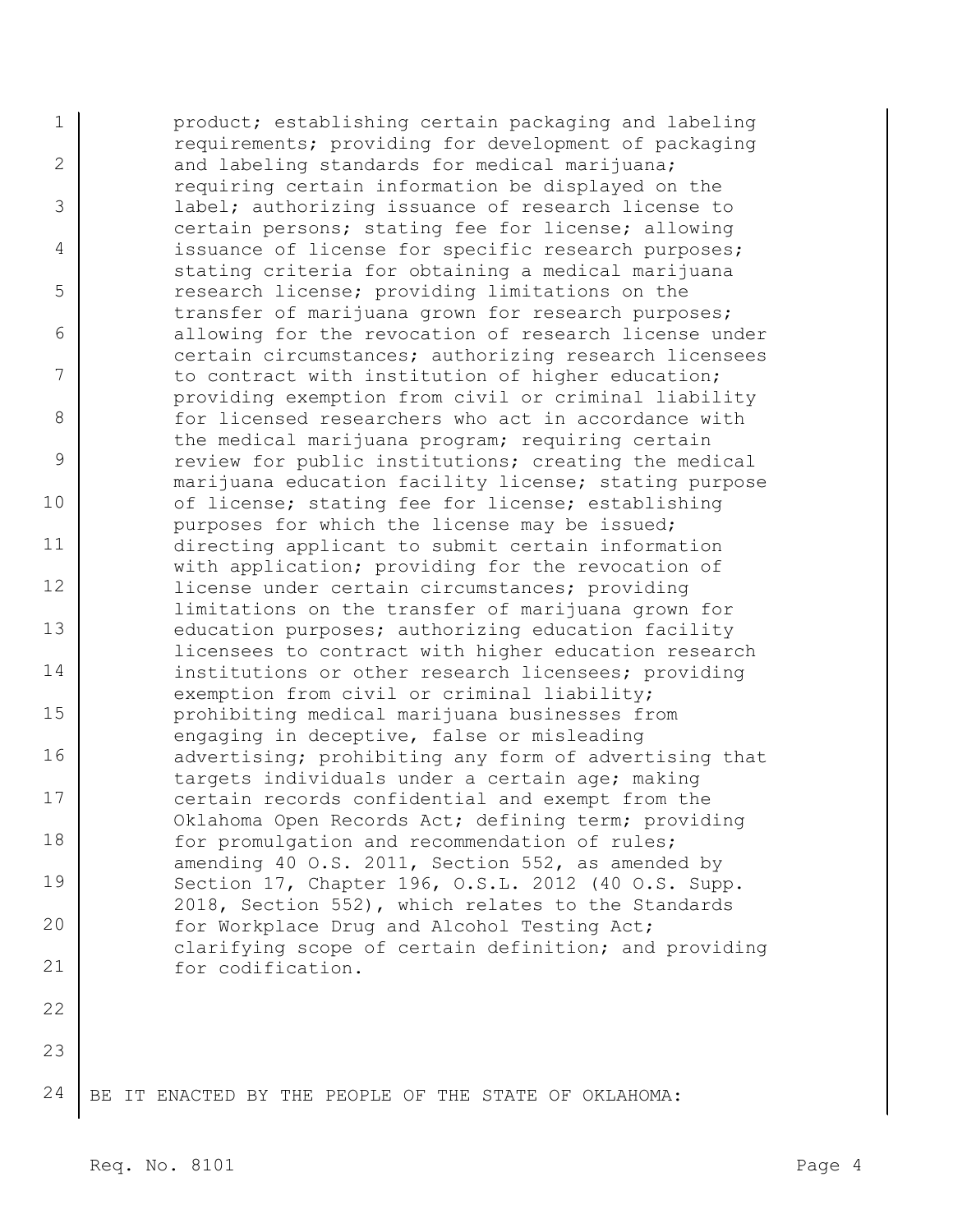1 2 3 4 5 6 7 8 9 10 11 12 13 14 15 16 17 18 19 20 21 22 23 24 SECTION 1. NEW LAW A new section of law to be codified in the Oklahoma Statutes as Section 427.1 of Title 63, unless there is created a duplication in numbering, reads as follows: This act shall be known and may be cited as the "Oklahoma Medical Marijuana and Patient Protection Act". SECTION 2. NEW LAW A new section of law to be codified in the Oklahoma Statutes as Section 427.2 of Title 63, unless there is created a duplication in numbering, reads as follows: As used in this act: 1. "Advertising" means the act of providing consideration for the publication, dissemination, solicitation, or circulation, of visual, oral, or written communication, to induce directly or indirectly any person to patronize a particular medical marijuana business, or to purchase particular medical marijuana or a medical marijuana product. Advertising includes marketing, but does not include packaging and labeling; 2. "Authority" means the Oklahoma Medical Marijuana Authority; 3. "Batch number" means a unique numeric or alphanumeric identifier assigned prior to testing to allow for inventory tracking and traceability; 4. "Cannabinoid" means any of the chemical compounds that are active principles of marijuana;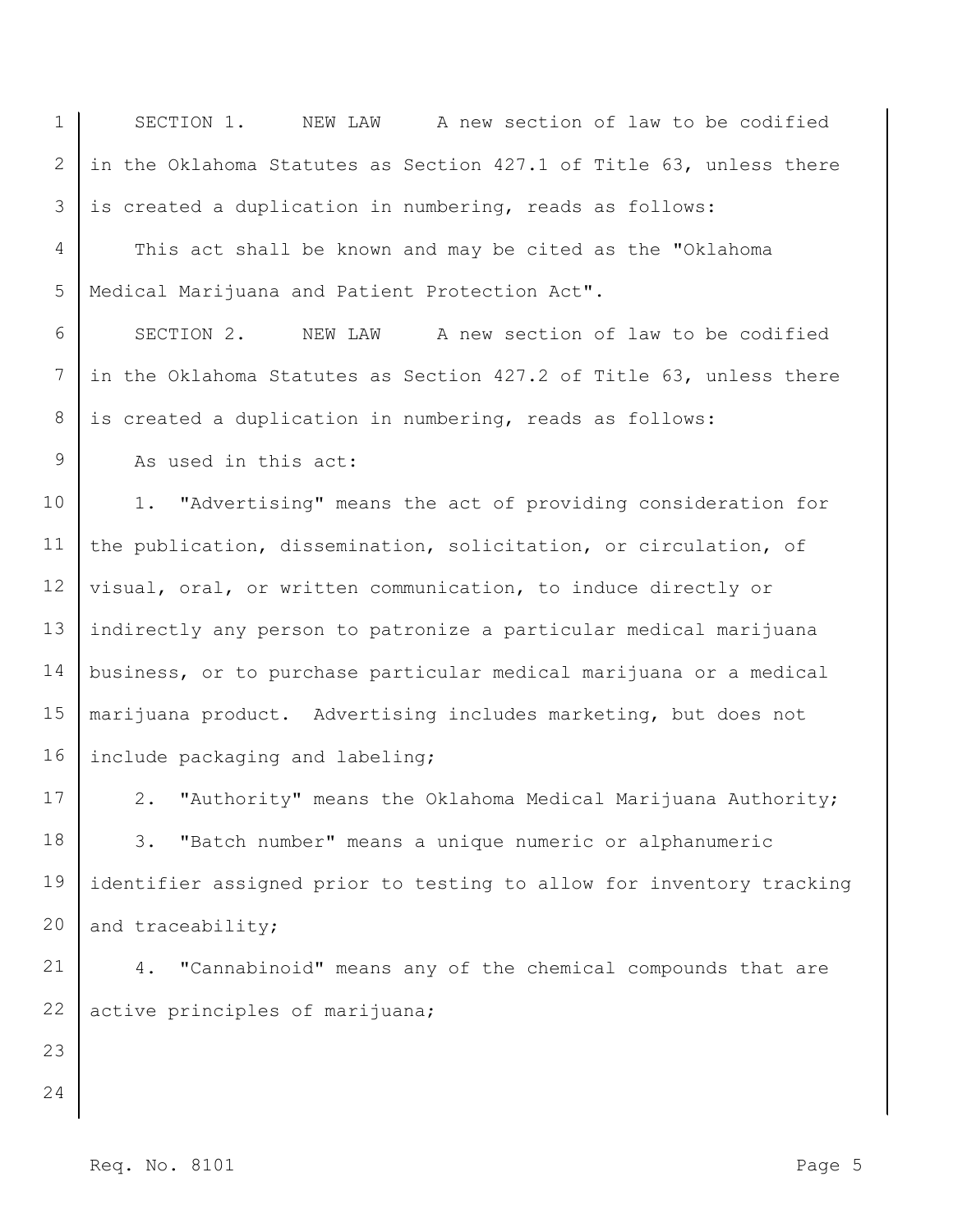| $\mathbf 1$       | 5. "Caregiver" means a family member or assistant who regularly  |
|-------------------|------------------------------------------------------------------|
| $\mathbf{2}$      | looks after a medical marijuana license holder whom a physician  |
| 3                 | attests needs assistance;                                        |
| 4                 | 6.<br>"Child-resistant" means special packaging that is:         |
| 5                 | designed or constructed to be significantly difficult<br>a.      |
| 6                 | for children under five (5) years of age to open and             |
| 7                 | not difficult for normal adults to use properly as               |
| 8                 | defined by 16 C.F.R. 1700.15 (1995) and 16 C.F.R.                |
| 9                 | $1700.20$ (1995),                                                |
| 10                | opaque so that the outermost packaging does not allow<br>b.      |
| 11                | the product to be seen without opening the packaging             |
| $12 \overline{ }$ | material, and                                                    |
| 13                | resealable to maintain its child-resistant<br>$\circ$ .          |
| 14                | effectiveness for multiple openings for any product              |
| 15                | intended for more than a single use or containing                |
| 16                | multiple servings;                                               |
| 17                | "Clone" means a nonflowering plant cut from a mother plant<br>7. |
| 18                | that is capable of developing into a new plant and has shown no  |
| 19                | signs of flowering;                                              |
| 20                | 8.<br>"Commissioner" means the State Commissioner of Health;     |
| 21                | 9.<br>"Complete application" means a document prepared in        |
| 22                | accordance with the provisions set forth in this act, rules      |
| 23                | promulgated pursuant thereto, and the forms and instructions     |
| 24                |                                                                  |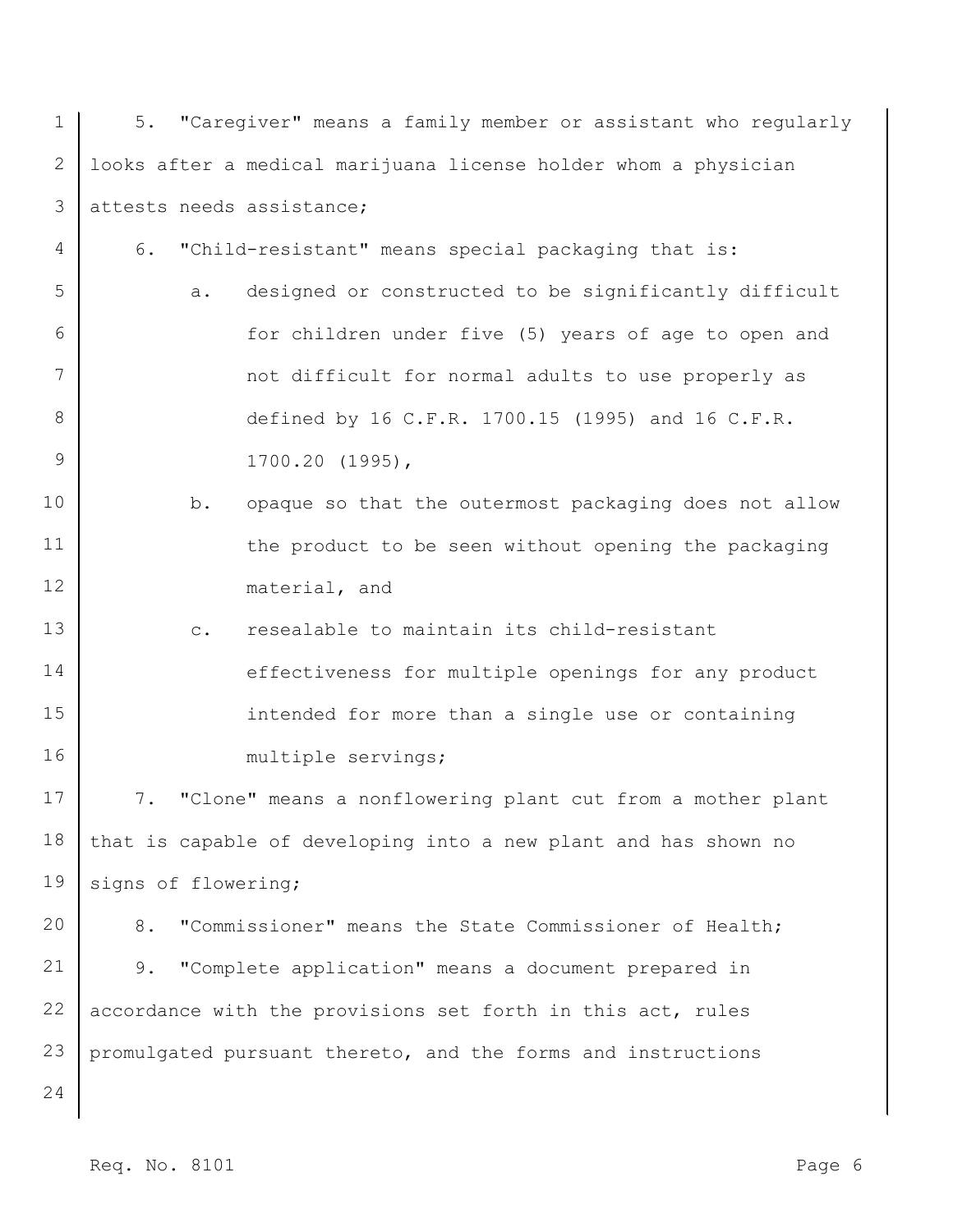1 2 provided by the Department, including any supporting documentation required and the applicable license application fee;

3 4 5 10. "Department" means the State Department of Health; 11. "Director" means the Executive Director of the Oklahoma Medical Marijuana Authority;

6 7 8 9 10 12. "Dispense" means the selling of medical marijuana or a medical marijuana product to a qualified patient or the designated caregiver of the patient that is packaged in a suitable container appropriately labeled for subsequent administration to or use by a qualifying patient;

11 12 13 14 15 16 17 13. "Dispensary" means a medical marijuana dispensary, an entity that has been licensed by the Department pursuant to this act to purchase medical marijuana or medical marijuana products from a licensed medical marijuana commercial grower or medical marijuana processor, sell medical marijuana or medical marijuana products to patients and caregivers as defined under this act, or sell or transfer products to another dispensary;

18 19 20 21 14. "Edible medical marijuana product" means any medicalmarijuana-infused product for which the intended use is oral consumption including, but not limited to, any type of food, drink or pill;

22 23 24 15. "Entity" means an individual, general partnership, limited partnership, limited liability company, trust, estate, association, corporation, cooperative, or any other legal or commercial entity;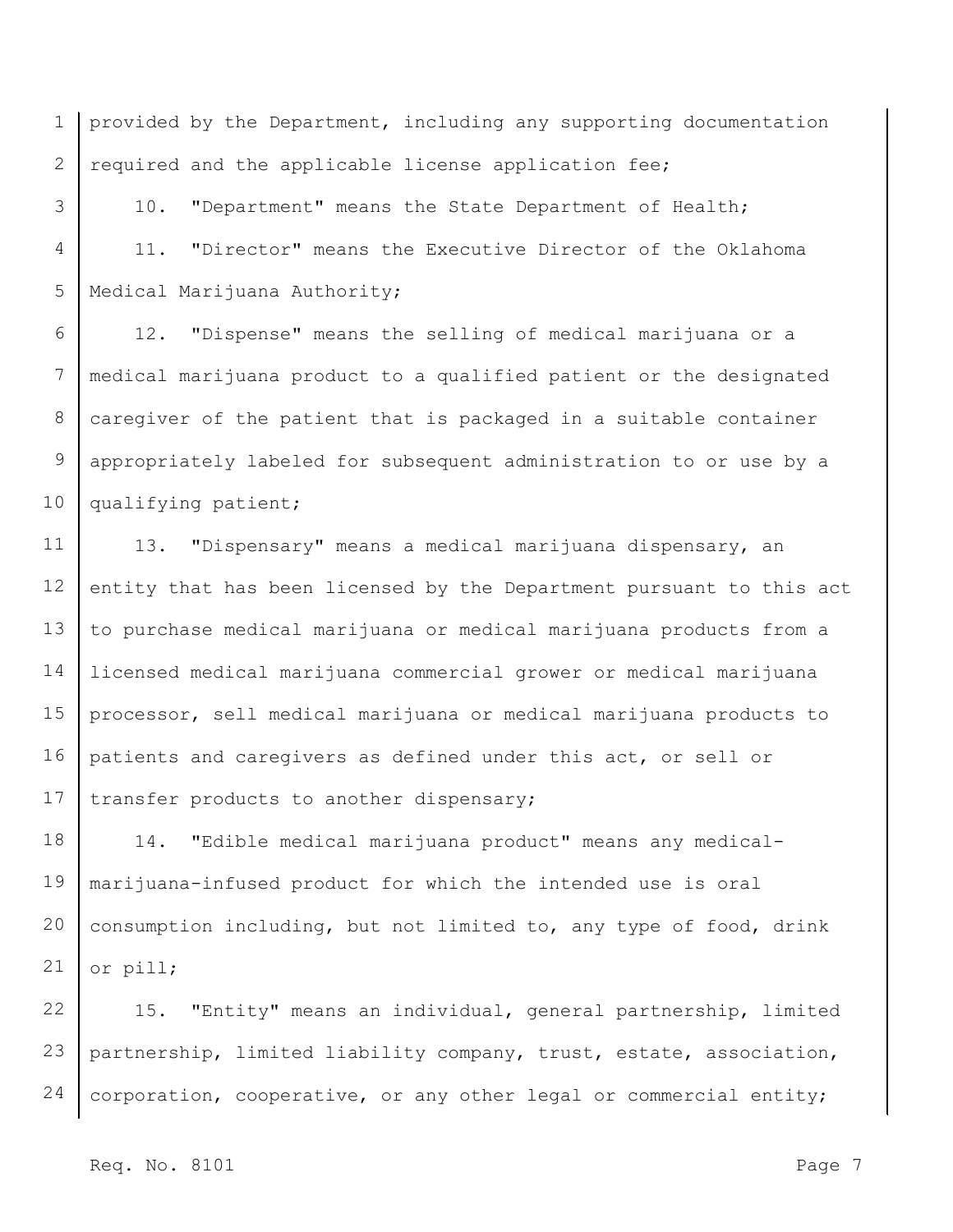1 2 3 4 16. "Flower" means the reproductive organs of the marijuana or cannabis plant referred to as the bud or parts of the plant that are harvested and used to consume in a variety of medical marijuana products;

5 6 7 17. "Flowering" means the reproductive state of the marijuana or cannabis plant in which there are physical signs of flower or budding out of the nodes of the stem;

8 9 10 11 12 18. "Food-based medical marijuana concentrate" means a medical marijuana concentrate that was produced by extracting cannabinoids from medical marijuana through the use of propylene glycol, glycerin, butter, olive oil, coconut oil or other typical food-safe cooking fats;

13 14 15 19. "Good cause" for purposes of an initial, renewal or reinstatement license application, or for purposes of discipline of a licensee, means:

16 17 18 19 20 21 22 23 24 a. the licensee or applicant has violated, does not meet, or has failed to comply with any of the terms, conditions or provisions of the act, any rules promulgated pursuant thereto, or any supplemental relevant state or local law, rule or regulation, b. the licensee or applicant has failed to comply with any special terms or conditions that were placed upon the license pursuant to an order of the State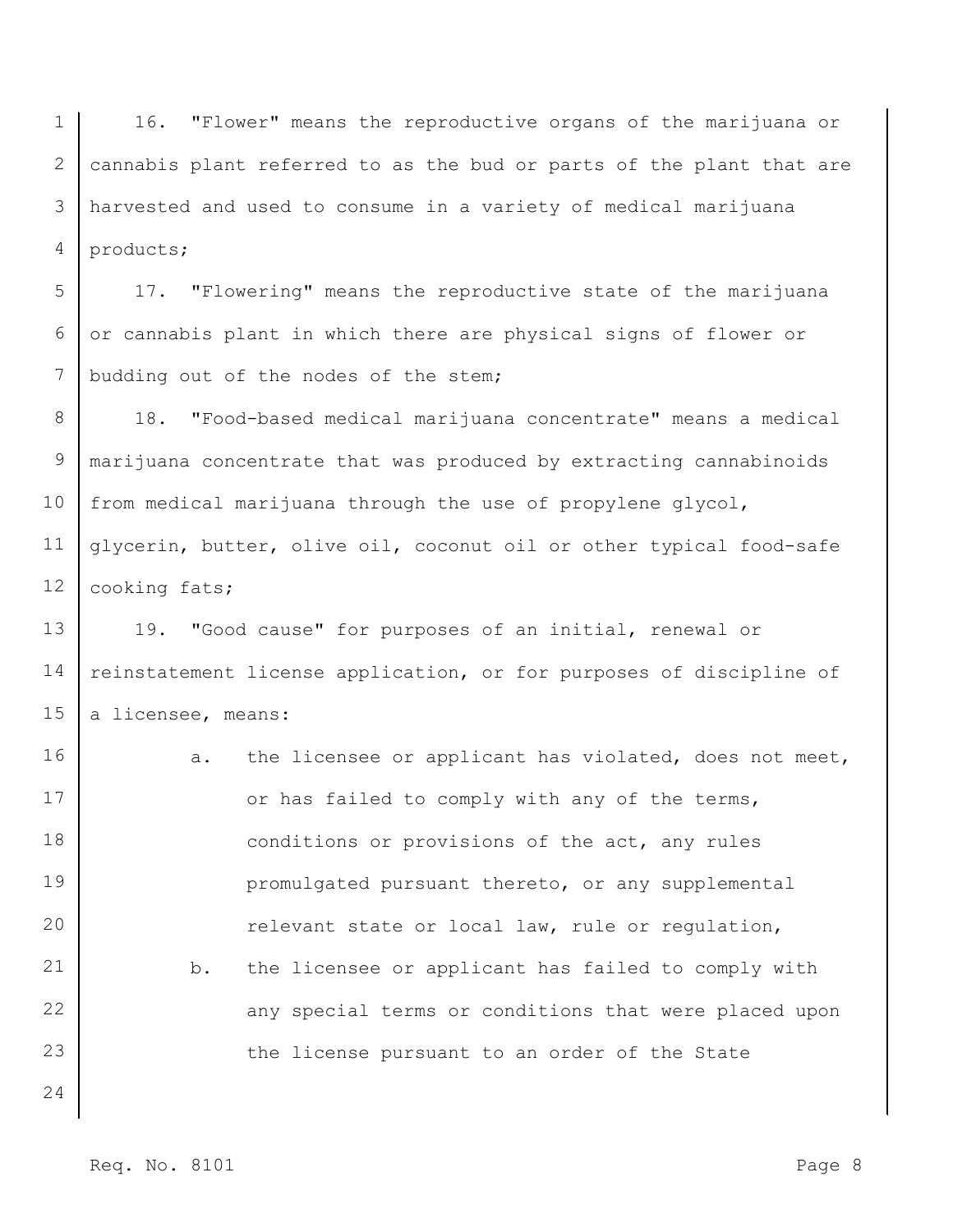1 2 3 4 5 6 7 8 9 10 11 12 13 14 15 16 17 18 19 20 21 22 23 24 Department of Health, Oklahoma Medical Marijuana Authority or the municipality, or c. the licensed premises of a medical marijuana business or applicant have been operated in a manner that adversely affects the public health or welfare or the safety of the immediate vicinity in which the establishment is located; 20. "Harvest batch" means a specifically identified quantity of medical marijuana that is uniform in strain, cultivated utilizing the same cultivation practices, harvested at the same time from the same location and cured under uniform conditions; 21. "Harvested marijuana" means post-flowering medical marijuana not including trim, concentrate or waste; 22. "Heat- or pressure-based medical marijuana concentrate" means a medical marijuana concentrate that was produced by extracting cannabinoids from medical marijuana through the use of heat or pressure; 23. "Immature plant" means a nonflowering marijuana plant that has not demonstrated signs of flowering; 24. "Inventory tracking system" means the required tracking system that accounts for medical marijuana from either the seed or immature plant stage until the medical marijuana or medical marijuana product is sold to a patient at a medical marijuana dispensary, transferred to a medical marijuana research facility,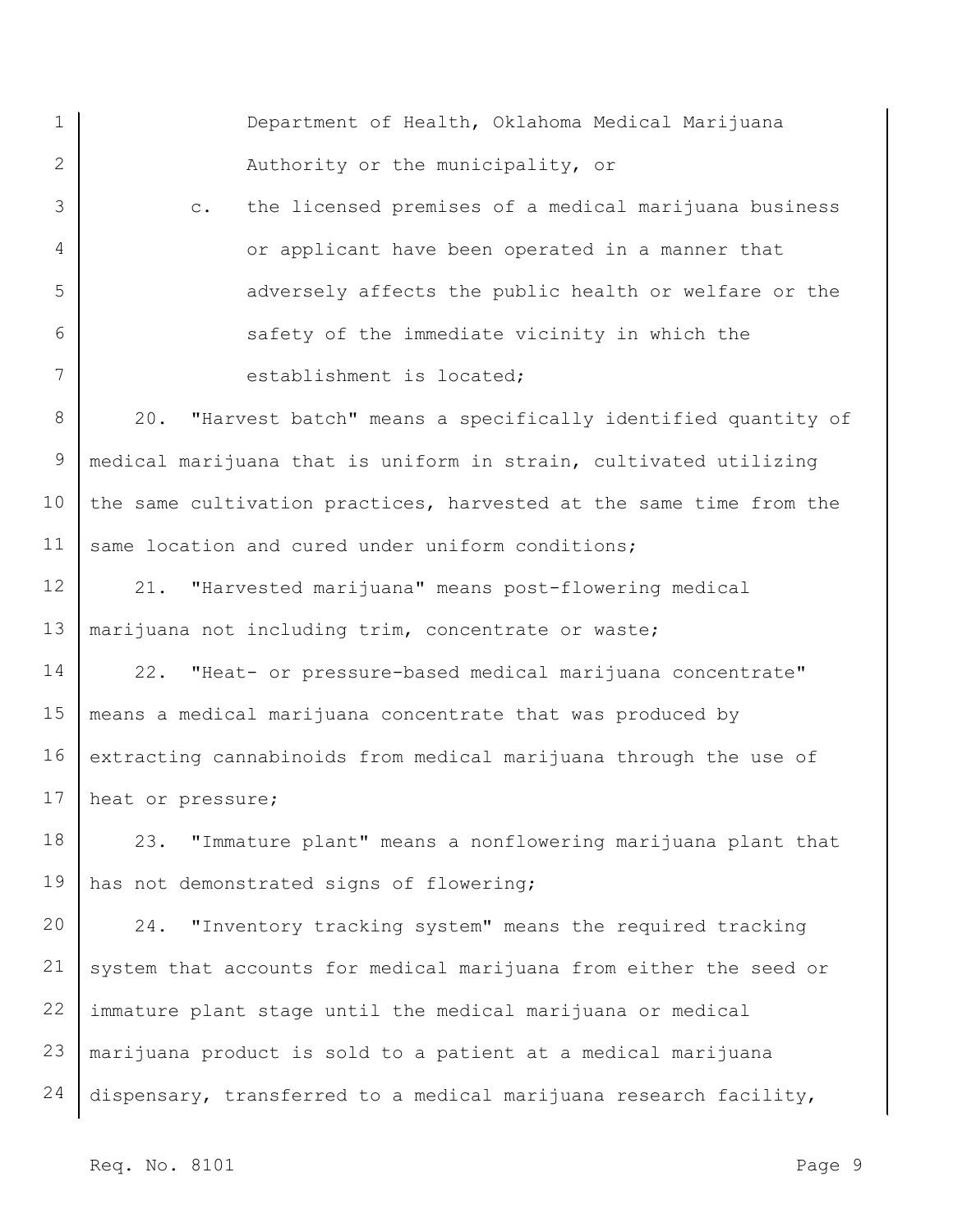1 2 destroyed by a medical marijuana business or used in a research project by a medical marijuana research facility;

3 4 5 25. "Licensed patient" or "patient" means a person who has been issued a medical marijuana patient license by the State Department of Health or Oklahoma Medical Marijuana Authority;

6 7 8 9 10 11 12 13 14 26. "Licensed premises" means the premises specified in an application for a medical marijuana business license, medical marijuana research facility license or medical marijuana education facility license pursuant to this act that are owned or in possession of the licensee and within which the licensee is authorized to cultivate, manufacture, distribute, sell, store, transport, test or research medical marijuana or medical marijuana products in accordance with the provisions of this act and rules promulgated pursuant thereto;

15 16 17 18 19 20 27. "Manufacture" means the production, propagation, compounding or processing of a medical marijuana product, excluding marijuana plants, either directly or indirectly by extraction from substances of natural or synthetic origin, or independently by means of chemical synthesis, or by a combination of extraction and chemical synthesis;

21 22 23 24 28. "Marijuana" shall have the same meaning as such term is defined in Section 2-101 of Title 63 of the Oklahoma Statutes; 29. "Material change" means any change that would require a substantive revision to the standard operating procedures of a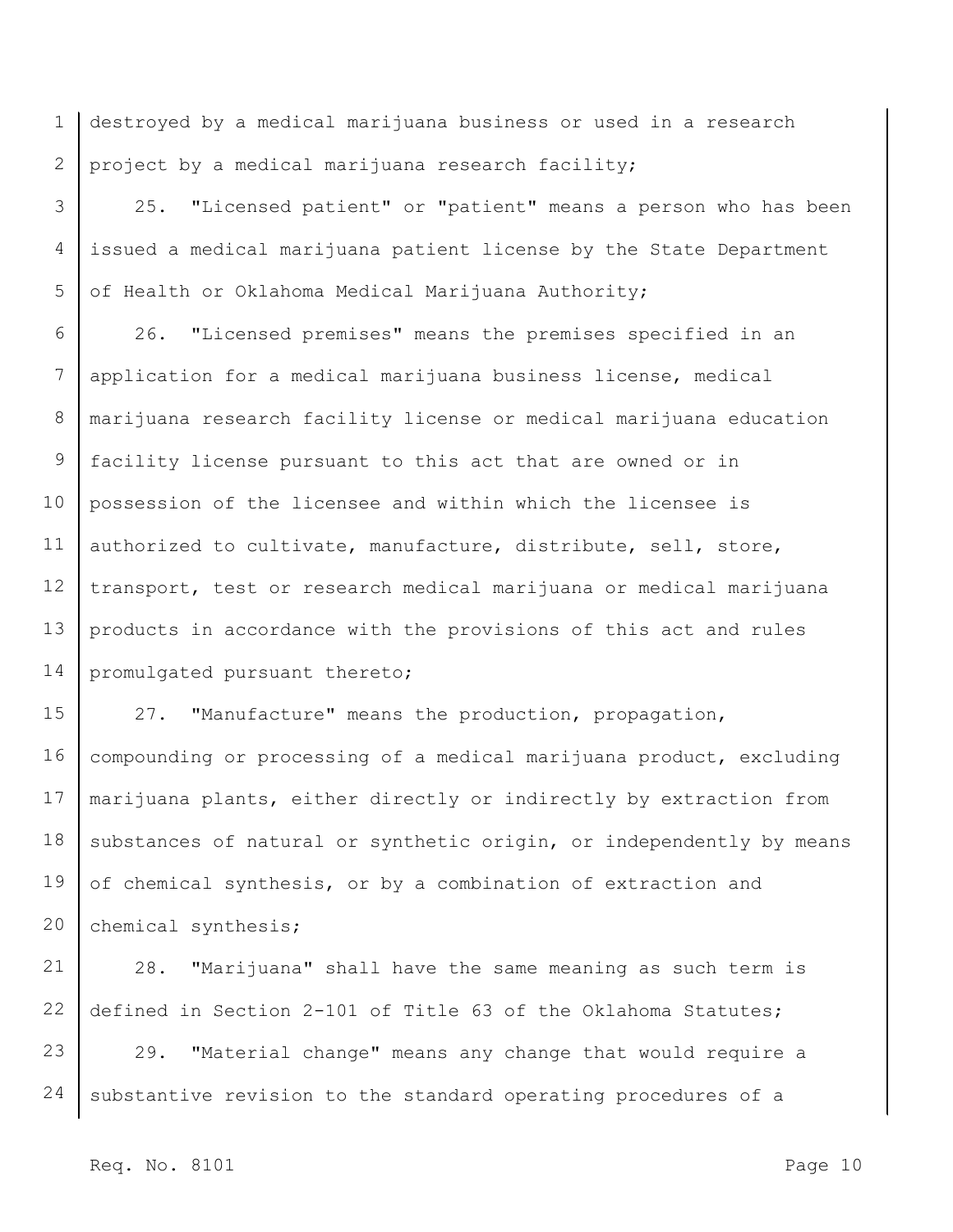1 2 licensee for the cultivation or production of medical marijuana, medical marijuana concentrate or medical marijuana products;

3 4 30. "Mature plant" means a harvestable female marijuana plant that is flowering;

5 6 7 8 31. "Medical marijuana business (MMB)" means a licensed medical marijuana dispensary, medical marijuana processor, medical marijuana commercial grower, medical marijuana laboratory, medical marijuana business operator, or a medical marijuana transporter;

9 10 11 12 13 14 15 32. "Medical marijuana concentrate" or "concentrate" means a specific subset of medical marijuana that was produced by extracting cannabinoids from medical marijuana. Categories of medical marijuana concentrate include water-based medical marijuana concentrate, food-based medical marijuana concentrate, solvent-based medical marijuana concentrate, and heat- or pressure-based medical marijuana concentrate;

16 17 18 19 20 21 22 23 33. "Medical marijuana commercial grower" or "commercial grower" means an entity licensed to cultivate, prepare and package medical marijuana and transfer or contract for transfer medical marijuana to a medical marijuana dispensary, medical marijuana processor, any other medical marijuana commercial grower, medical marijuana research facility, medical marijuana education facility and pesticide manufacturers. A commercial grower may sell seeds, flower or clones to commercial growers pursuant to this act;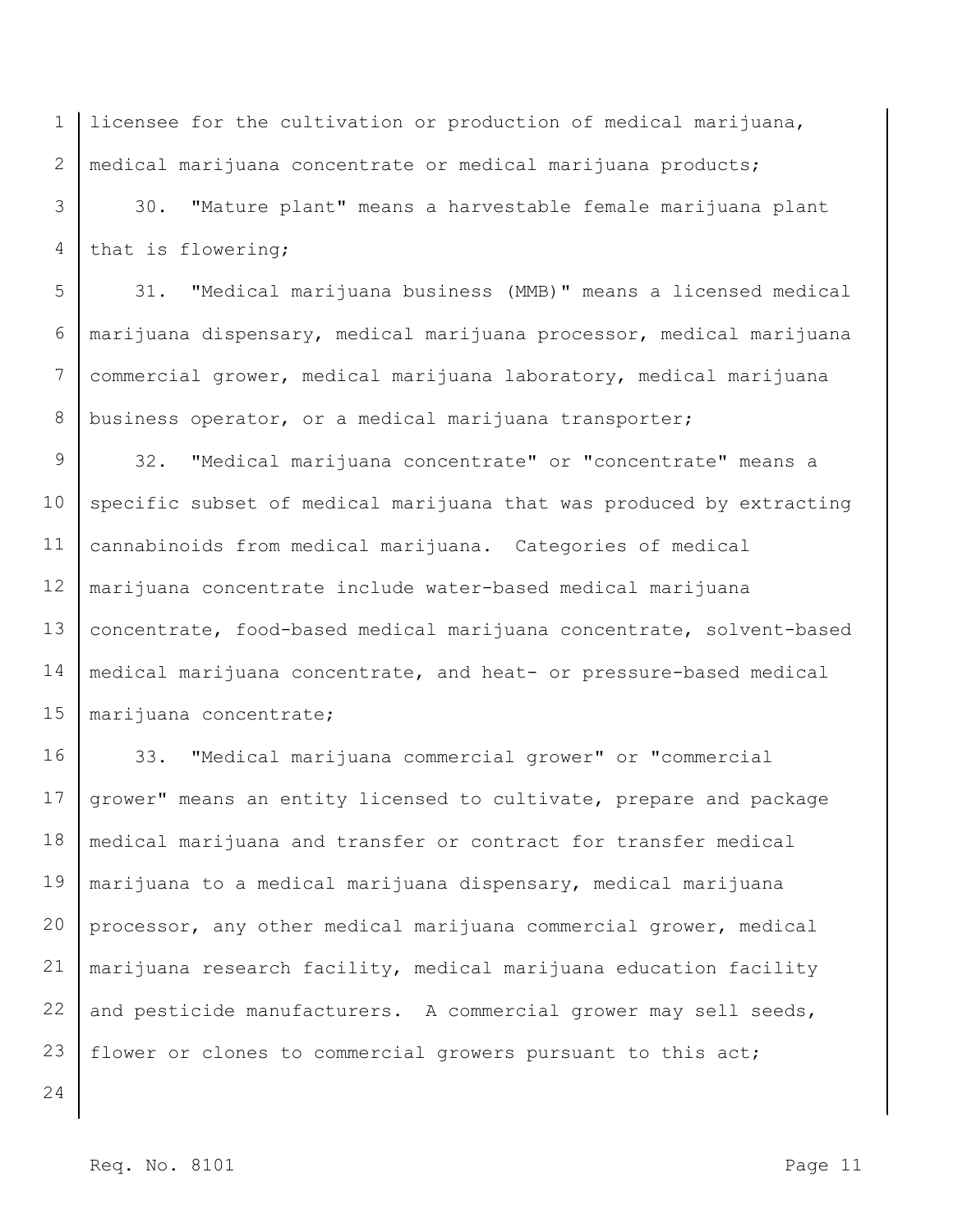1 2 3 4 5 6 7 8 34. "Medical marijuana education facility" or "education facility" means a person or entity approved pursuant to this act to operate a facility providing training and education to individuals involving the cultivation, growing, harvesting, curing, preparing, packaging or testing of medical marijuana, or the production, manufacture, extraction, processing, packaging or creation of medical-marijuana-infused products or medical marijuana products as described in this act;

9 10 11 35. "Medical-marijuana-infused product" means a product infused with medical marijuana including, but not limited to, edible products, ointments and tinctures;

12 13 14 15 16 17 18 19 36. "Medical marijuana product" or "product" means a product that contains cannabinoids that have been extracted from plant material or the resin therefrom by physical or chemical means and is intended for administration to a qualified patient including, but not limited to, oils, tinctures, edibles, pills, topical forms, gels, creams, vapors, patches, liquids, and forms administered by a nebulizer, excluding live plant forms which are considered medical marijuana;

20 21 22 23 24 37. "Medical marijuana processor" means a person or entity licensed pursuant to this act to operate a business including the production, manufacture, extraction, processing, packaging or creation of concentrate, medical-marijuana-infused products or medical marijuana products as described in this act;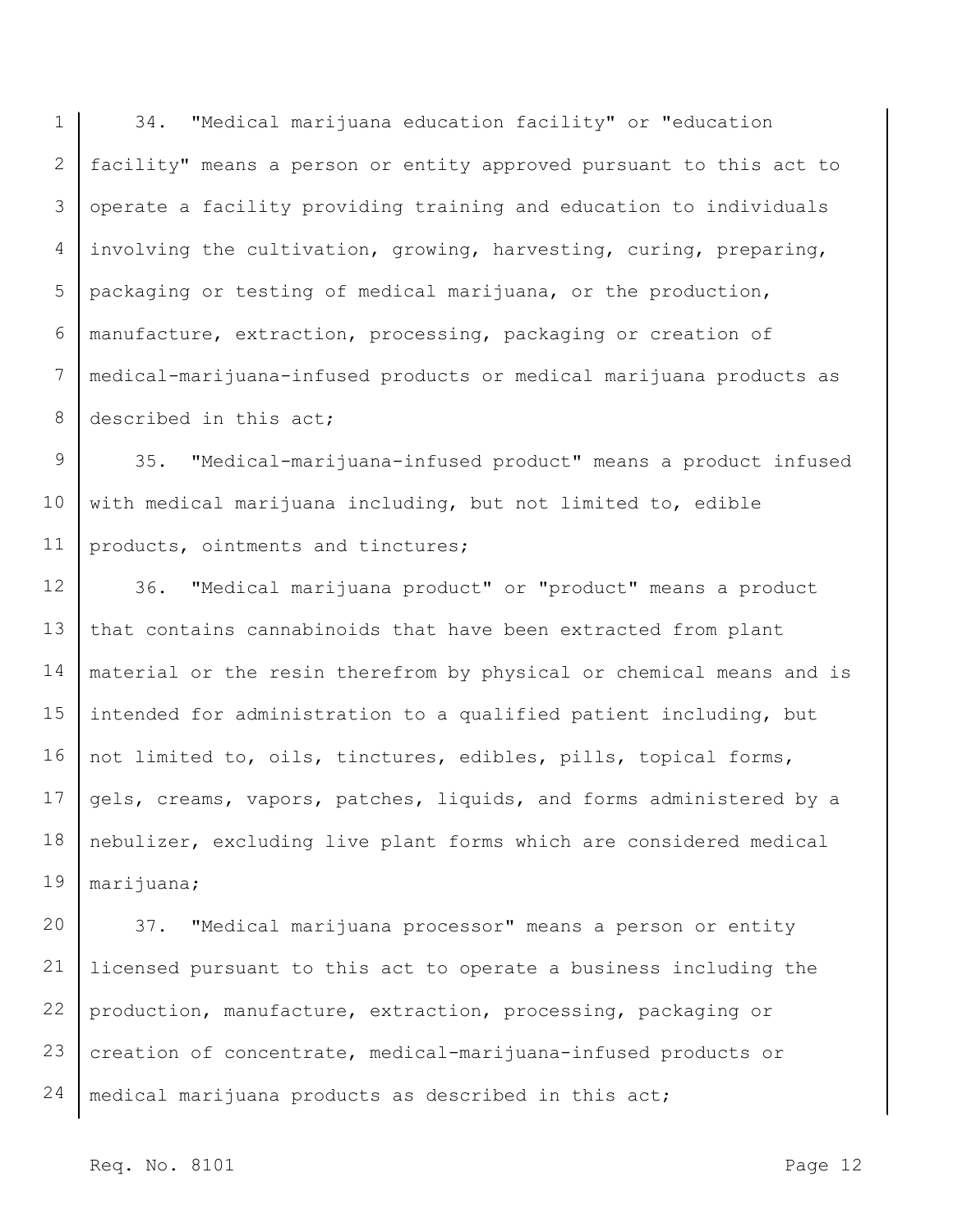1 2 3 4 38. "Medical marijuana research facility" or "research facility" means a person or entity approved pursuant to this act to conduct medical marijuana research. A medical marijuana research facility is not a medical marijuana business;

5 6 7 8 39. "Medical marijuana testing laboratory" or "laboratory" means a public or private laboratory licensed pursuant to this act, to conduct testing and research on medical marijuana and medical marijuana products;

9 10 11 12 13 14 15 40. "Medical marijuana transporter" or "transporter" means a person or entity that is licensed pursuant to this act. A medical marijuana transporter does not include a medical marijuana business that transports its own medical marijuana, medical marijuana concentrate or medical marijuana products to a property or facility adjacent to or connected to the licensed premises if the property is another licensed premises of the same medical marijuana business;

16 17 18 19 41. "Medical marijuana waste" or "waste" means unused, surplus, returned or out-of-date marijuana, plant debris of the plant of the genus Cannabis, including dead plants and all unused plant parts and roots;

20 21 22 23 24 42. "Medical use" means the acquisition, possession, use, delivery, transfer or transportation of medical marijuana, medical marijuana products, medical marijuana devices or paraphernalia relating to the administration of medical marijuana to treat a licensed patient;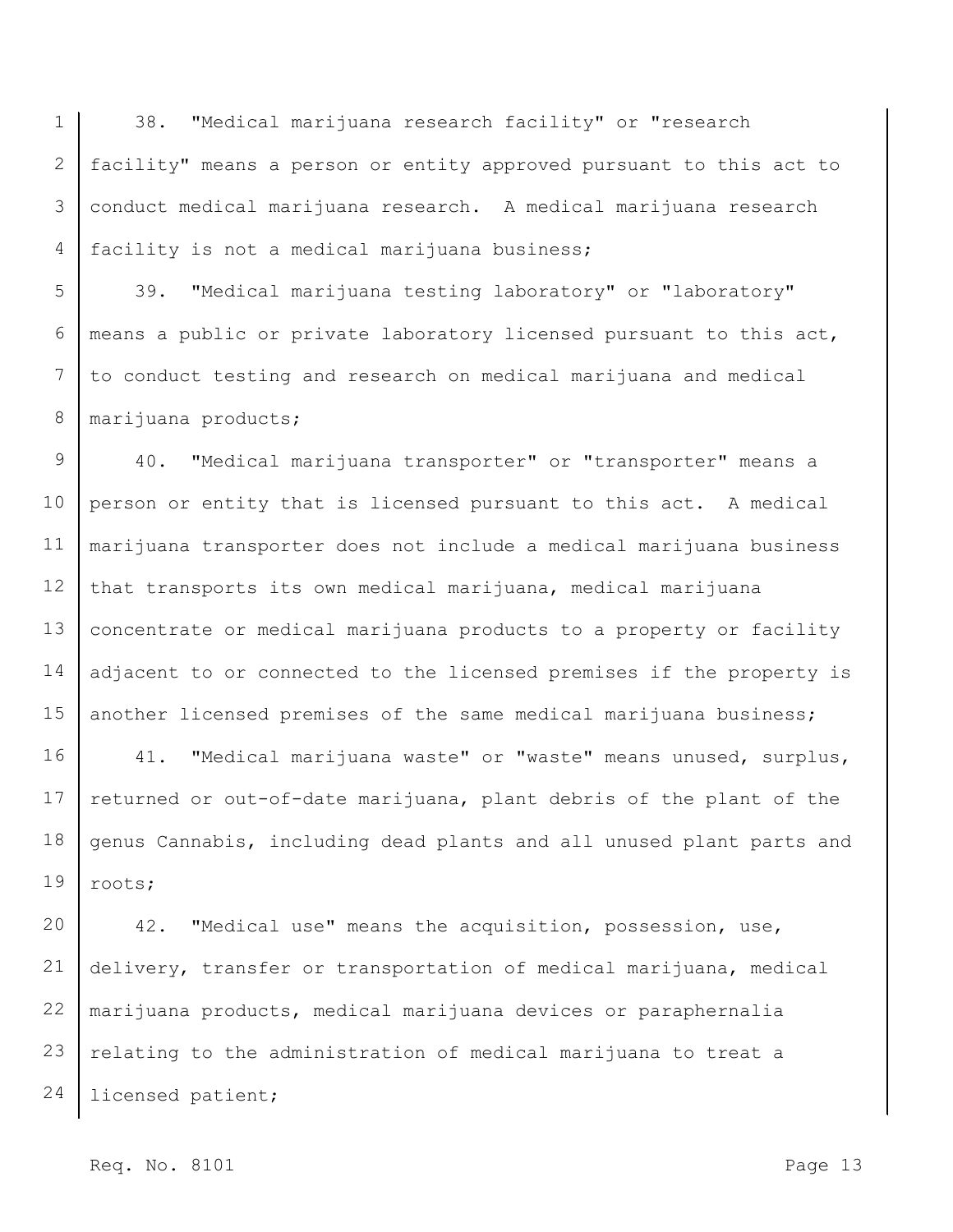1 2 3 4 5 6 7 8 9 10 11 12 13 14 15 16 17 18 19 20 21 22 23 24 43. "Mother plant" means a marijuana plant that is grown or maintained for the purpose of generating clones, and that will not be used to produce plant material for sale to a medical marijuana processor or medical marijuana dispensary; 44. "Oklahoma physician" or "physician" means a physician licensed by and in good standing with the State Board of Medical Licensure and Supervision or the State Board of Osteopathic Examiners; 45. "Oklahoma resident" means an individual who can provide proof of residency as required by this act; 46. "Owner" means, except where the context otherwise requires, a direct beneficial owner including, but not limited to, all persons or entities as follows: a. all shareholders owning an interest of a corporate entity and all officers of a corporate entity, b. all partners of a general partnership, c. all general partners and all limited partners that own an interest in a limited partnership, d. all members that own an interest in a limited liability company, e. all beneficiaries that hold a beneficial interest in a trust and all trustees of a trust, f. all persons or entities that own interest in a joint venture,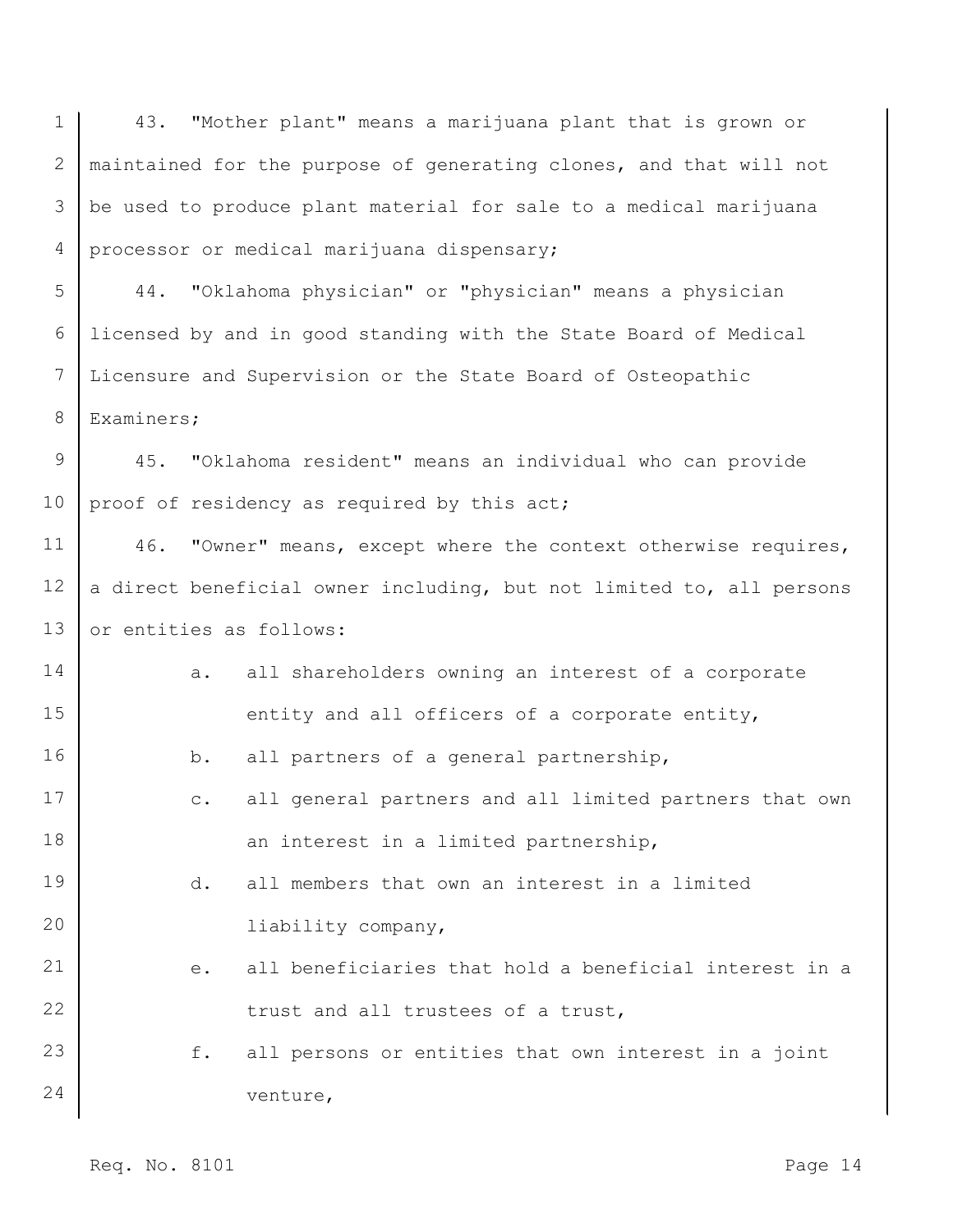| $\mathbf 1$ | all persons or entities that own an interest in an<br>q.             |
|-------------|----------------------------------------------------------------------|
| 2           | association,                                                         |
| 3           | the owners of any other type of legal entity, and<br>h.              |
| 4           | any other person holding an interest or convertible<br>i.            |
| 5           | note in any entity which owns, operates or manages a                 |
| 6           | licensed facility;                                                   |
| 7           | "Package" or "packaging" means any container or wrapper<br>47.       |
| $8\,$       | that may be used by a medical marijuana business to enclose or       |
| 9           | contain medical marijuana;                                           |
| 10          | 48.<br>"Person" means a natural person, partnership, association,    |
| 11          | business trust, company, corporation, estate, limited liability      |
| 12          | company, trust or any other legal entity or organization, or a       |
| 13          | manager, agent, owner, director, servant, officer or employee        |
| 14          | thereof, except that "person" does not include any governmental      |
| 15          | organization;                                                        |
| 16          | 49. "Pesticide" means any substance or mixture of substances         |
| 17          | intended for preventing, destroying, repelling or mitigating any     |
| 18          | pest or any substance or mixture of substances intended for use as a |
| 19          | plant regulator, defoliant or desiccant, except that the term        |
| 20          | "pesticide" shall not include any article that is a "new animal      |
| 21          | drug" as designated by the United States Food and Drug               |
| 22          | Administration;                                                      |
| 23          | "Production batch" means:<br>50.                                     |
| 24          |                                                                      |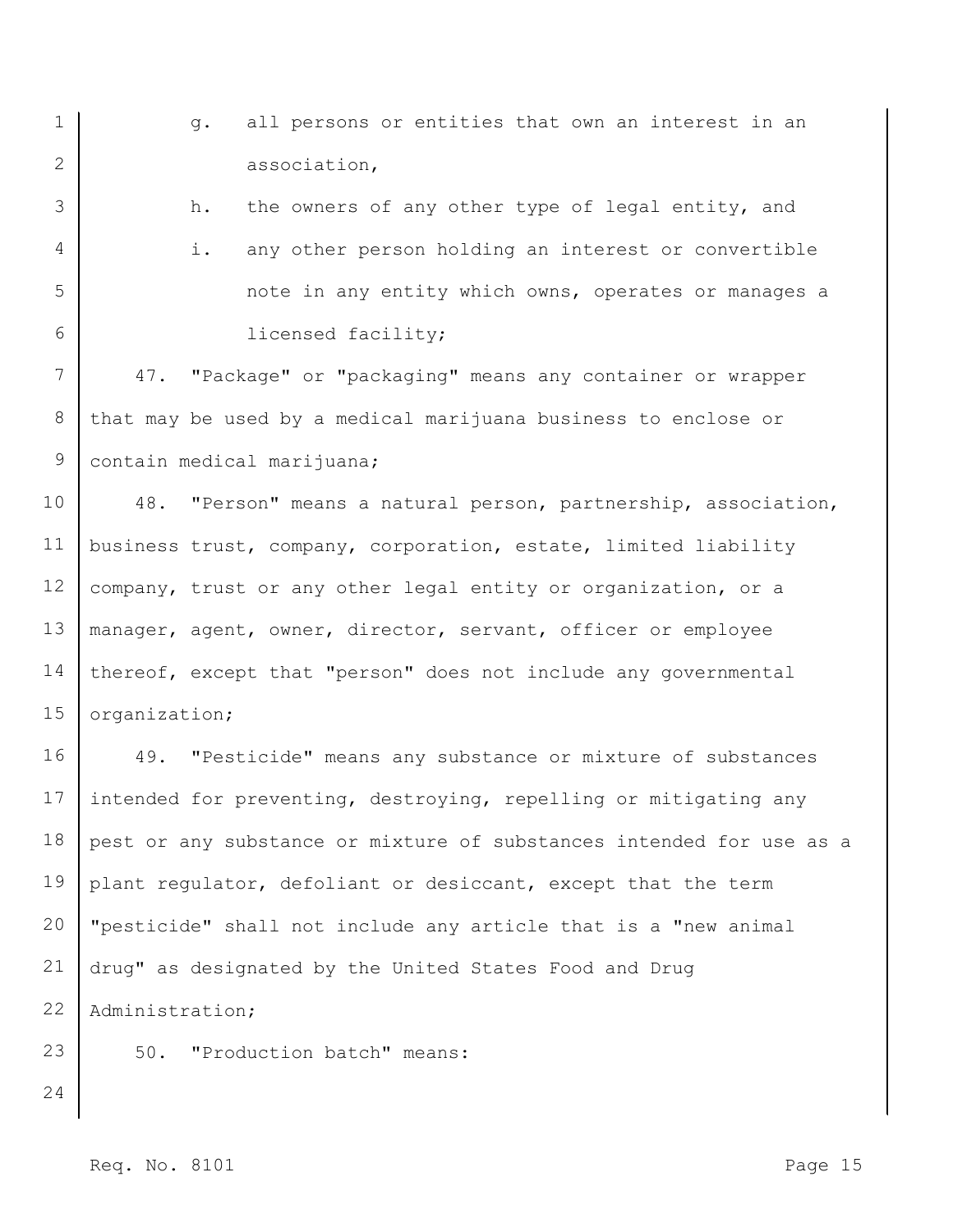- 1 2 3 4 5 a. any amount of medical marijuana concentrate of the same category and produced using the same extraction methods, standard operating procedures and an identical group of harvest batch of medical marijuana, or
	- b. any amount of medical marijuana product of the same exact type, produced using the same ingredients, standard operating procedures and the same production batch of medical marijuana concentrate;

10 11 12 13 51. "Public institution" means any entity established or controlled by the federal government, state government, or a local government or municipality including, but not limited to, institutions of higher education or related research institutions;

14 15 16 52. "Public money" means any funds or money obtained by the holder from any governmental entity including, but not limited to, research grants;

17 18 19 53. "Recommendation" means a document that is signed or electronically submitted by a physician on behalf of a patient for the use of medical marijuana pursuant to this act;

20 21 22 54. "Registered to conduct business" means a person that has provided proof that the business applicant is in good standing with the Oklahoma Secretary of State and Oklahoma Tax Commission;

23 24 55. "Remediation" means the process by which the medical marijuana flower or trim, which has failed microbial testing, is

6

7

8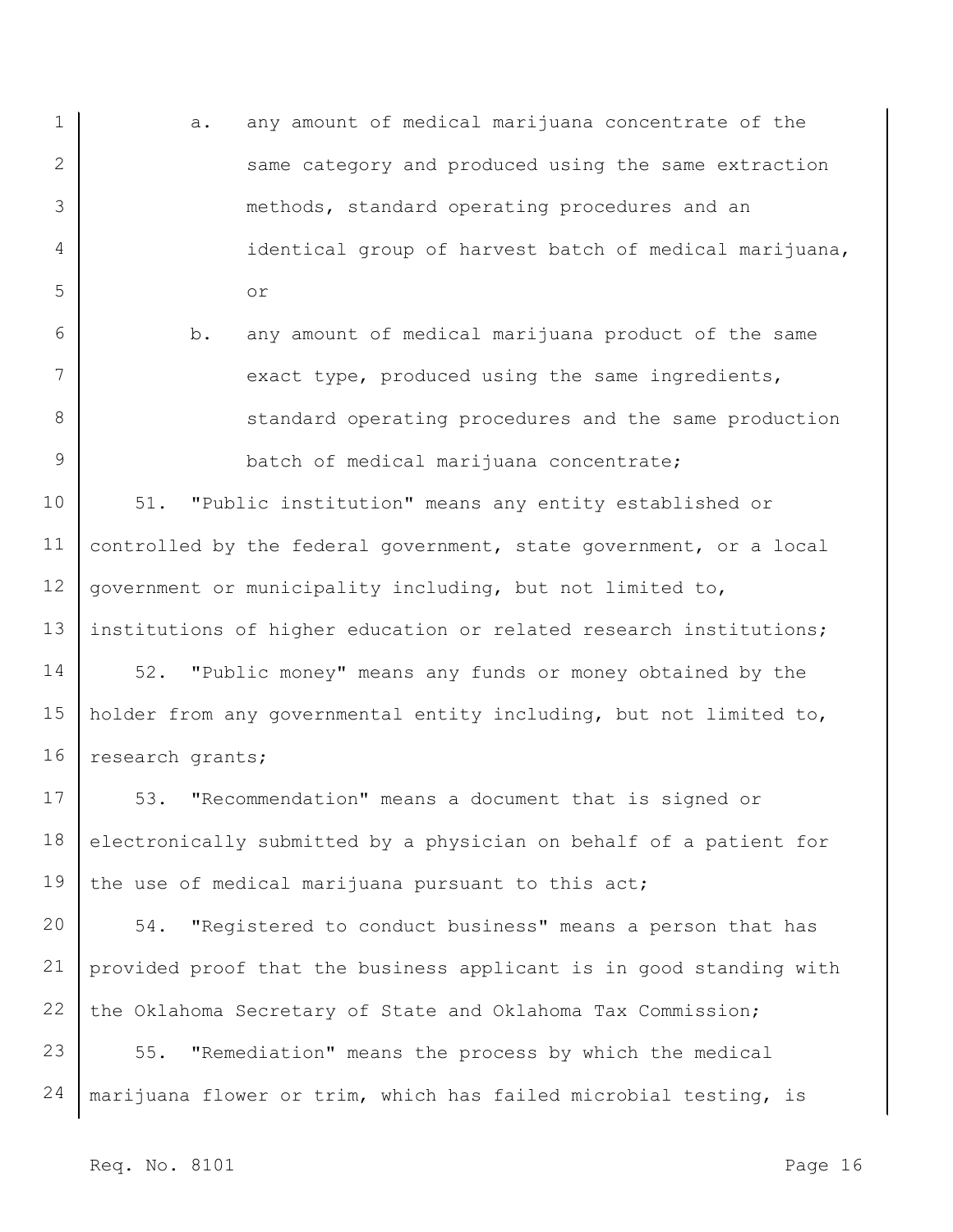1 2 processed into solvent-based medical marijuana concentrate and retested as required by this act;

3 4 5 6 7 8 9 10 11 12 13 56. "Research project" means a discrete scientific endeavor to answer a research question or a set of research questions related to medical marijuana and is required for a medical marijuana research license. A research project shall include a description of a defined protocol, clearly articulated goals, defined methods and outputs, and a defined start and end date. The description shall demonstrate that the research project will comply with all requirements in this act and rules promulgated pursuant thereto. All research and development conducted by a medical marijuana research facility shall be conducted in furtherance of an approved research project;

14 15 16 17 18 57. "Revocation" means the final decision by the Department that any license issued pursuant to this act is rescinded because the individual or entity does not comply with the applicable requirements set forth in this act or rules promulgated pursuant thereto;

19 20 21 22 58. "School" means a public or private preschool or a public or private elementary or secondary school used for school classes and instruction. A homeschool, daycare or child-care facility shall not be considered a "school" as used in this act;

23 24 59. "Shipping container" means a hard-sided container with a lid or other enclosure that can be secured in place. A shipping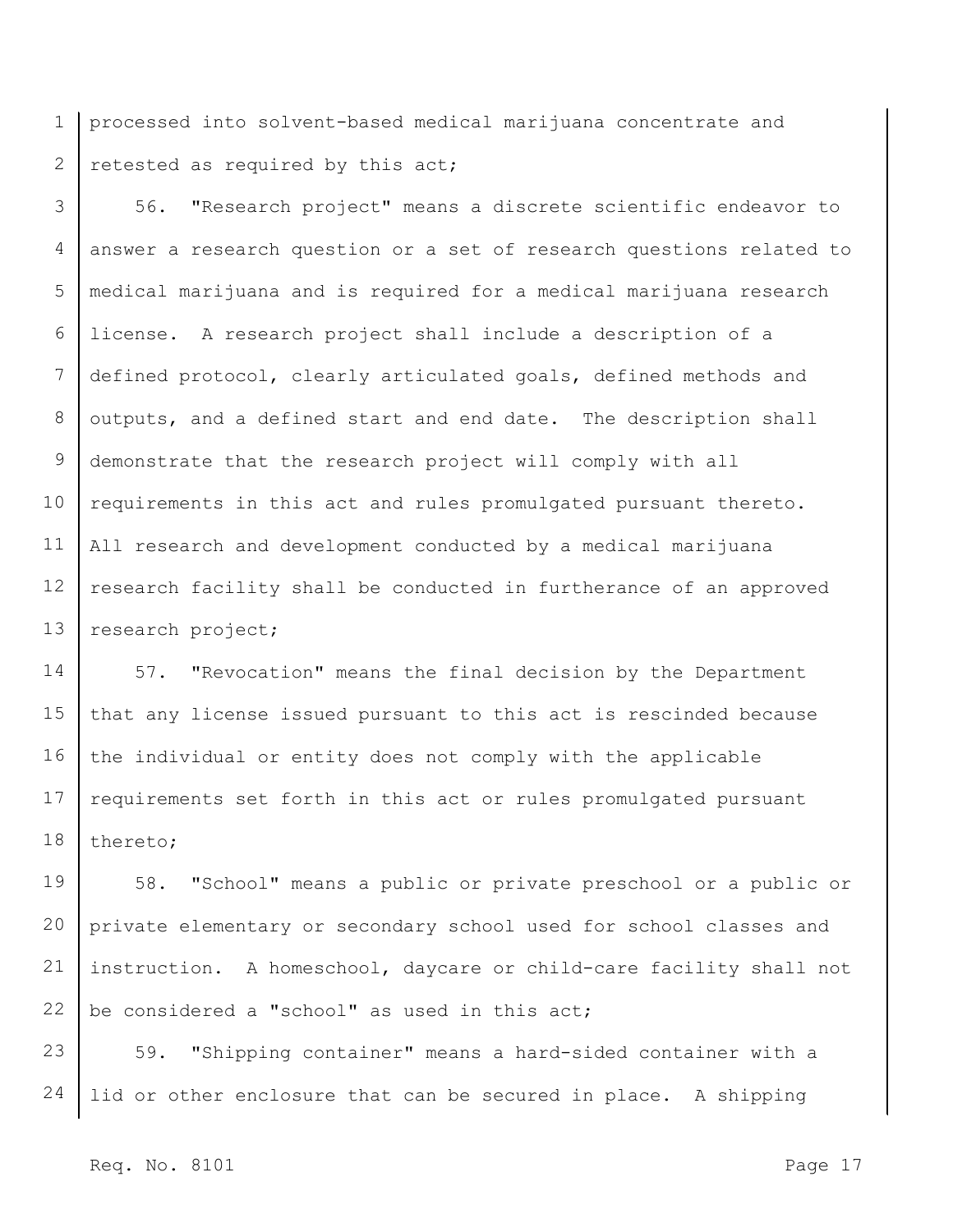1 2 3 4 container is used solely for the transport of medical marijuana, medical marijuana concentrate, or medical marijuana products between medical marijuana businesses, a medical marijuana research facility, or a medical marijuana education facility;

5 6 7 8 60. "Solvent-based medical marijuana concentrate" means a medical marijuana concentrate that was produced by extracting cannabinoids from medical marijuana through the use of a solvent approved by the Department;

9 10 11 61. "State Question" means Oklahoma State Question No. 788, Initiative Petition No. 412, approved by a majority vote of the citizens of Oklahoma on June 26, 2018;

12 13 14 62. "Strain" means the classification of marijuana or cannabis plants in either pure sativa, indica, afghanica, ruderalis or hybrid varieties;

15 16 17 18 63. "THC" means tetrahydrocannabinol, which is the primary psychotropic cannabinoid in marijuana formed by decarboxylation of naturally tetrahydrocannabinolic acid, which generally occurs by exposure to heat;

19 20 21 22 23 24 64. "Test batch" means with regard to usable marijuana, a homogenous, identified quantity of usable marijuana by strain that is harvested during a seven-day period from a specified cultivation area, and with regard to oils, vapors and waxes derived from usable marijuana, means an identified quantity that is uniform, that is intended to meet specifications for identity, strength and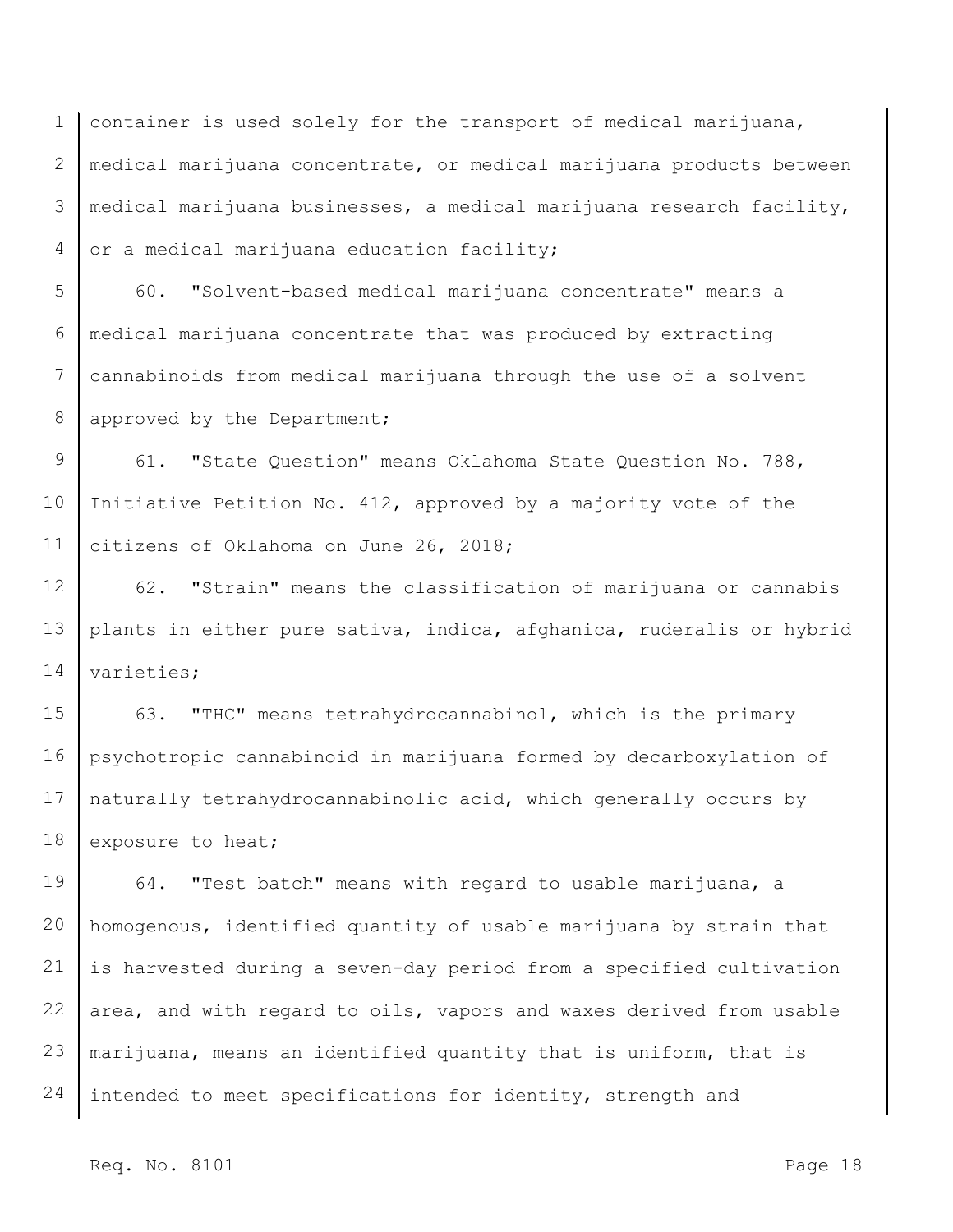1 2 3 composition, and that is manufactured, packaged and labeled during a specified time period according to a single manufacturing, packaging and labeling protocol;

4 5 6 65. "Transporter agent" means a person who transports medical marijuana or medical marijuana products for a licensed transporter and holds a transporter agent license pursuant to this act;

7 8 9 10 66. "Universal symbol" means the image established by the State Department of Health or Oklahoma Medical Marijuana Authority and made available to licensees through its website indicating that the medical marijuana or the medical marijuana product contains THC;

11 12 13 14 67. "Usable marijuana" means the dried leaves, flowers, oils, vapors, waxes and other portions of the marijuana plant and any mixture or preparation thereof, excluding seed, roots and stalks; and

15 16 17 18 19 20 68. "Water-based medical marijuana concentrate" means a concentrate that was produced by extracting cannabinoids from medical marijuana through the use of only water, ice, or dry ice. SECTION 3. NEW LAW A new section of law to be codified in the Oklahoma Statutes as Section 427.3 of Title 63, unless there is created a duplication in numbering, reads as follows:

21 22 23 24 A. There is hereby created the Oklahoma Medical Marijuana Authority within the State Department of Health which shall address issues related to the medical marijuana program in Oklahoma including, but not limited to, the issuance of patient licenses and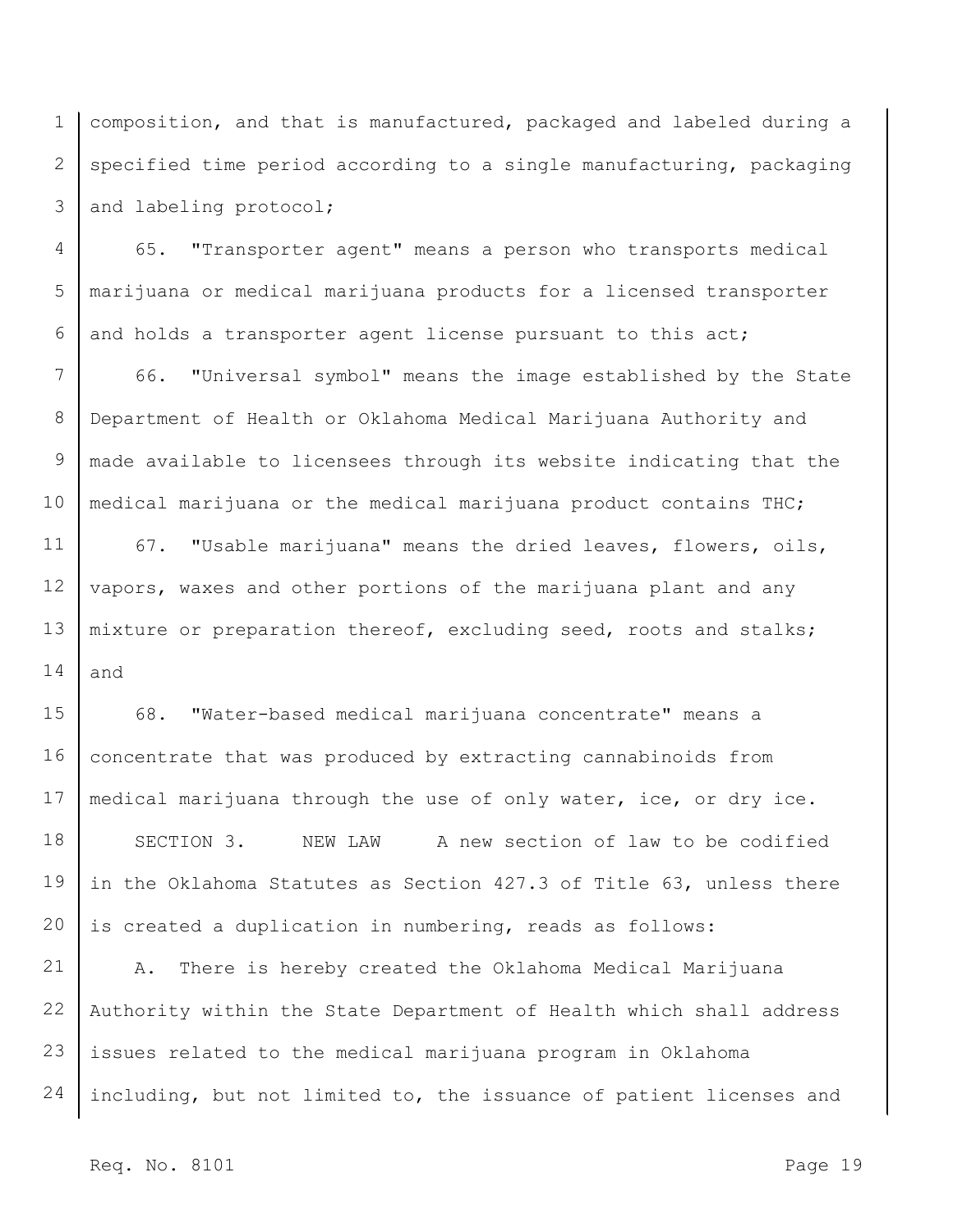1 2 3 medical marijuana business licenses, and the dispensing, cultivating, processing, testing, transporting, storage, research, and the use of and sale of medical marijuana pursuant to this act.

4 5 6 B. The Department shall provide support staff to perform designated duties of the Authority. The Department shall also provide office space for meetings of the Authority.

7 8 9 C. The Department shall implement the provisions of this act consistently with the voter-approved State Question No. 788, Initiative Petition No. 412, subject to the provisions of this act.

10 11 12 13 D. The Department shall exercise its respective powers and perform its respective duties and functions as specified in this act and Title 63 of the Oklahoma Statutes including, but not limited to, the following:

14 15 16 17 1. Determine steps the state shall take, whether administrative or legislative in nature, to ensure that research on marijuana and marijuana products is being conducted for public purposes, including the advancement of:

18 19 20 21 22 23 24 a. public health policy and public safety policy, b. agronomic and horticultural best practices, and c. medical and pharmacopoeia best practices; 2. Contract with third-party vendors and other governmental entities in order to carry out the respective duties and functions as specified in this act. The Department shall not contract with any vendor providing commercial services to medical marijuana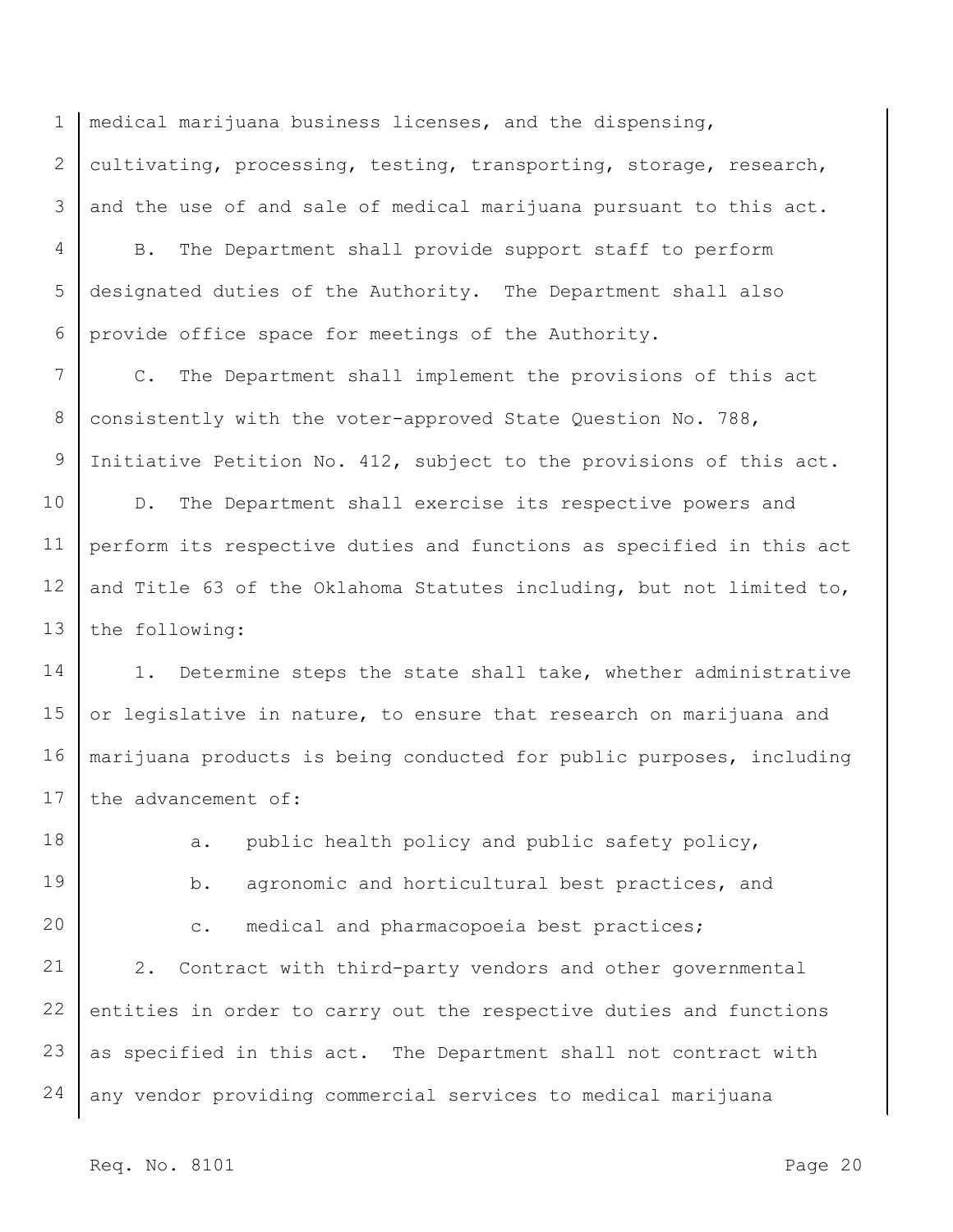1 2 businesses either directly, through affiliates, or any joint venture or subsidiary;

3 4 5 3. Upon complaint or upon its own motion and upon a completed investigation, levy fines as prescribed in this act and suspend or revoke licenses pursuant to this act;

6 7 8 4. Issue subpoenas for the appearance or production of persons, records and things in connection with disciplinary or contested cases considered by the Department;

9 10 11 5. Apply for injunctive or declaratory relief to enforce the provisions of this section and any rules promulgated pursuant to this section;

12 13 14 15 16 6. Inspect and examine, with notice provided in accordance with this act, all licensed premises of medical marijuana businesses, research facilities and education facilities in which medical marijuana is cultivated, manufactured, sold, stored, transported, tested or distributed;

17 18 19 7. Work with the Oklahoma State Banking Department and the State Treasurer to develop good practices and standards for banking and finance for medical marijuana businesses;

20 21 8. Establish internal control procedures for licenses including accounting procedures, reporting procedures and personnel policies;

22 23 9. Establish a fee schedule and collect fees for performing background checks as the Commissioner deems appropriate. The fees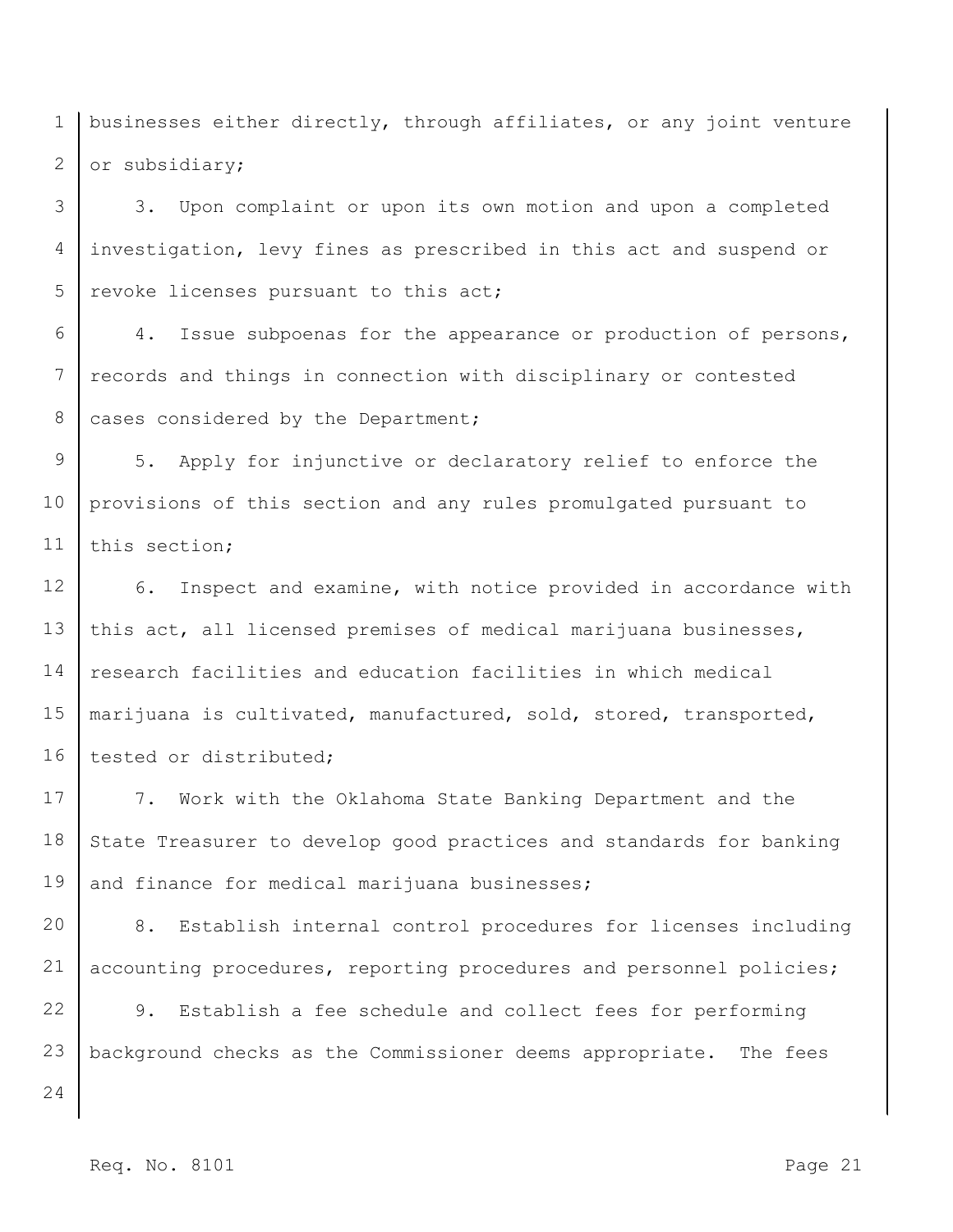1 2 charged pursuant to this paragraph shall not exceed the actual cost incurred for each background check; and

3 4 10. Require verification for sources of finance for medical marijuana businesses.

5 6 7 SECTION 4. NEW LAW A new section of law to be codified in the Oklahoma Statutes as Section 427.4 of Title 63, unless there is created a duplication in numbering, reads as follows:

8 9 10 11 A. The Oklahoma Medical Marijuana Authority, in conjunction with the State Department of Health, shall employ an Executive Director and other personnel as necessary to assist the Authority in carrying out its duties.

12 13 B. The Authority shall not employ an individual if any of the following circumstances exist:

14 15 1. The individual has a direct or indirect interest in a licensed medical marijuana business; or

16 17 18 19 20 21 2. The individual or his or her spouse, parent, child, spouse of a child, sibling, or spouse of a sibling has an application for a medical marijuana business license pending before the Department or is a member of the board of directors of a medical marijuana business, or is an individual financially interested in any licensee or medical marijuana business.

22 23 24 C. All officers and employees of the Authority shall be in the exempt unclassified service as provided for in Section 840-5.5 of Title 74 of the Oklahoma Statutes.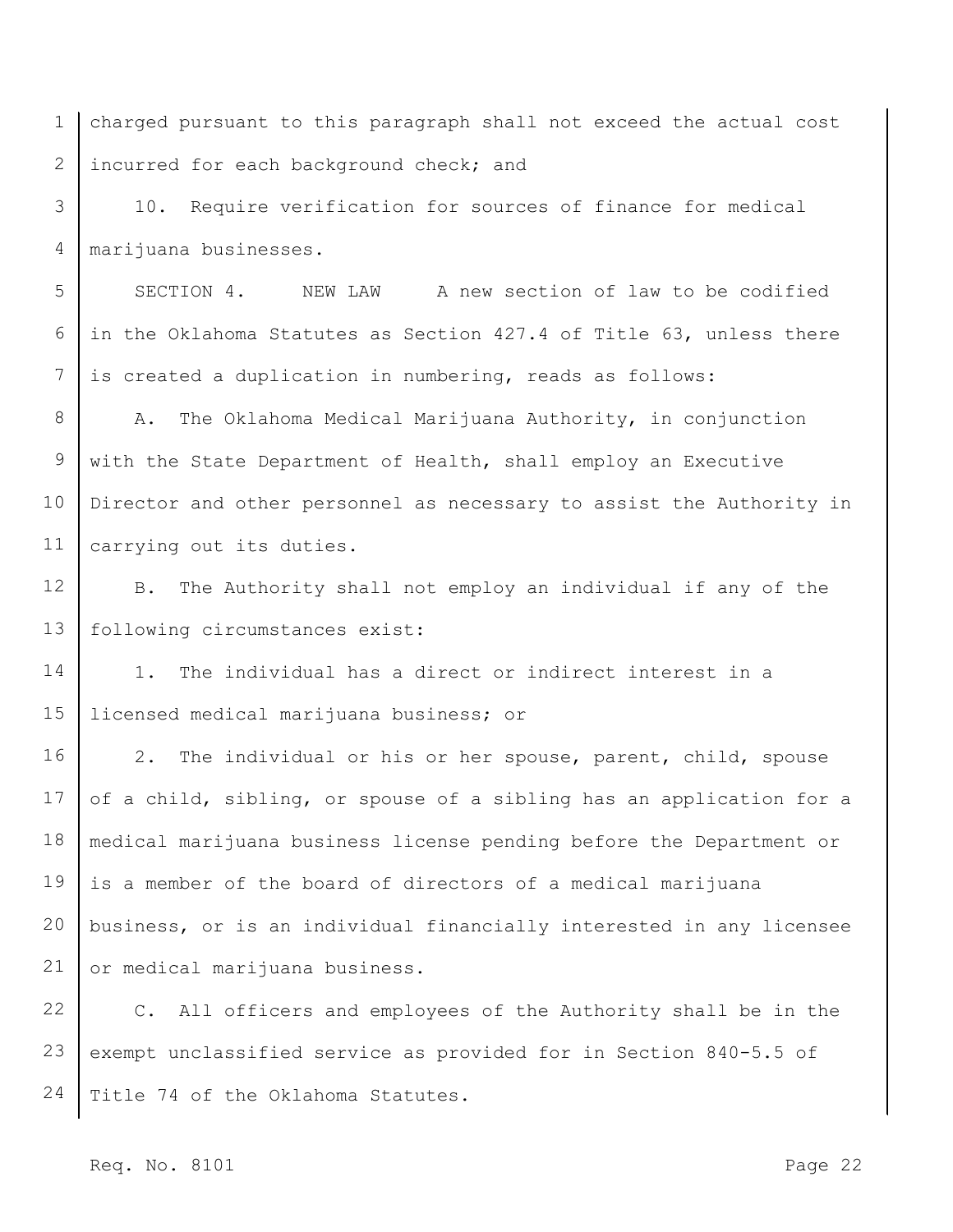1 2 3 4 D. The Commissioner may delegate to any officer or employee of the Department any of the powers of the Executive Director and may designate any officer or employee of the Department to perform any of the duties of the Executive Director.

5 6 E. The Executive Director shall be authorized to suggest rules governing the oversight and implementation of this act.

7 8 9 10 11 12 13 F. The Department is hereby authorized to create employment positions necessary for the implementation of its obligations pursuant to this act, including but not limited to Authority investigators and a senior director of enforcement. The Department and the Authority, the senior director of enforcement, the Executive Director, and Department investigators shall have all the powers of any peace officer to:

14 15 1. Investigate violations or suspected violations of this act and any rules promulgated pursuant thereto;

16 17 18 19 2. Serve all warrants, summonses, subpoenas, administrative citations, notices or other processes relating to the enforcement of laws regulating medical marijuana, concentrate, and medical marijuana product;

20 21 22 3. Assist or aid any law enforcement officer in the performance of his or her duties upon such law enforcement officer's request or the request of other local officials having jurisdiction;

23 24 4. Require any business licensee, upon twenty-four (24) hours notice or upon a showing of necessity, to permit an inspection of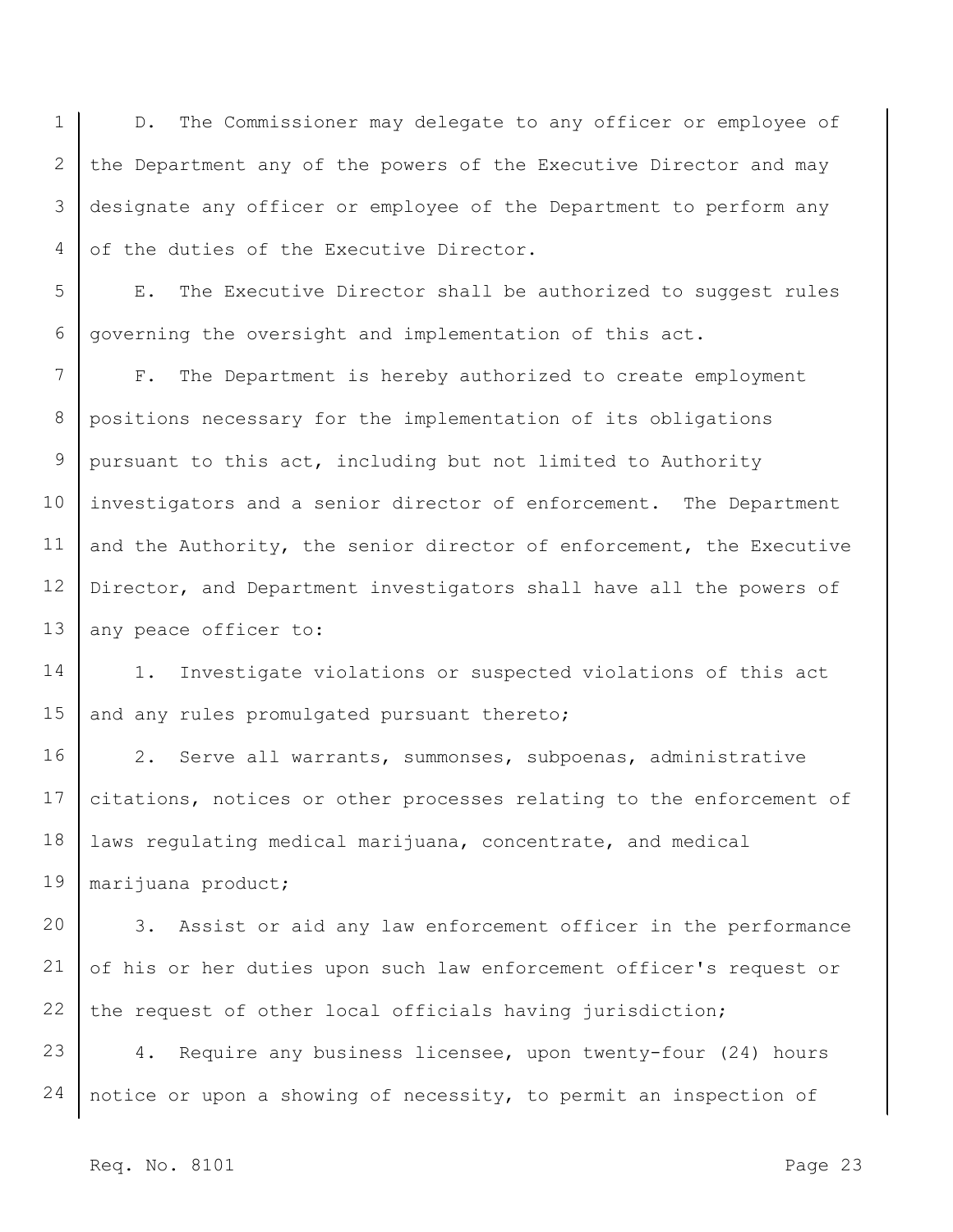1 2 3 4 licensed premises during business hours or at any time of apparent operation, marijuana equipment, and marijuana accessories, or books and records; and to permit the testing of or examination of medical marijuana, concentrate, or product; and

5 6 7 5. Require applicants to submit complete and current applications, information required by this act and fees, and approve material changes made by the applicant or licensee.

8 9 10 SECTION 5. NEW LAW A new section of law to be codified in the Oklahoma Statutes as Section 427.5 of Title 63, unless there is created a duplication in numbering, reads as follows:

11 12 13 14 15 16 17 18 19 20 21 22 23 There is hereby created in the State Treasury a revolving fund for the State Department of Health to be designated the "Oklahoma Medical Marijuana Authority Revolving Fund". The fund shall be a continuing fund, not subject to fiscal year limitations, and shall consist of all monies received by the Department from fees and fines collected pursuant to this act and all monies received by the Oklahoma Tax Commission from tax proceeds collected pursuant to Section 426 of Title 63 of the Oklahoma Statutes. All monies accruing to the credit of the fund are hereby appropriated and may be budgeted and expended by the Department for the purposes set forth in Section 426 of Title 63 of the Oklahoma Statutes. Expenditures from the fund shall be made upon warrants issued by the State Treasurer against claims filed as prescribed by law with the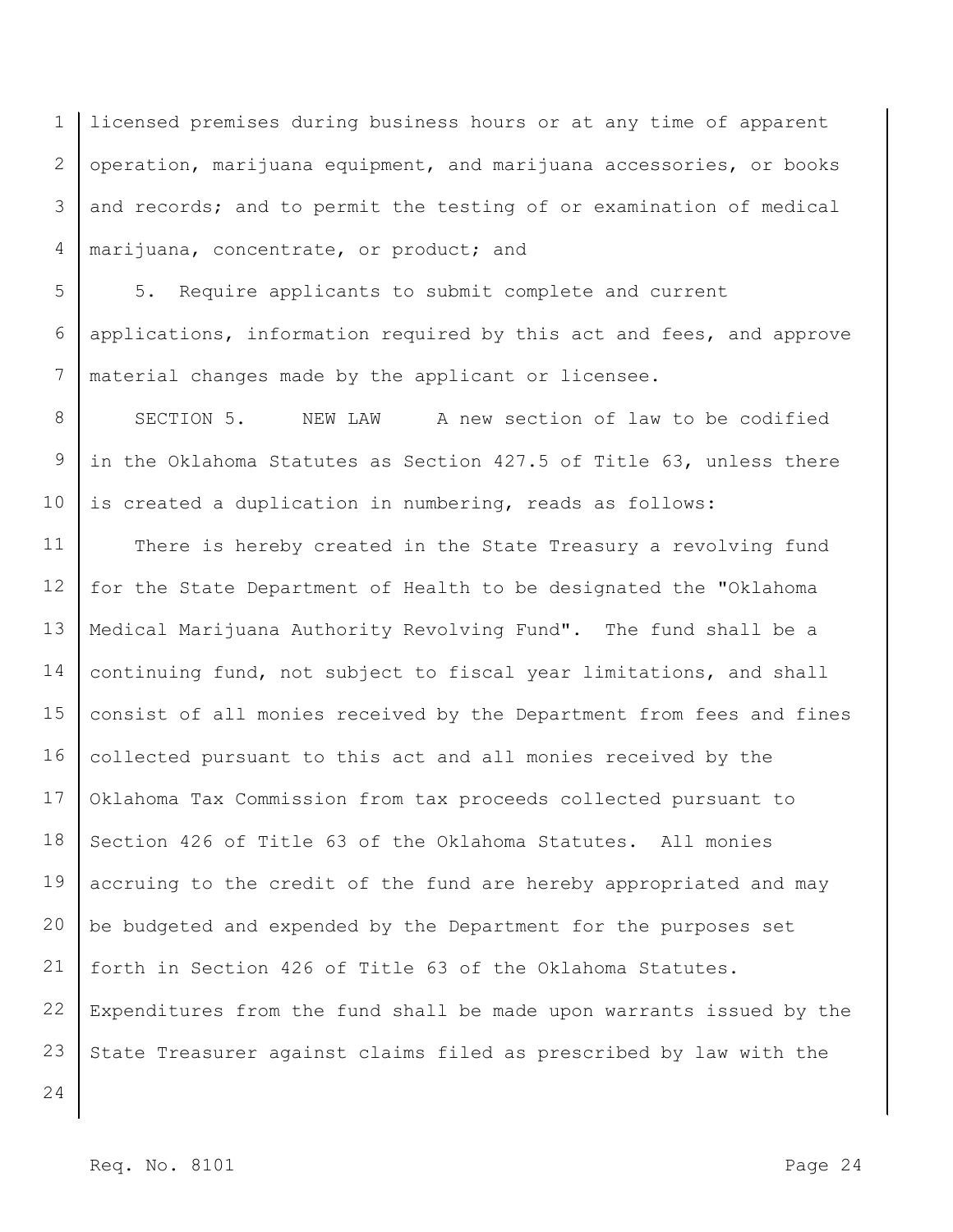1 2 Director of the Office of Management and Enterprise Services for approval and payment.

3 4 5 SECTION 6. NEW LAW A new section of law to be codified in the Oklahoma Statutes as Section 427.6 of Title 63, unless there is created a duplication in numbering, reads as follows:

6 7 8 9 A. The State Department of Health shall address issues related to the medical marijuana program in Oklahoma including, but not limited to, monitoring and disciplinary actions as they relate to the medical marijuana program.

10 11 12 13 14 15 B. 1. The Department or its designee may perform on-site assessments of a licensee or applicant for any medical marijuana business license issued pursuant to this act to determine compliance with this act or submissions made pursuant to this section. The Department may enter the licensed premises of a medical marijuana business licensee or applicant to assess or monitor compliance.

16 17 18 19 20 21 22 23 2. Inspections shall be limited to twice per calendar year and twenty-four (24) hours of notice shall be provided to a medical marijuana business applicant or licensee prior to an on-site assessment. However, additional inspections may occur when the Department shows that an additional inspection is necessary due to a violation of this act. Such inspection may be without notice if the Department believes that such notice will result in the destruction of evidence.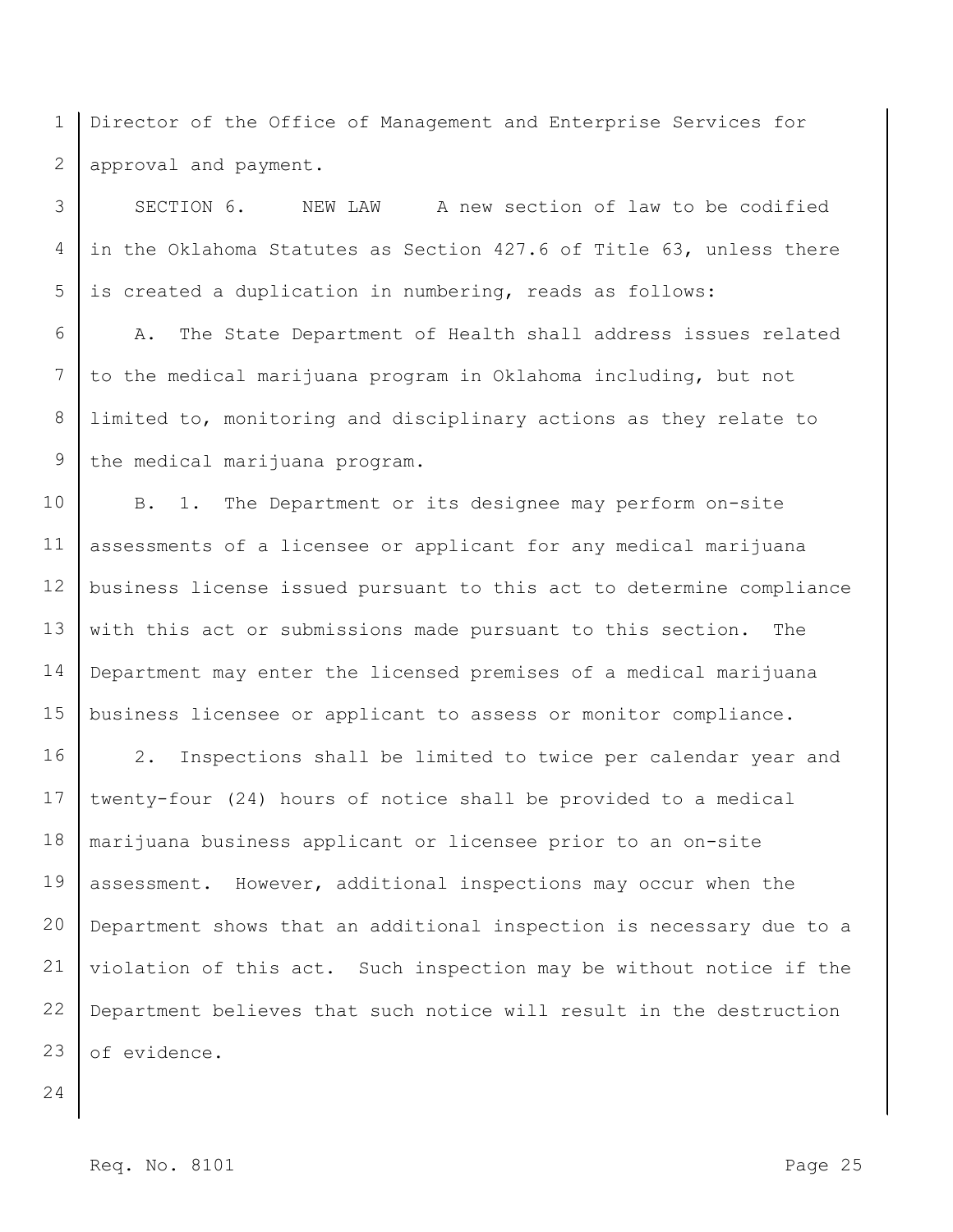1 2 3 4 5 6 7 8 9 10 11 3. The Department may review relevant records of a licensed medical marijuana business, licensed medical marijuana research facility or licensed medical marijuana education facility, and may require and conduct interviews with such persons or entities and persons affiliated with such entities, for the purpose of determining compliance with Department requirements and applicable laws. However, prior to conducting any interviews with the medical marijuana business, research facility or education facility, the licensee shall be afforded sufficient time to secure legal representation during such questioning if requested by the business or facility or any of its agents or employees or contractors.

12 13 14 4. The Department shall refer complaints alleging criminal activity that are made against a licensee to appropriate Oklahoma state or local law enforcement authorities.

15 16 17 C. Disciplinary action may be taken against an applicant or licensee under this act for not adhering to the law pursuant to the terms, conditions and guidelines set forth in this act.

18 19 20 D. Disciplinary actions may include revocation, suspension or denial of an application, license or final authorization and other action deemed appropriate by the Department.

21 22 E. Disciplinary actions may be imposed upon a medical marijuana business licensee for:

23 24 1. Failure to comply with or satisfy any provision of this section;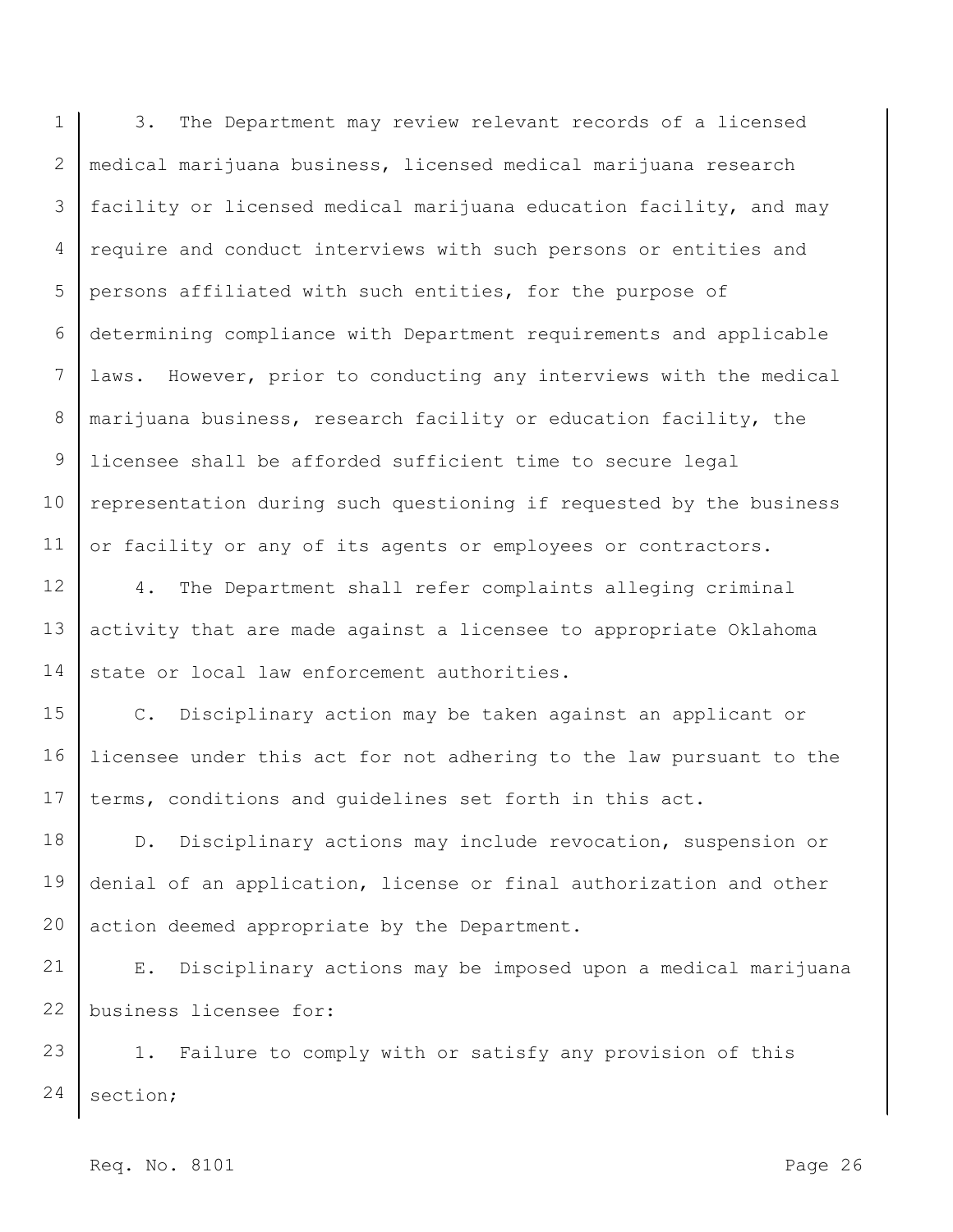1 2 3 4 5 6 7 8 9 10 11 12 13 14 15 16 17 18 19 20 21 22 23 24 2. Falsification or misrepresentation of any material or information submitted to the Department; 3. Failing to allow or impeding a monitoring visit by authorized representatives of the Department; 4. Failure to adhere to any acknowledgement, verification or other representation made to the Department; 5. Failure to submit or disclose information required by this section or otherwise requested by the Department; 6. Failure to correct any violation of this section cited as a result of a review or audit of financial records or other materials; 7. Failure to comply with requested access by the Department to the licensed premises or materials; 8. Failure to pay a required monetary penalty; 9. Diversion of medical marijuana or any medical marijuana product, as determined by the Department; 10. Threatening or harming a patient, a medical practitioner or an employee of the Department; and 11. Any other basis as identified by the Department. F. Disciplinary actions against a licensee may include the imposition of monetary penalties, which may be assessed by the Department. G. Penalties for sales by a medical marijuana business to persons other than those allowed by law occurring within any twoyear time period may include an initial fine of One Thousand Dollars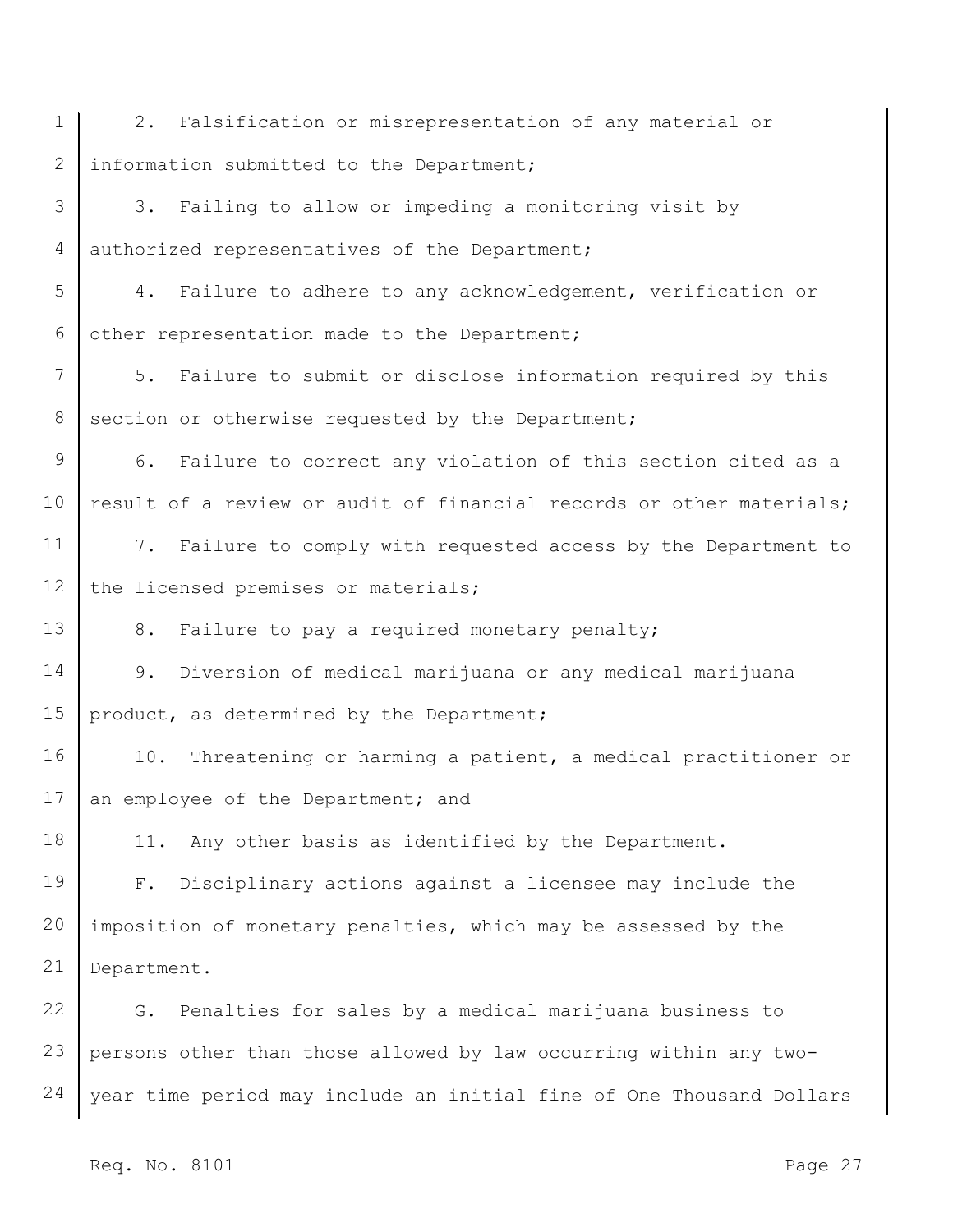1 2 3 4 5 (\$1,000.00) for a first violation and a fine of Five Thousand Dollars (\$5,000.00) for any subsequent violation. The medical marijuana business may be subject to a revocation of any license granted pursuant to this act upon a showing that the violation was willful or grossly negligent.

6 7 8 9 10 H. 1. First offense for intentional and impermissible diversion of medical marijuana, concentrate, or products by a patient or caregiver to an unauthorized person shall not be punished under a criminal statute but may be subject to a fine of Two Hundred Dollars (\$200.00).

11 12 13 14 15 16 2. The second offense for impermissible diversion of medical marijuana, concentrate, or products by a patient or caregiver to an unauthorized person shall not be punished under a criminal statute but may be subject to a fine of not to exceed Five Hundred Dollars (\$500.00) and may result in revocation of the license upon a showing that the violation was willful or grossly negligent.

17 18 I. The following persons or entities may request a hearing to contest an action or proposed action of the Department:

19 20 21 22 1. A medical marijuana business, research facility or education facility licensee whose license has been summarily suspended or who has received a notice of contemplated action to suspend or revoke a license or take other disciplinary action; and

23 24 2. A patient or caregiver licensee whose license has been summarily suspended or who has received notice of contemplated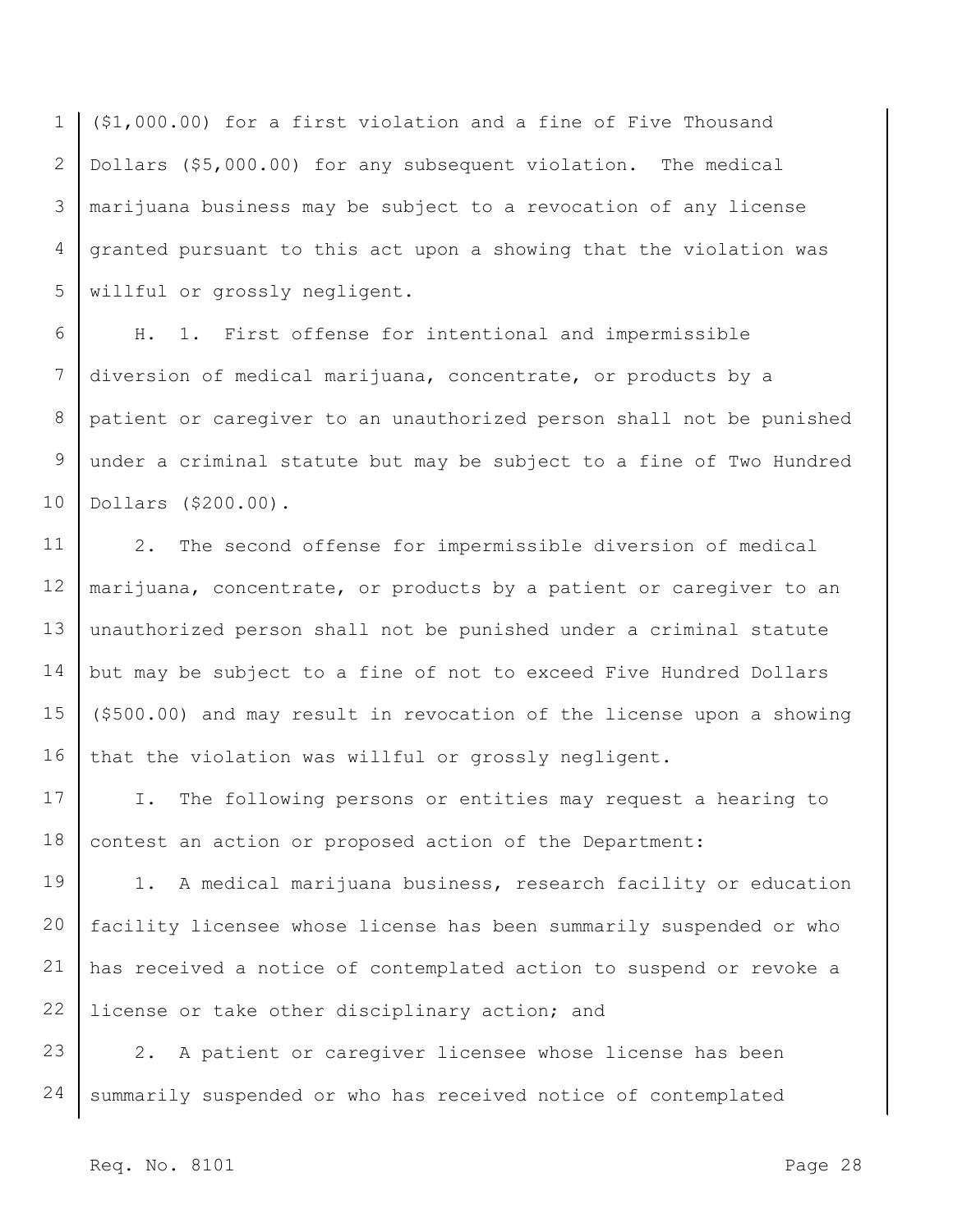1 2 action to suspend or revoke a license or take other disciplinary action.

3 4 5 J. All hearings held pursuant to this section shall be in accordance with the Oklahoma Administrative Procedures Act, Section 250 et seq. of Title 75 of the Oklahoma Statutes.

6 7 8 SECTION 7. NEW LAW A new section of law to be codified in the Oklahoma Statutes as Section 427.7 of Title 63, unless there is created a duplication in numbering, reads as follows:

9 10 11 12 13 14 A. The Authority shall create a medical marijuana use registry of patients and caregivers as provided under this section. The handling of any records maintained in the registry shall comply with all relevant state and federal laws including, but not limited to, the Health Insurance Portability and Accountability Act of 1996 (HIPAA).

15 16 17 18 B. The medical marijuana use registry shall be accessible to Oklahoma-licensed medical marijuana dispensaries to verify the license of a patient or caregiver by the twenty-four-character identifier.

19 20 21 22 23 24 C. All other records regarding a medical marijuana licensee shall be maintained by the Authority and shall be deemed confidential. The handling of any records maintained by the Authority shall comply with all relevant state and federal laws including, but not limited to, the Health Insurance Portability and Accountability Act of 1996 (HIPAA). Such records shall be marked as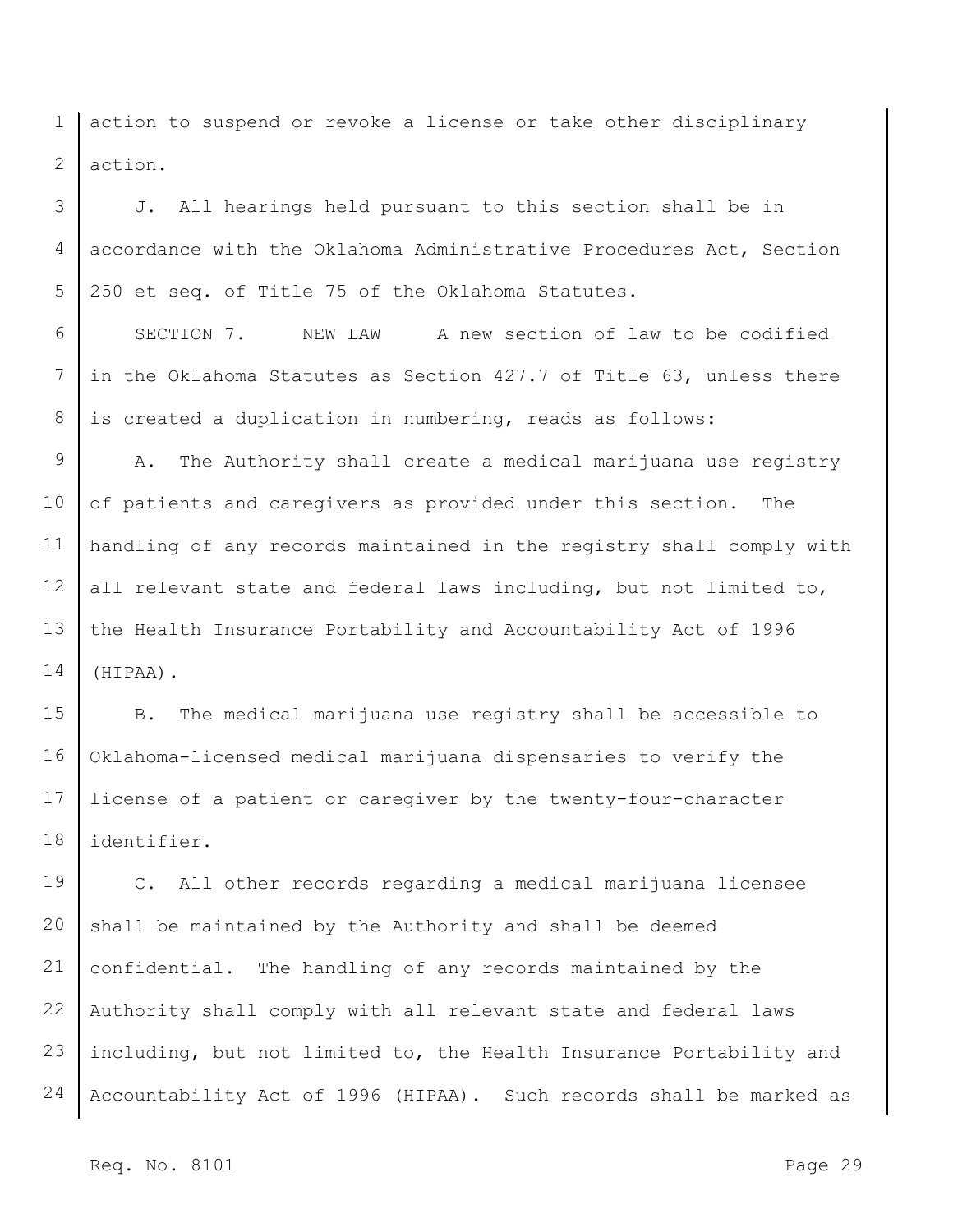1 2 3 4 5 confidential, shall not be made available to the public and shall only be made available to the licensee, designee of the licensee, any physician of the licensee or the caregiver of the licensee. No personally identifiable information, as defined under HIPAA, shall be stored at the Department.

6 7 8 D. A log shall be kept with the file of the licensee to record any event in which the records of the licensee were made available and to whom the records were provided.

9 10 11 E. The Department shall ensure that all application records and information are sealed to protect the privacy of medical marijuana patient license applicants.

12 13 14 SECTION 8. NEW LAW A new section of law to be codified in the Oklahoma Statutes as Section 427.8 of Title 63, unless there is created a duplication in numbering, reads as follows:

15 16 17 18 19 20 A. The rights to possess the marijuana products set forth in Section 420 of Title 63 of the Oklahoma Statutes are cumulative and a duly licensed individual may possess at any one time the totality of the items listed therein and not be in violation of this act so long as the individual holds a valid patient license or caregiver license.

21 22 23 24 B. Municipal and county governing bodies may not enact medical marijuana guidelines which restrict or interfere with the rights of a licensed patient or caregiver to possess, purchase, cultivate or transport medical marijuana within the legal limits set forth in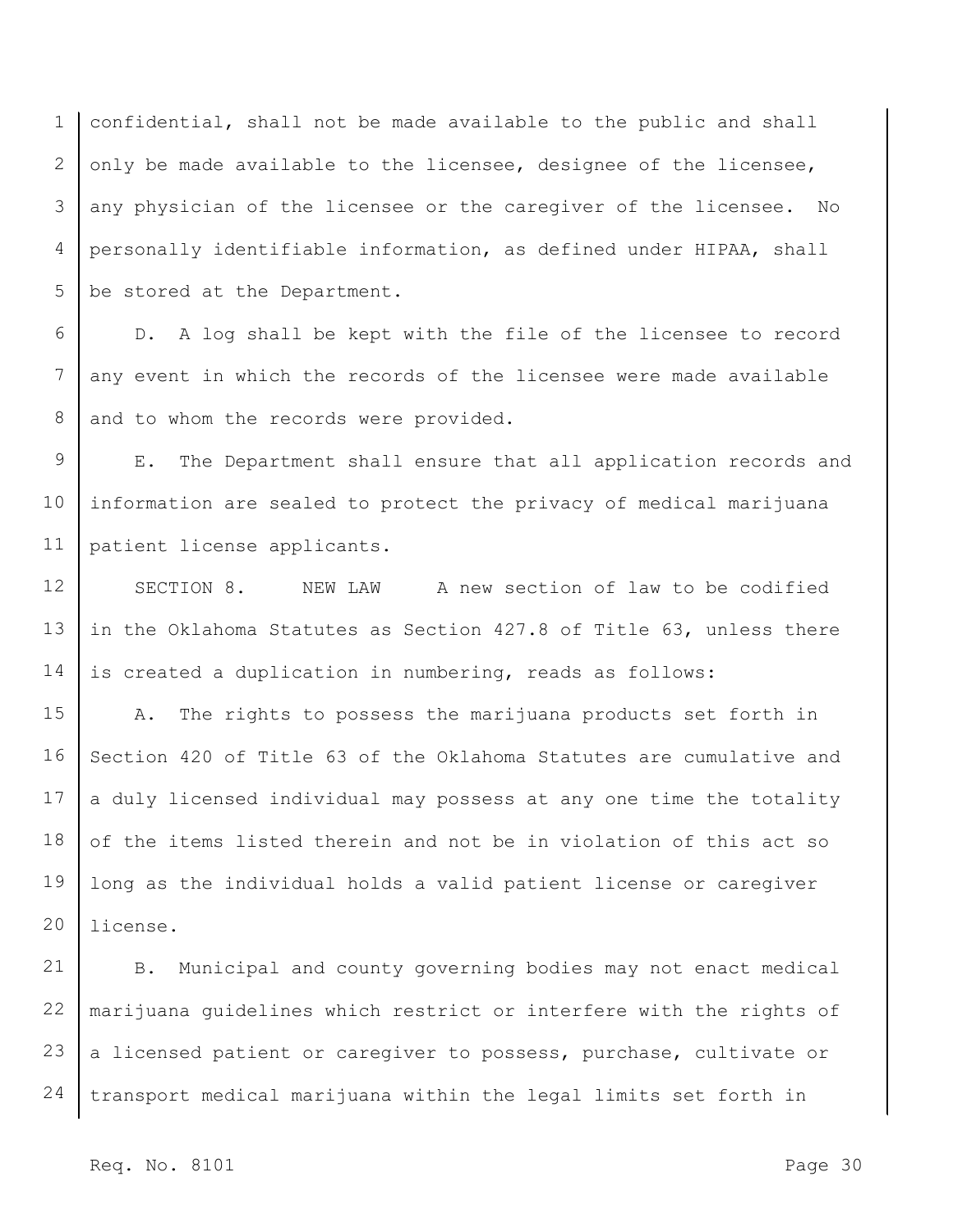1 2 3 this act or Section 420 et seq. of Title 63 of the Oklahoma Statutes or require patients or caregivers to obtain permits or licenses in addition to the state-required licenses provided herein.

4 5 6 7 8 9 10 11 12 13 14 C. Nothing in this act or Section 420 et seq. of Title 63 of the Oklahoma Statutes shall prohibit a residential or commercial property or business owner from prohibiting the consumption of medical marijuana or medical marijuana product by smoke or vaporization on the premises, within the structures of the premises or within ten (10) feet of the entryway to the premises. However, a medical marijuana patient shall not be denied the right to consume or use other medical marijuana products which are otherwise legal and do not involve the smoking or vaporization of cannabis when lawfully recommended pursuant to Section 420 of Title 63 of the Oklahoma Statutes.

15 16 17 18 19 20 21 22 D. A medical marijuana patient or caregiver licensee shall not be denied eligibility in public assistance programs including, but not limited to, Medicaid, Supplemental Nutrition Assistance Program (SNAP), Women, Infants, and Children Nutrition Program (WIC), Temporary Assistance for Needy Families (TANF) or other such public assistance programs based solely on his or her status as a medical marijuana patient or caregiver licensee, unless required by federal law.

23 24 E. A medical marijuana patient or caregiver licensee shall not be denied the right to own, purchase or possess a firearm,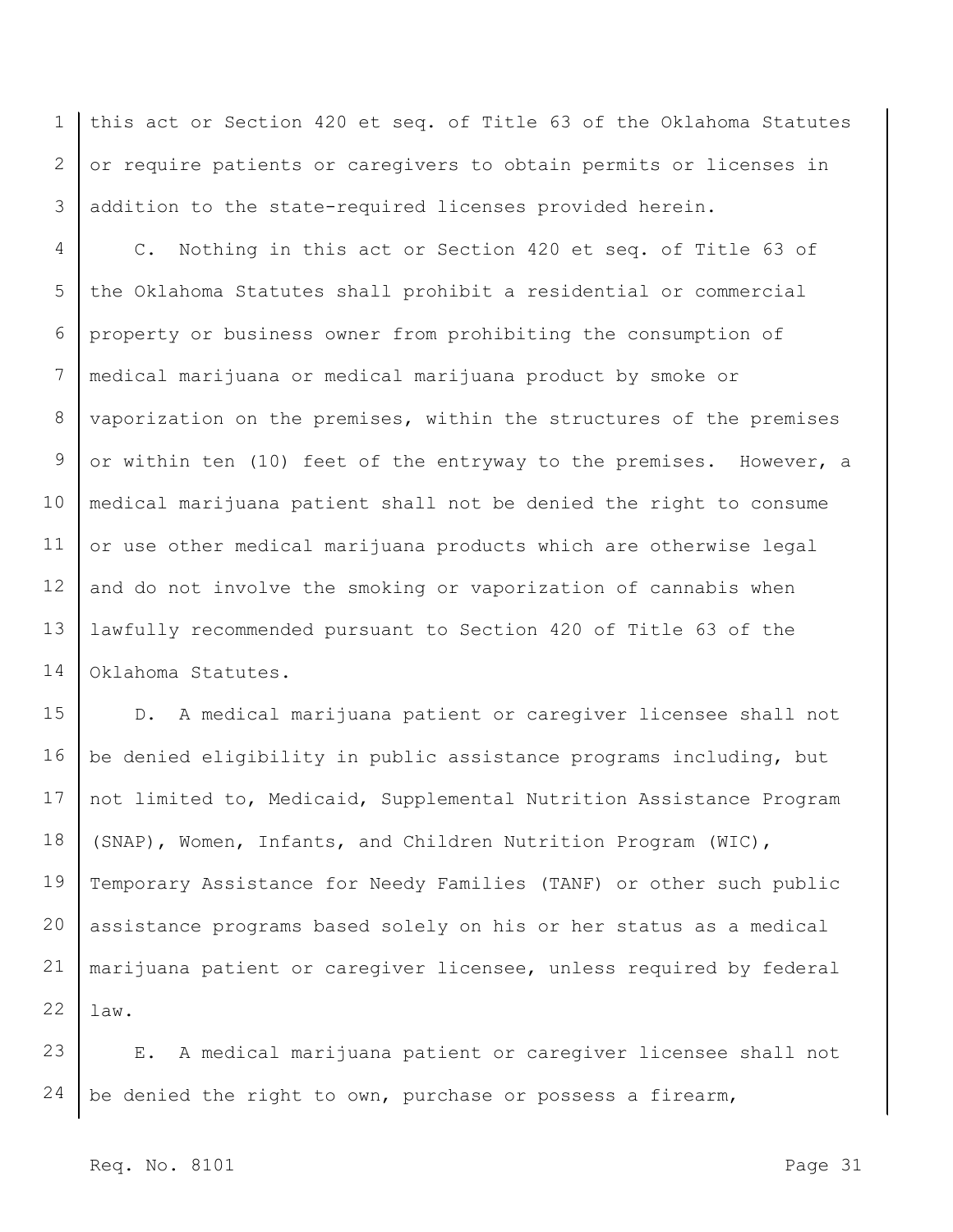1 2 3 4 5 6 7 8 ammunition, or firearm accessories based solely on his or her status as a medical marijuana patient or caregiver licensee. No state or local agency, municipal or county governing authority shall restrict, revoke, suspend or otherwise infringe upon the right of a person to own, purchase or possess a firearm, ammunition, or firearm accessories or any related firearms license or certification based solely on their status as a medical marijuana patient or caregiver licensee.

9 10 11 12 13 14 15 16 F. A medical marijuana patient or caregiver in actual possession of a medical marijuana license shall not be subject to arrest, prosecution or penalty in any manner or denied any right, privilege or public assistance, under state law or municipal or county ordinance or resolution including without limitation a civil penalty or disciplinary action by a business, occupational or professional licensing board or bureau, for the medical use of marijuana in accordance with this act.

17 18 19 G. A government medical assistance program shall not be required to reimburse a person for costs associated with the medical use of marijuana unless federal law requires reimbursement.

20 21 H. Unless otherwise required by federal law or required to obtain federal funding:

22 23 1. No employer may refuse to hire, discipline, discharge or otherwise penalize an applicant or employee solely on the basis of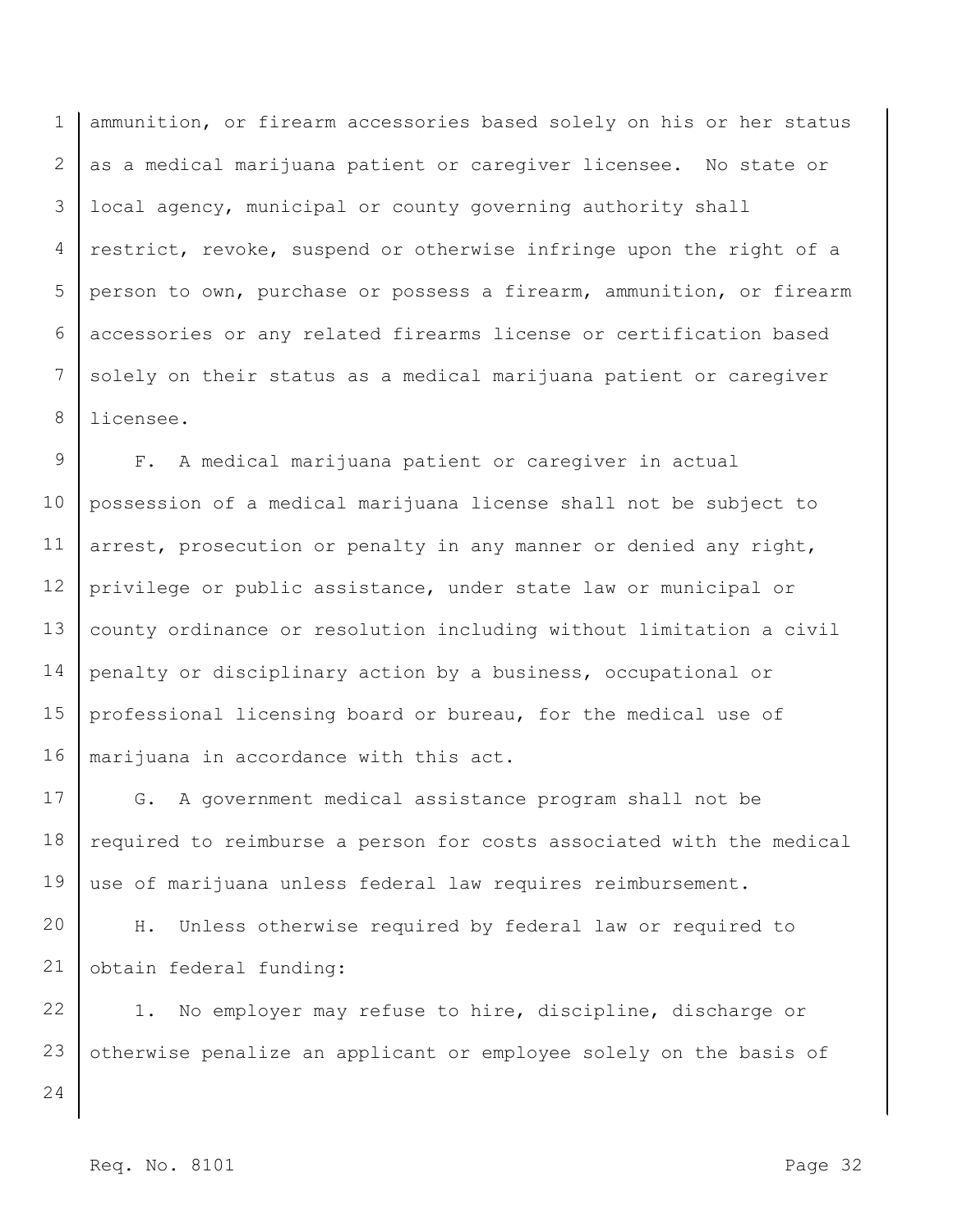1 2 such applicant's or employee's status as a medical marijuana licensee; and

3 4 5 2. No employer may refuse to hire, discipline, discharge or otherwise penalize an applicant or employee solely on the basis of a positive test for marijuana components or metabolites, unless:

6

7

- a. the applicant or employee is not in possession of a valid medical marijuana license,
- 8 9 10 11 b. the licensee possesses, consumes or is under the influence of medical marijuana or medical marijuana product while at the place of employment or during the fulfillment of employment obligations, or
- 12 13 14 c. the position is one involving safety-sensitive job duties, as such term is defined in subsection K of this section.

15 16 I. Nothing in this act or Section 420 et seq. of Title 63 of the Oklahoma Statutes shall:

17 18 19 1. Require an employer to permit or accommodate the use of medical marijuana on the property or premises of any place of employment or during hours of employment;

20 21 22 23 24 2. Require an employer, a government medical assistance program, private health insurer, worker's compensation carrier or self-insured employer providing worker's compensation benefits to reimburse a person for costs associated with the use of medical marijuana; or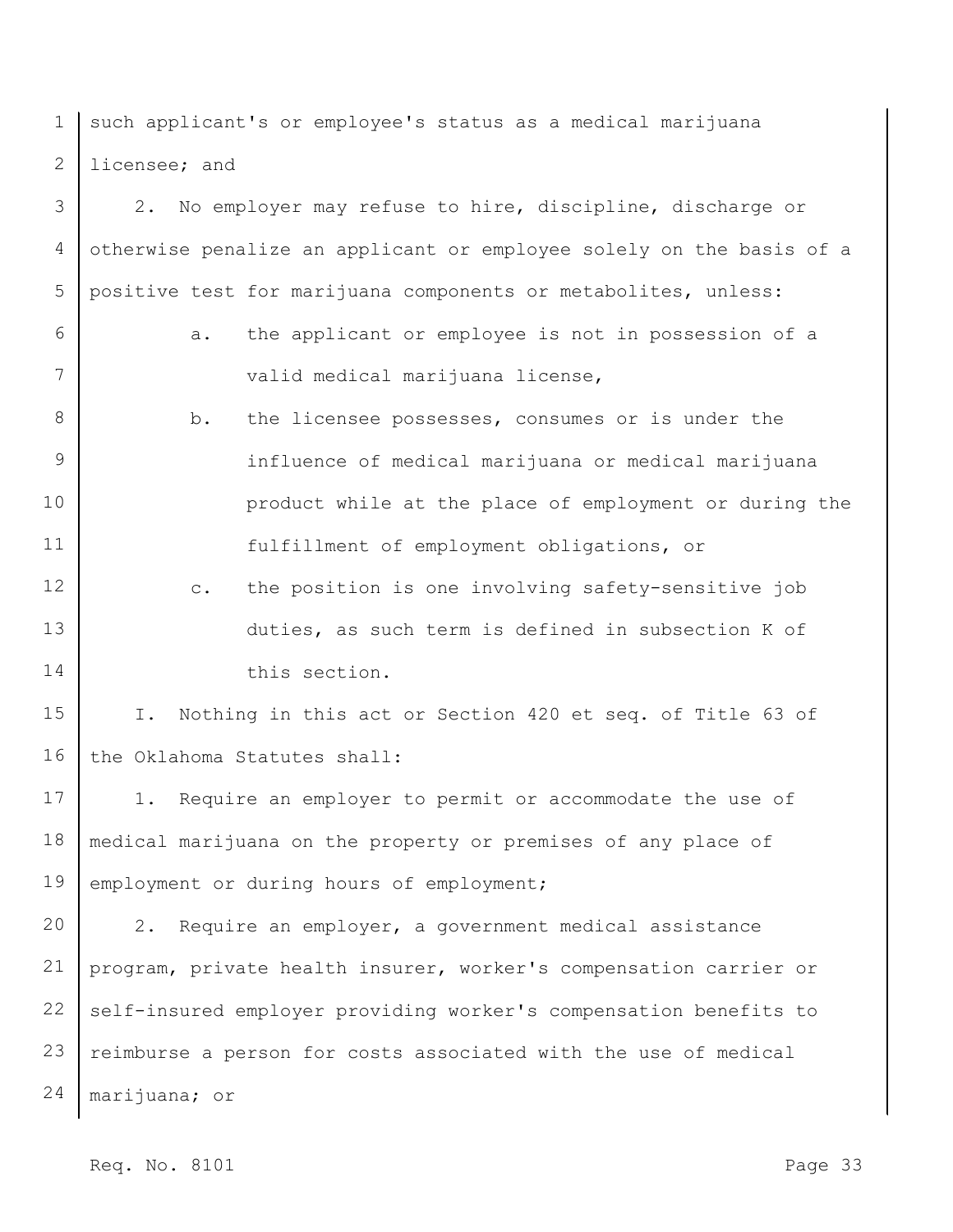1 2 3 4 5 6 7 8 9 10 11 12 13 14 15 16 17 18 19 20 21 22 23 24 3. Prevent an employer from having written policies regarding drug testing and impairment in accordance with the Oklahoma Standards for Workplace Drug and Alcohol Testing Act, Section 551 et seq. of Title 40 of the Oklahoma Statutes. J. Any applicant or employee aggrieved by a willful violation of this section shall have, as his or her exclusive remedy, the same remedies as provided for in the Oklahoma Standards for Workplace Drug and Alcohol Testing Act set forth in Section 563 of Title 40 of the Oklahoma Statutes. K. As used in this section: 1. "Safety-sensitive" means any job that includes tasks or duties that the employer reasonably believes could affect the safety and health of the employee performing the task or others including, but not limited to, any of the following: a. the handling, packaging, processing, storage, disposal or transport of hazardous materials, b. the operation of a motor vehicle, other vehicle, equipment, machinery or power tools, c. repairing, maintaining or monitoring the performance or operation of any equipment, machinery or manufacturing process, the malfunction or disruption of which could result in injury or property damage, d. performing firefighting duties,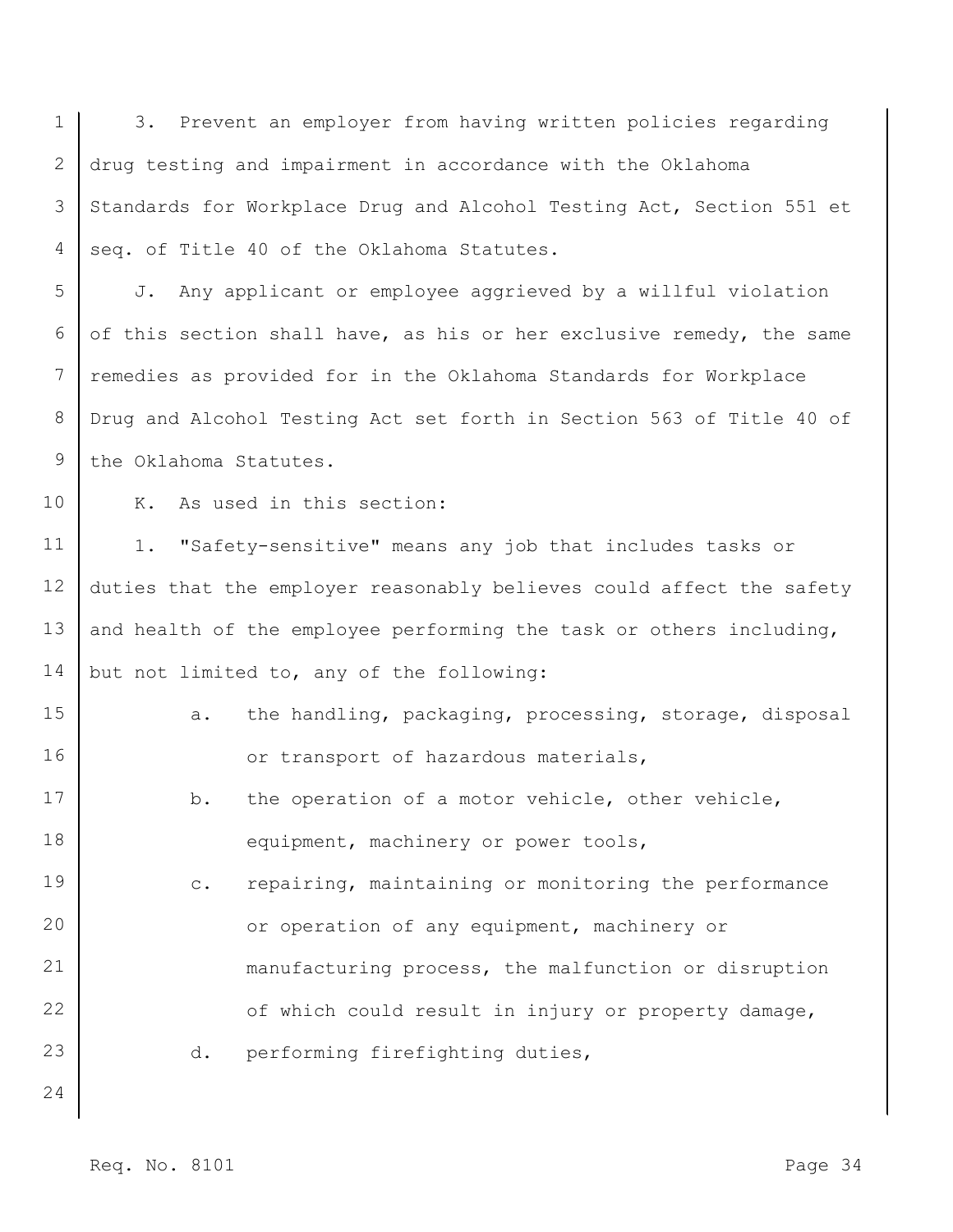| $\mathbf 1$ | the operation, maintenance or oversight of critical<br>е.           |
|-------------|---------------------------------------------------------------------|
| 2           | services and infrastructure including, but not limited              |
| 3           | to, electric, gas, and water utilities, power                       |
| 4           | generation or distribution,                                         |
| 5           | f.<br>the extraction, compression, processing,                      |
| 6           | manufacturing, handling, packaging, storage, disposal,              |
| 7           | treatment or transport of potentially volatile,                     |
| 8           | flammable, combustible materials, elements, chemicals               |
| 9           | or any other highly regulated component,                            |
| 10          | dispensing pharmaceuticals,<br>$g$ .                                |
| 11          | carrying a firearm, or<br>h.                                        |
| 12          | i.<br>direct patient care or direct child care; and                 |
| 13          | 2. A "positive test for marijuana components or metabolites"        |
| 14          | means a result that is at or above the cutoff concentration level   |
| 15          | established by the United States Department of Transportation or    |
| 16          | Oklahoma law regarding being under the influence, whichever is      |
| 17          | lower.                                                              |
| 18          | L. All smokable, vaporized, vapable and e-cigarette medical         |
| 19          | marijuana product inhaled through vaporization or smoked by a       |
| 20          | medical marijuana licensee are subject to the same restrictions for |
| 21          | tobacco under Section 1-1521 of Title 63 of the Oklahoma Statutes,  |
| 22          | commonly referred to as the "Smoking in Public Places and Indoor    |
| 23          | Workplaces Act".                                                    |
|             |                                                                     |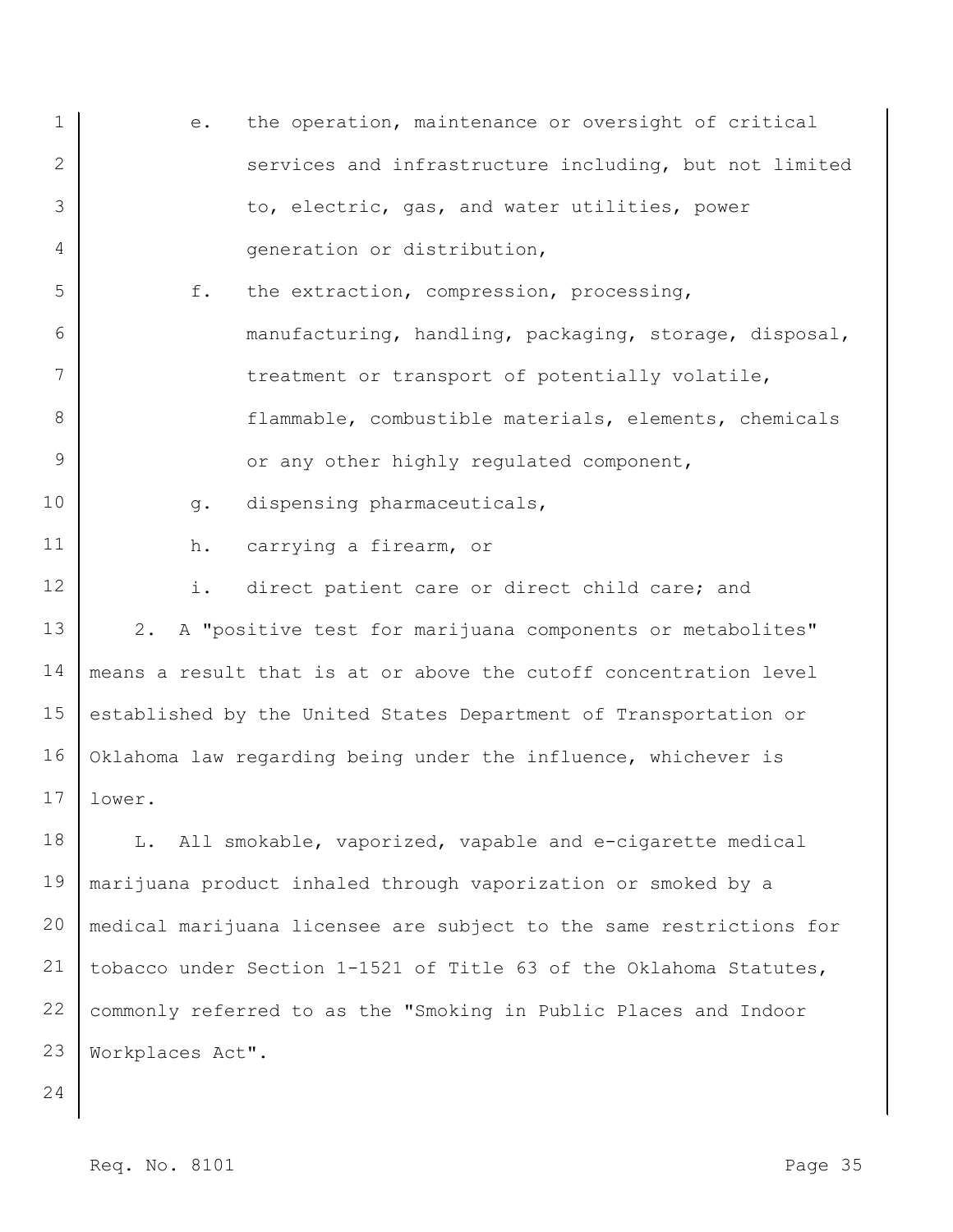1 2 3 SECTION 9. NEW LAW A new section of law to be codified in the Oklahoma Statutes as Section 427.9 of Title 63, unless there is created a duplication in numbering, reads as follows:

4 5 6 A. The Authority may contact the recommending physician of an applicant for a medical marijuana license to verify the need of the applicant for the license.

7 8 9 10 11 12 13 14 15 B. An applicant for a medical marijuana license who can demonstrate his or her status as a one-hundred-percent-disabled veteran as determined by the U.S. Department of Veterans Affairs and codified at 38 C.F.R., Section 3.340(a)(2013) shall pay a reduced application fee of Twenty Dollars (\$20.00). The methods of payment, as determined by the Authority, shall be provided on the website. However, the Authority shall ensure that all applicants have an option to submit the license application and payment by means other than solely by submission of the application and fee online.

16 17 18 19 C. The patient license shall be valid for up to two (2) years from the date of issuance, unless the recommendation of the physician is terminated pursuant to this act or revoked by the Department.

20 21 22 SECTION 10. NEW LAW A new section of law to be codified in the Oklahoma Statutes as Section 427.10 of Title 63, unless there is created a duplication in numbering, reads as follows:

- 23
- 24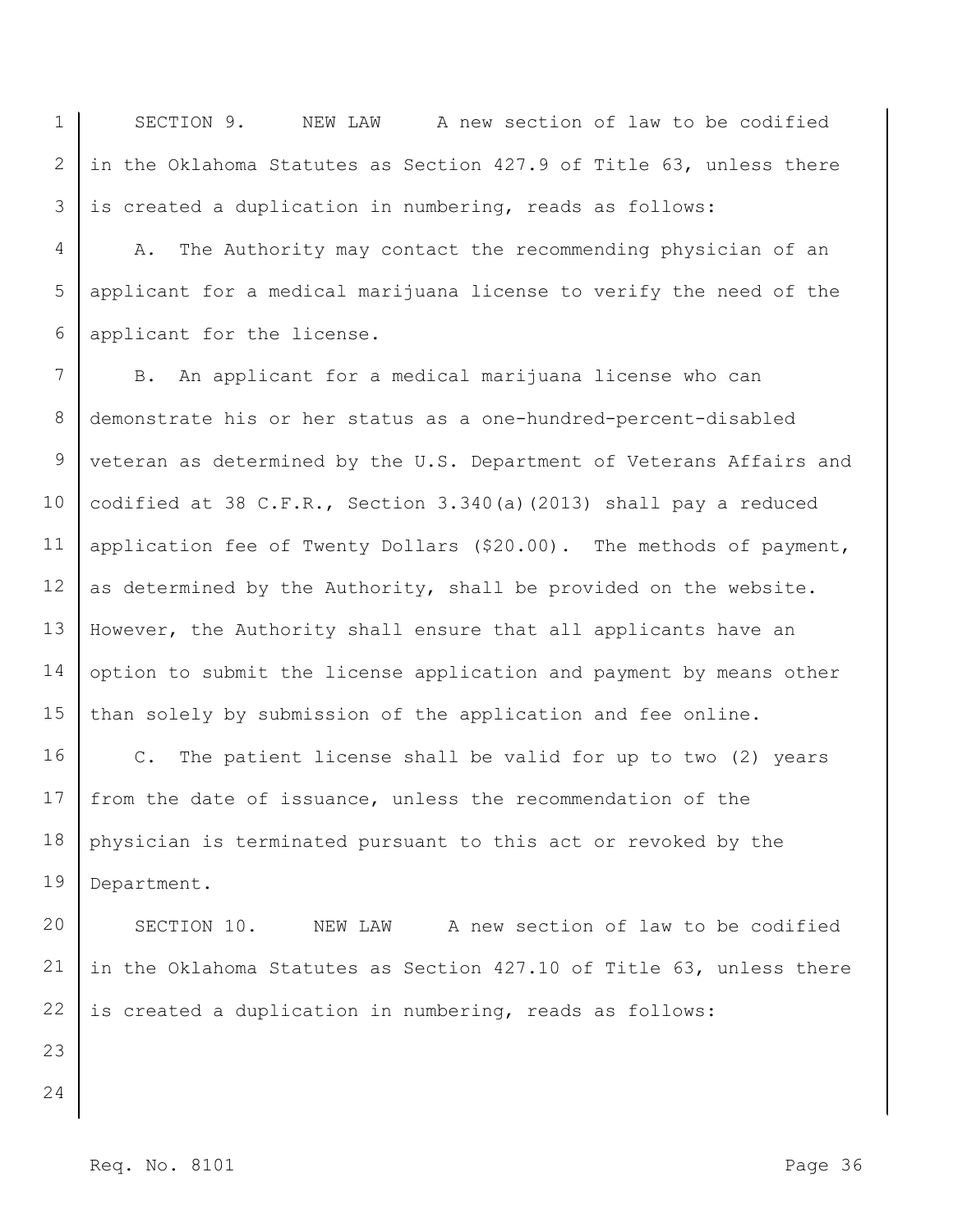1 2 3 A. Only licensed Oklahoma allopathic and osteopathic physicians may provide a medical marijuana recommendation for a medical marijuana patient license under this act.

4 5 6 7 B. A physician who has not completed his or her first residency shall not meet the definition of "physician" under this section and any recommendation for a medical marijuana patient license shall not be processed by the Authority.

8 9 10 11 12 13 14 15 16 17 18 19 20 21 22 C. No physician shall be subject to arrest, prosecution or penalty in any manner or denied any right or privilege under Oklahoma state, municipal or county statute, ordinance or resolution, including without limitation a civil penalty or disciplinary action by the State Board of Medical Licensure and Supervision or the State Board of Osteopathic Examiners or by any other business, occupation or professional licensing board or bureau, solely for providing a medical marijuana recommendation for a patient or for monitoring, treating or prescribing scheduled medication to patients who are medical marijuana licensees. The provisions of this subsection shall not prevent the relevant professional licensing boards from sanctioning a physician for failing to properly evaluate the medical condition of a patient or for otherwise violating the applicable physician-patient standard of care.

23 24 D. A physician who recommends use of medical marijuana shall not be located at the same physical address as a dispensary.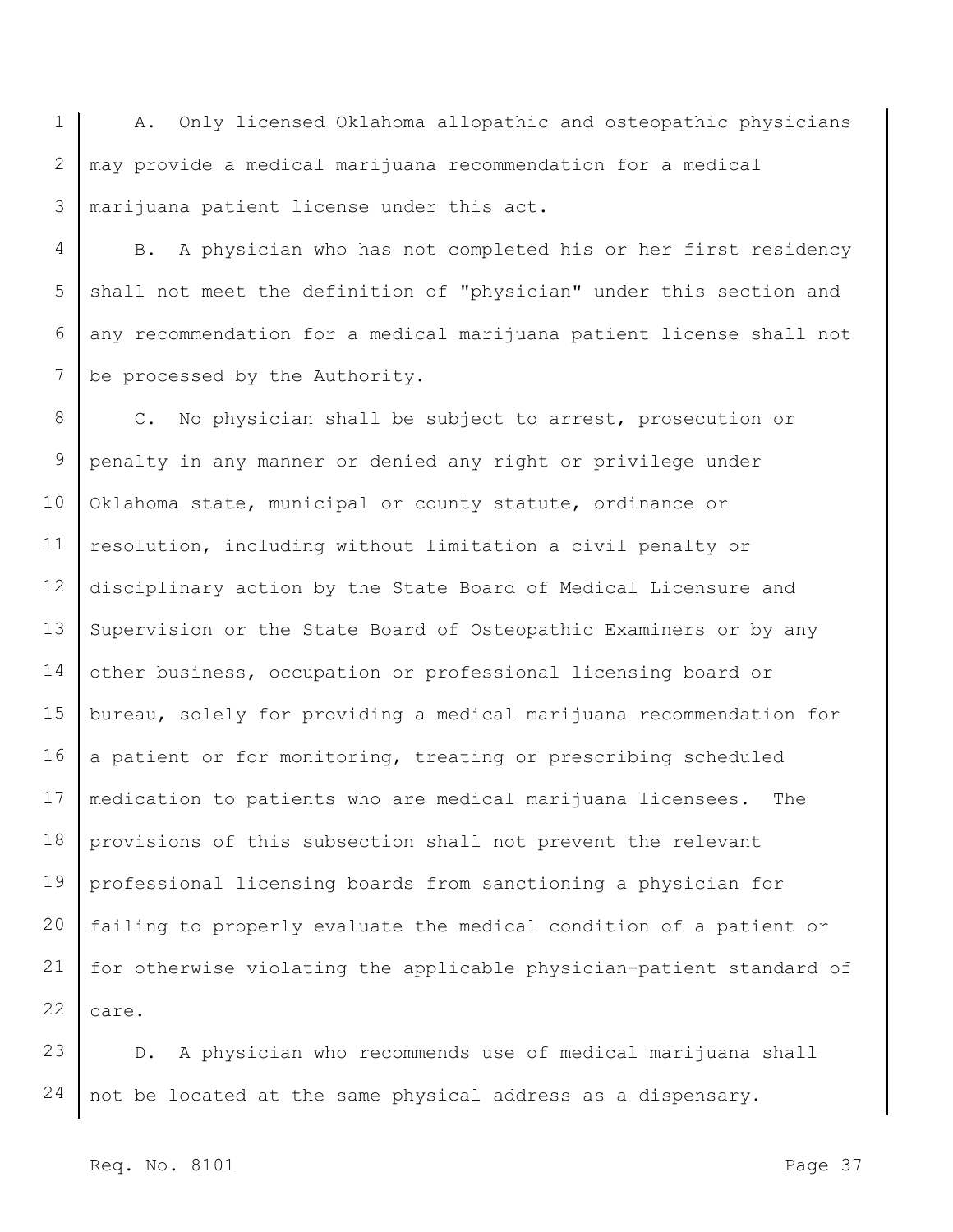1 2 3 4 E. If the physician determines the continued use of medical marijuana by the patient no longer meets the requirements set forth in this act, the physician shall notify the Department and the Authority shall immediately revoke the license.

5 6 7 SECTION 11. NEW LAW A new section of law to be codified in the Oklahoma Statutes as Section 427.11 of Title 63, unless there is created a duplication in numbering, reads as follows:

8 9 10 11 12 13 14 15 16 17 A. The caregiver license shall provide the caregiver the same rights as the medical marijuana patient licensee, including the ability to possess marijuana, marijuana products, and mature and immature plants pursuant to this act, but excluding the ability to use marijuana or marijuana products unless the caregiver has a medical marijuana patient license. Caregivers shall be authorized to deliver marijuana and products to their authorized patients. Caregivers shall be authorized to possess medical marijuana and medical marijuana products up to the sum of the possession limits for the patients under his or her care pursuant to this act.

18 19 20 B. An individual caregiver shall be limited to exercising the marijuana cultivation rights of no more than five licensed patients as prescribed by this act.

21 22 23 C. The license of a caregiver shall not extend beyond the expiration date of the underlying patient license regardless of the issue date.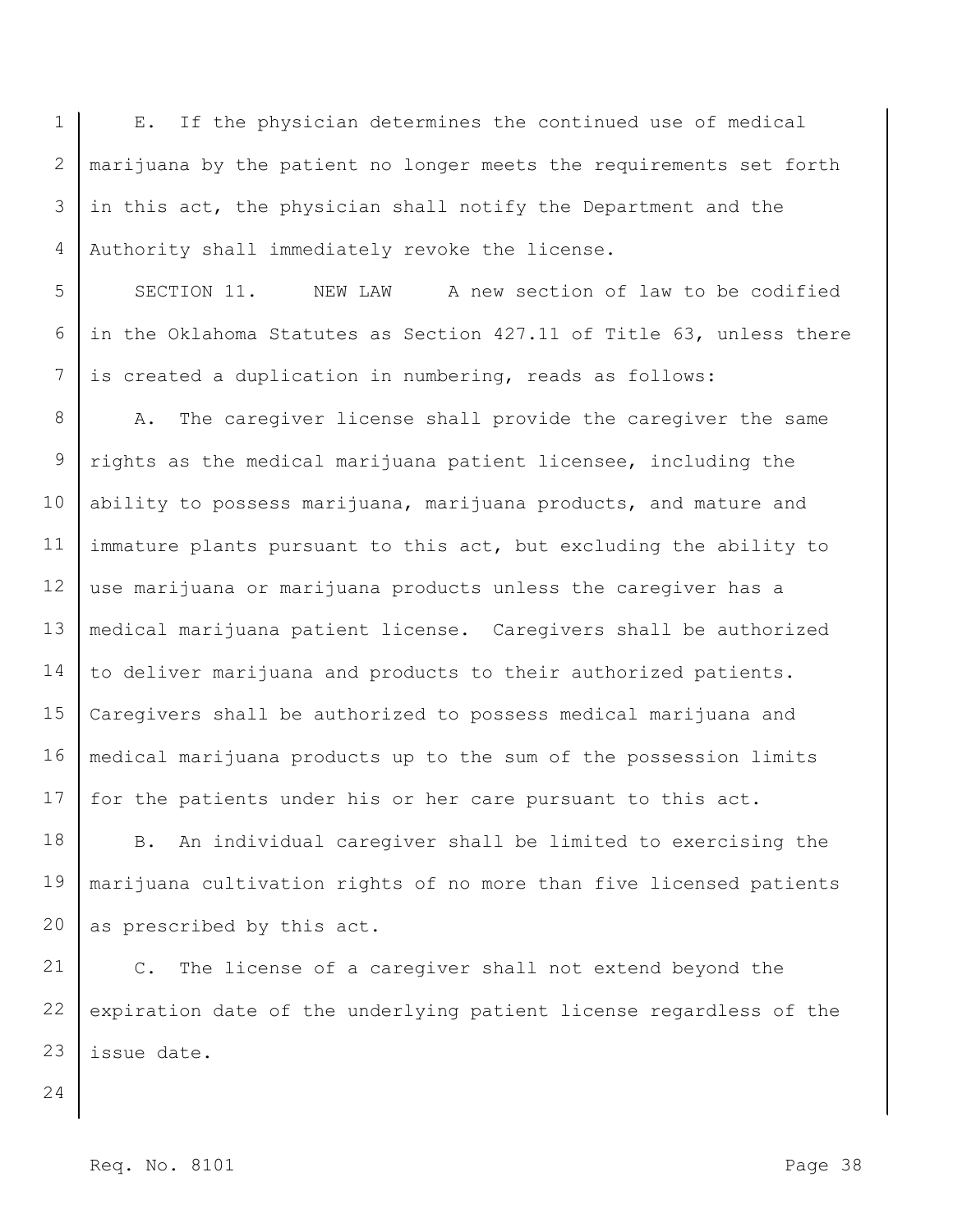1 2 3 SECTION 12. NEW LAW A new section of law to be codified in the Oklahoma Statutes as Section 427.12 of Title 63, unless there is created a duplication in numbering, reads as follows:

4 5 6 7 8 A. All medical marijuana grown by medical marijuana patient license holders or caregivers may only be grown on real property owned by the patient license holder or on real property for which the patient license holder has the property owner's written permission to grow marijuana on the property.

9 10 11 12 13 14 15 B. All medical marijuana plants grown by a patient or caregiver shall be grown so that the marijuana is not accessible to a member of the general public. No marijuana plants shall be visible from any street adjacent to the property. For purposes of this section, "visible" means viewable by a normal person with 20/20 eyesight without the use of any device to assist in improving viewing distance or vantage point.

16 17 18 19 C. It is expressly prohibited to operate extraction equipment or utilize extraction processes if the equipment or process utilizes butane, propane, carbon dioxide or any potentially hazardous material in a residential property.

20 21 22 SECTION 13. NEW LAW A new section of law to be codified in the Oklahoma Statutes as Section 427.13 of Title 63, unless there is created a duplication in numbering, reads as follows:

23 24 A. All medical marijuana and medical marijuana products shall be purchased solely from an Oklahoma-licensed medical marijuana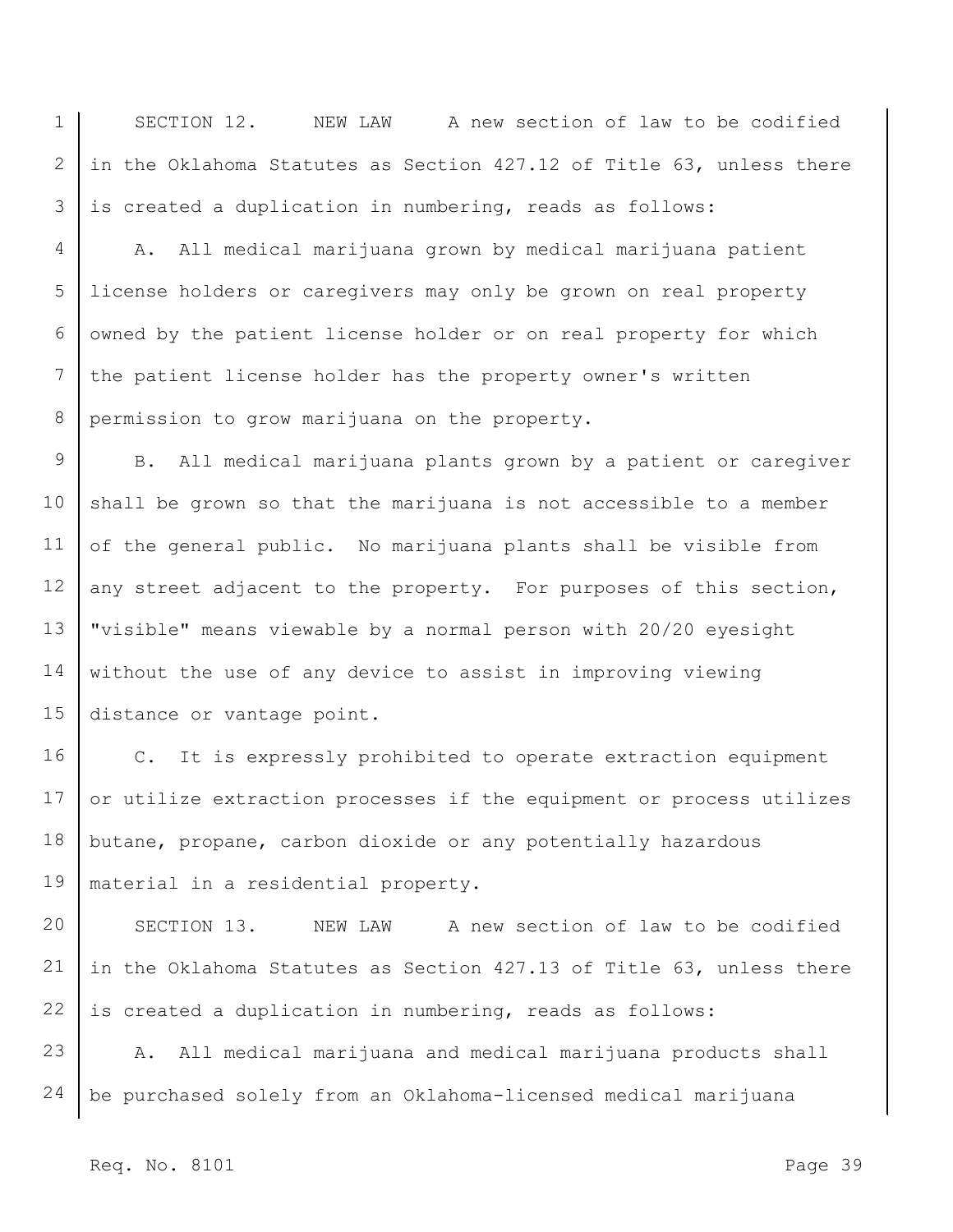1 2 business, and shall not be purchased from any out-of-state providers.

3 4 5 6 7 8 9 10 B. 1. The Authority shall have oversight and auditing responsibilities to ensure that all marijuana being grown in Oklahoma is accounted for and shall implement an inventory tracking system. Pursuant to these duties, the Authority shall require that each medical marijuana business keep records for every transaction with another medical marijuana business, patient or caregiver. Inventory shall be tracked and updated after each individual sale and reported to the Authority.

11 12 13 2. The inventory tracking system licensees use shall allow for integration of other seed-to-sale systems and, at a minimum, shall include the following:

14 15 16 a. notification of when marijuana seeds are planted, b. notification of when marijuana plants are harvested and destroyed,

- 17 18 c. notification of when marijuana is transported, sold, stolen, diverted or lost,
- 19 20 21 22 d. a complete inventory of all marijuana, seeds, plant tissue, clones, plants, usable marijuana or trim, leaves and other plant matter, batches of extract, and marijuana concentrates,

23 24 e. all samples sent to a testing laboratory, an unused portion of a sample returned to a licensee, all

Req. No. 8101 Page 40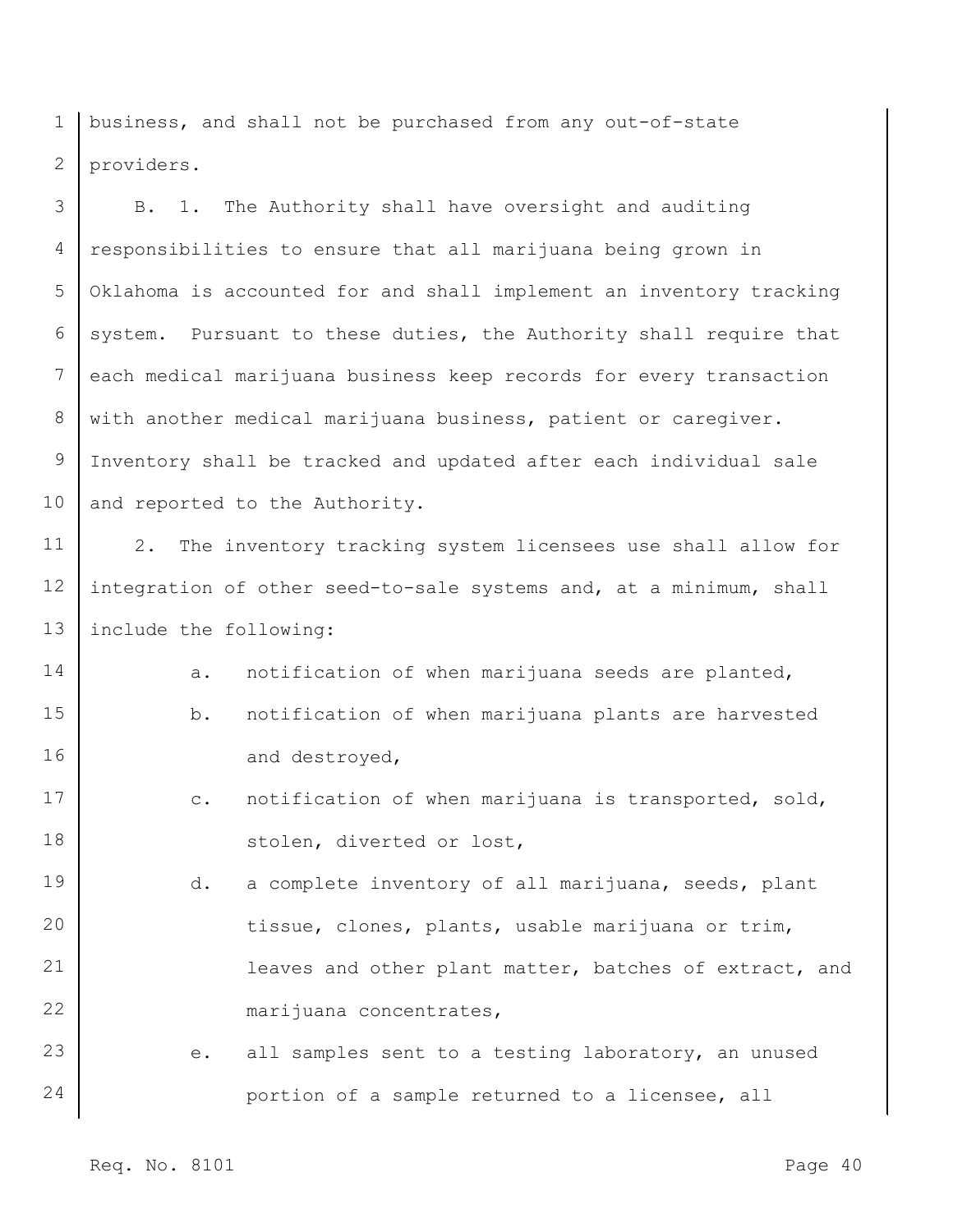1

2

samples utilized by licensee for purposes of negotiating a sale, and

3 4 5 6 7 8 9 10 11 12 13 14 15 16 17 18 19 20 21 22 23 24 f. all samples used for quality testing by a licensee. 3. Each medical marijuana business shall use a seed-to-sale tracking system or integrate its own seed-to-sale tracking system with the seed-to-sale tracking system established by the Authority. 4. These records shall include, but not be limited to, the following: a. the name and license number of the medical marijuana business that cultivated, manufactured or sold the medical marijuana or medical marijuana product, b. the address and phone number of the medical marijuana business that cultivated, manufactured or sold the medical marijuana or medical marijuana product, c. the type of product received during the transaction, d. the batch number of the marijuana plant used, e. the date of the transaction, f. the total spent in dollars, g. all point-of-sale records, h. marijuana excise tax records, and i. any additional information as may be reasonably required by the Department. 5. All inventory tracking records containing patient information shall comply with all relevant state and federal laws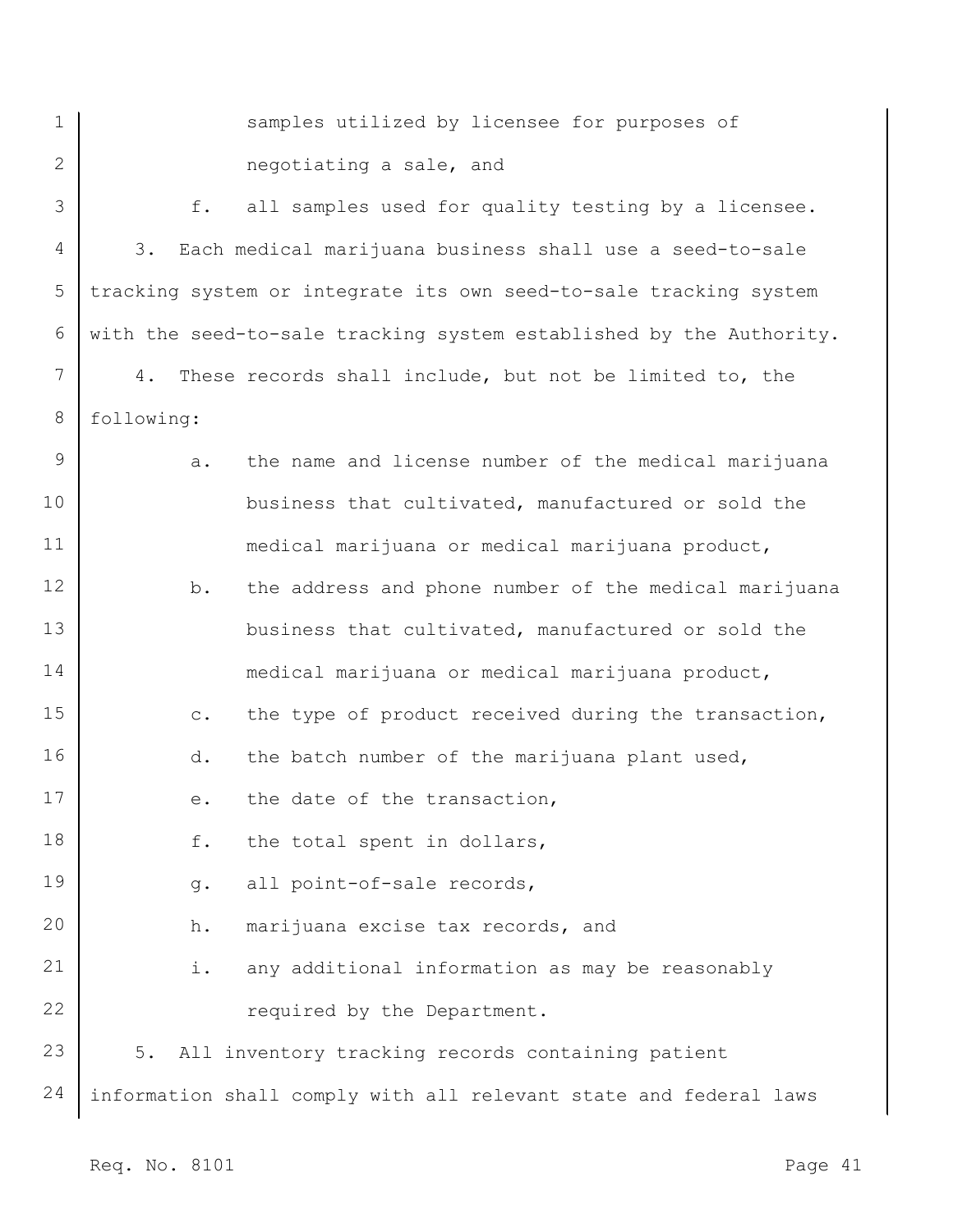1 2 3 4 5 6 7 8 9 10 11 12 13 14 15 16 17 18 19 20 21 22 23 24 including, but not limited to, the Health Insurance Portability and Accountability Act of 1996 (HIPAA), and shall not be retained by any medical marijuana business for more than sixty (60) days. SECTION 14. NEW LAW A new section of law to be codified in the Oklahoma Statutes as Section 427.14 of Title 63, unless there is created a duplication in numbering, reads as follows: A. There is hereby created the medical marijuana business license, which shall include the following categories: 1. Medical marijuana commercial grower; 2. Medical marijuana processor; 3. Medical marijuana dispensary; 4. Medical marijuana transporter; and 5. Medical marijuana testing laboratory. B. The Authority, with the aid of the Office of Management and Enterprise Services, shall develop a website for medical marijuana business applications. C. The Authority shall make available on its website or the website of the Oklahoma Medical Marijuana Authority in an easy-tofind location, applications for a medical marijuana business. D. The nonrefundable application fee for a medical marijuana business license shall be Two Thousand Five Hundred Dollars (\$2,500.00). E. All applicants seeking licensure as a medical marijuana business shall comply with the following general requirements: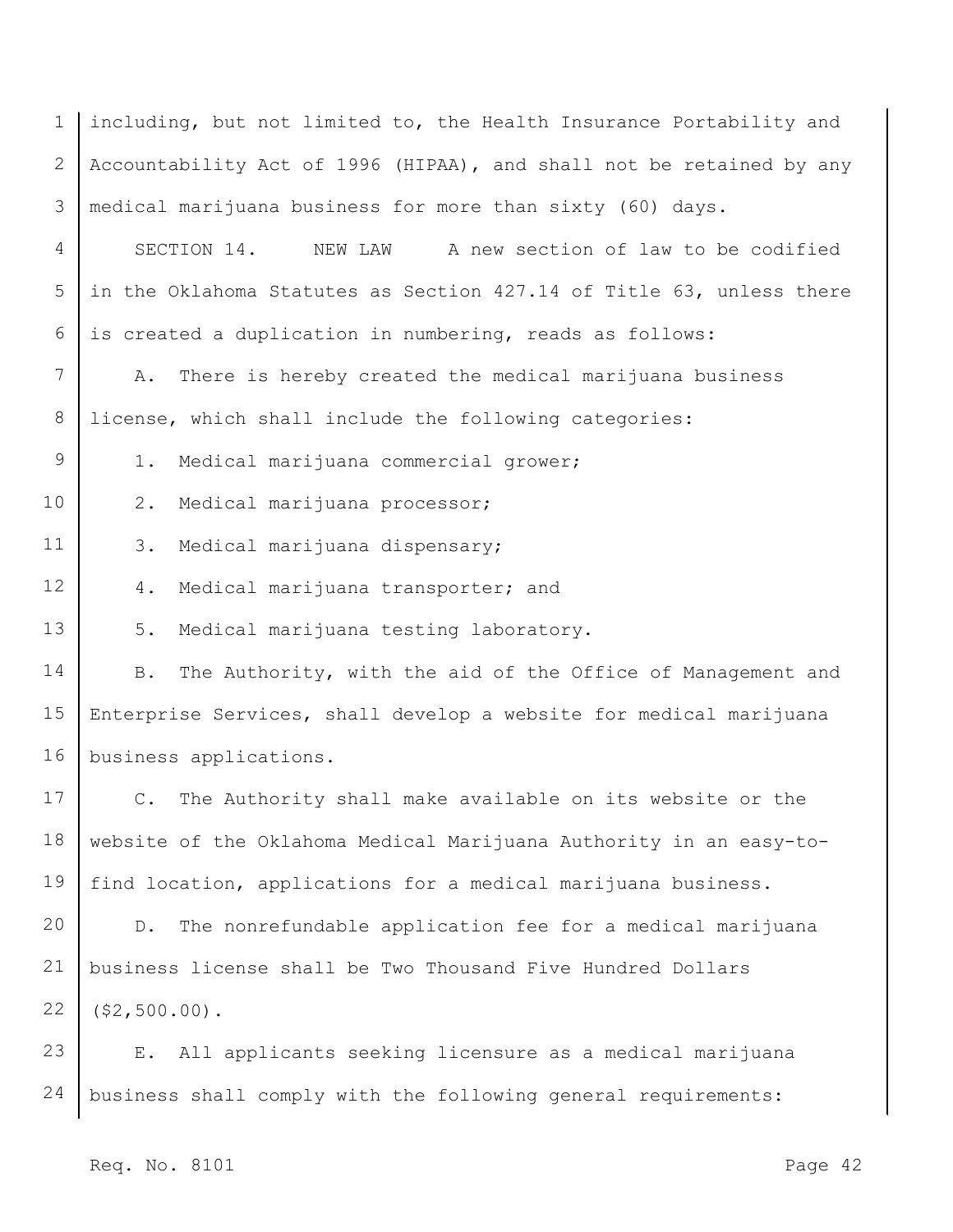1 2 3 1. All applications for licenses and registrations authorized pursuant to this section shall be made upon forms prescribed by the Authority;

4 5 6 2. Each application shall identify the city or county in which the applicant seeks to obtain licensure as a medical marijuana business;

7 8 3. Applicants shall submit a complete application to the Department before the application may be accepted or considered;

9 10 4. All applications shall be complete and accurate in every detail;

11 12 13 5. All applications shall include all attachments or supplemental information required by the forms supplied by the Authority;

14 15 16 6. All applications shall be accompanied by a full remittance for the whole amount of the application fees. Application fees are nonrefundable;

17 18 7. All applicants shall be approved for licensing review that, at a minimum, meets the following criteria:

19 20 21 22 23 24 a. all applicants shall be age twenty-five (25) or older, b. any applicant applying as an individual shall show proof that the applicant is an Oklahoma resident pursuant to paragraph 11 of this subsection, c. any applicant applying as an entity shall show that seventy-five percent (75%) of all members, managers,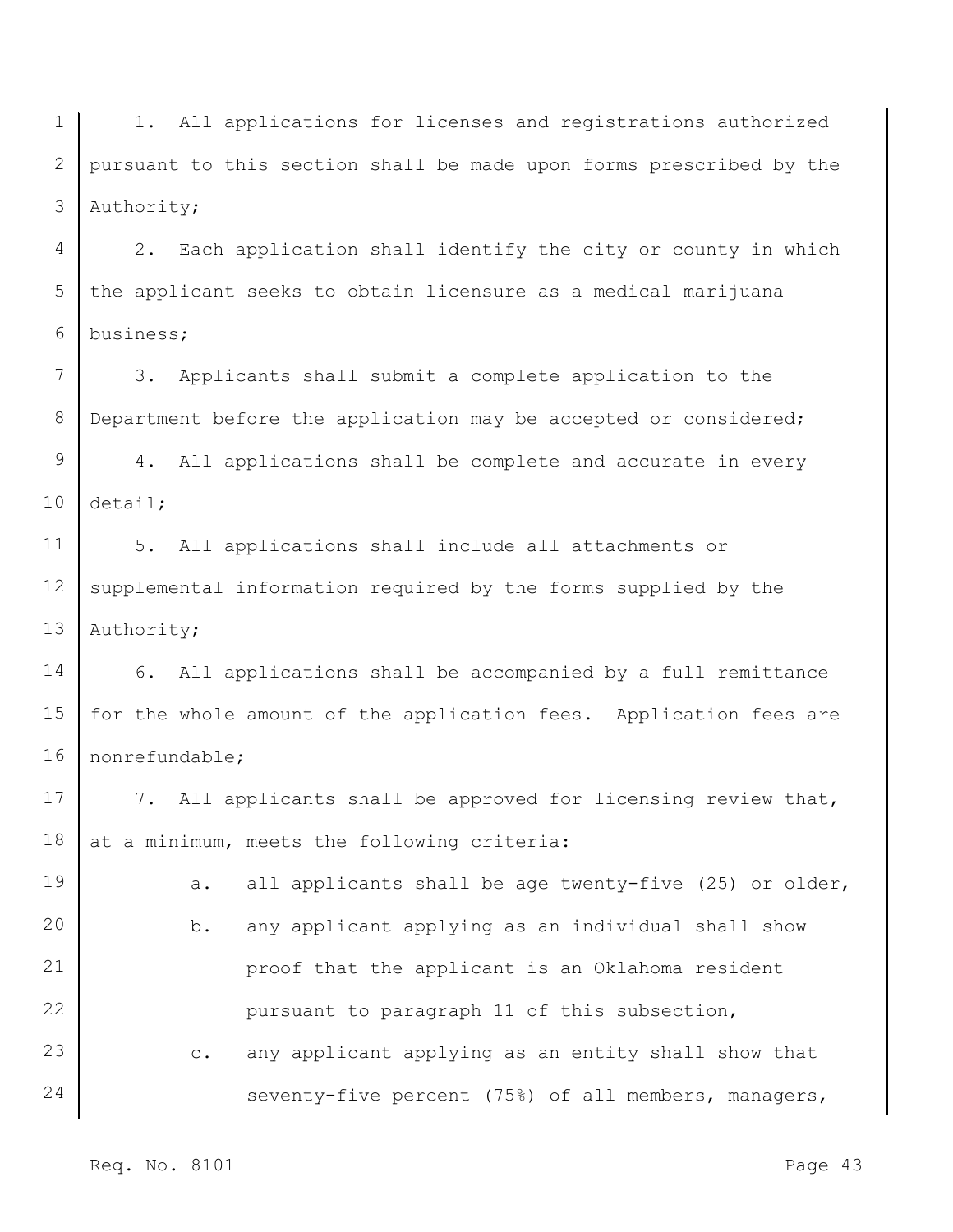1 2 3 4 5 6 7 8 9 10 11 12 13 14 15 16 17 18 19 20 executive officers, partners, board members, or any other form of business ownership are Oklahoma residents pursuant to paragraph 11 of this subsection, d. all applying individuals or entities shall be registered to conduct business in the State of Oklahoma, e. all applicants shall disclose all ownership interests pursuant to this act, and f. applicants shall not have been convicted of a nonviolent felony in the last two (2) years, and any other felony conviction within the last five (5) years, shall not be current inmates, or currently incarcerated in a jail or corrections facility; 8. There shall be no limit to the number of medical marijuana business licenses or categories that an individual or entity can apply for or receive, although each application and each category shall require a separate application and application fee. A commercial grower, processor and dispensary, or any combination thereof, are authorized to share the same address or physical location, subject to the restrictions set forth in this act;

21 22 23 24 9. All applicants for a medical marijuana business license, research facility license, or education facility license authorized by this act shall undergo an Oklahoma criminal history background check conducted by the Oklahoma State Bureau of Investigation (OSBI)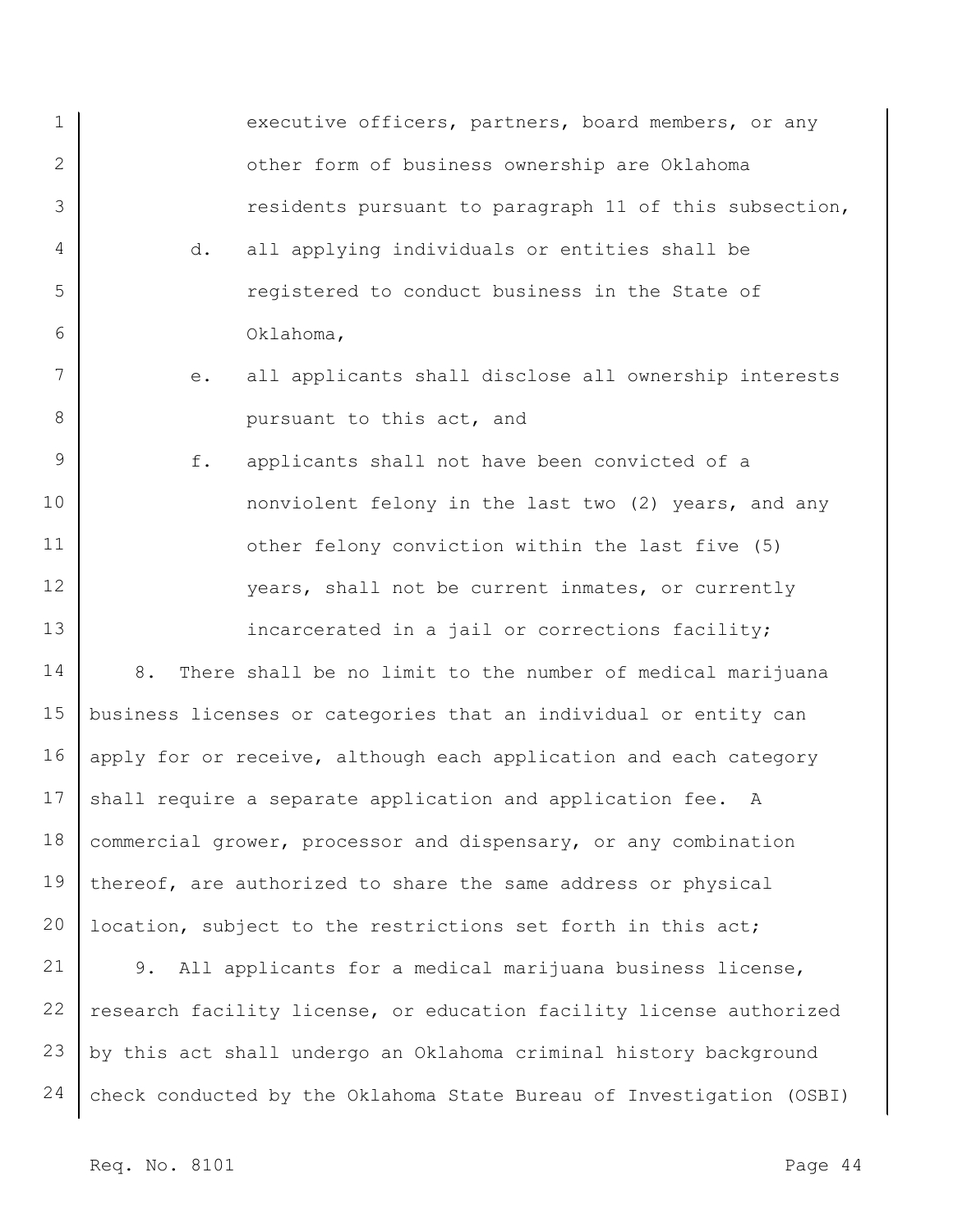1 2 within thirty (30) days prior to the application for the license, including:

3 4 5 6 7 8 9 10 11 12 13 14 15 16 17 18 19 20 21 22 23 a. individual applicants applying on their own behalf, b. individuals applying on behalf of an entity, c. all principal officers of an entity, and d. all owners of an entity as defined by this act; 10. All applicable fees charged by OSBI are the responsibility of the applicant and shall not be higher than fees charged to any other person or industry for such background checks; 11. In order to be considered an Oklahoma resident for purposes of a medical marijuana business application, all applicants shall provide proof of Oklahoma residency for at least two (2) years immediately preceding the date of application or five (5) years of continuous Oklahoma residency during the preceding twenty-five (25) years immediately preceding the date of application. Sufficient documentation of proof of residency shall include a combination of the following: a. an unexpired Oklahoma-issued driver license, b. an Oklahoma voter identification card, c. a utility bill preceding the date of application, excluding cellular telephone and internet bills, d. a residential property deed to property in the State of Oklahoma, and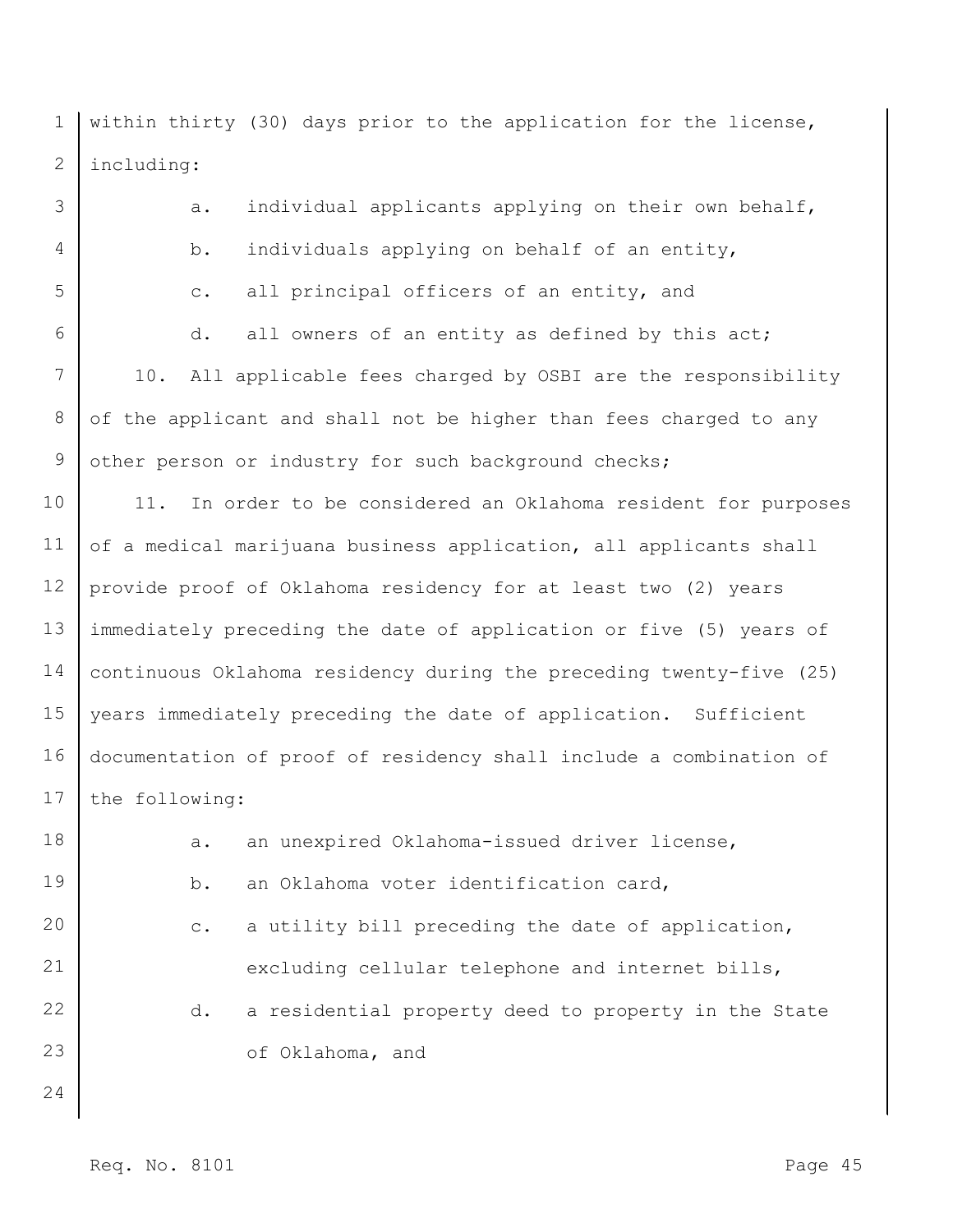1 2 3 e. a rental agreement preceding the date of application for residential property located in the State of Oklahoma;

4 5 6 7 12. All license applicants shall be required to submit a registration with the Oklahoma State Bureau of Narcotics and Dangerous Drugs Control as provided in Sections 2-202 through 2-204 of Title 63 of the Oklahoma Statutes;

8 9 10 13. All applicants shall establish their identity through submission of a color copy or digital image of one of the following unexpired documents:

11 12 13 14 15 16 17 18 19 20 21 22 23 24 a. front and back of an Oklahoma driver license, b. front and back of an Oklahoma identification card, c. a United States passport or other photo identification issued by the United States government, d. certified copy of the applicant's birth certificate for minor applicants who do not possess a document listed in this section, or e. a tribal identification card approved for identification purposes by the Oklahoma Department of Public Safety; and 14. All applicants shall submit an applicant photograph. F. The Authority shall review the medical marijuana business application, approve or reject the application and mail the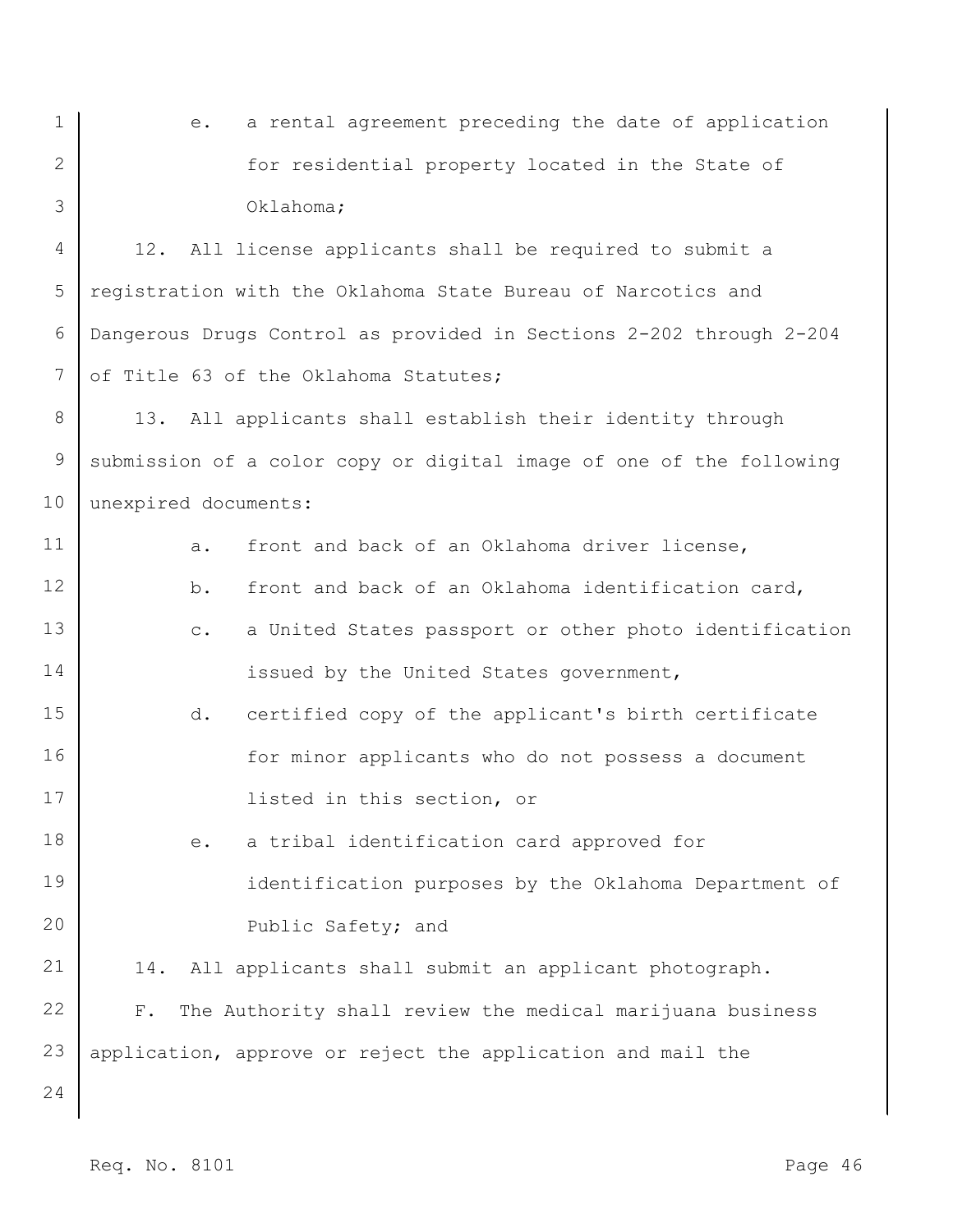1 2 approval, rejection or status-update letter to the applicant within ninety (90) days of receipt of the application.

3 4 5 G. 1. The Authority shall review the medical marijuana business applications and conduct all investigations, inspections and interviews before approving the application.

6 7 8 9 10 11 12 13 14 15 16 2. Approved applicants shall be issued a medical marijuana business license for the specific category applied under which shall act as proof of their approved status. Rejection letters shall provide a reason for the rejection. Applications may only be rejected based on the applicant not meeting the standards set forth in the provisions of this section, improper completion of the application, or for a reason provided for in this act. If an application is rejected for failure to provide required information, the applicant shall have thirty (30) days to submit the required information for reconsideration. No additional application fee shall be charged for such reconsideration.

17 18 19 20 3. Status-update letters shall provide a reason for delay in either approval or rejection should a situation arise in which an application was submitted properly, but a delay in processing the application occurred.

21 22 23 4. Approval, rejection or status-update letters shall be sent to the applicant in the same method the application was submitted to the Department.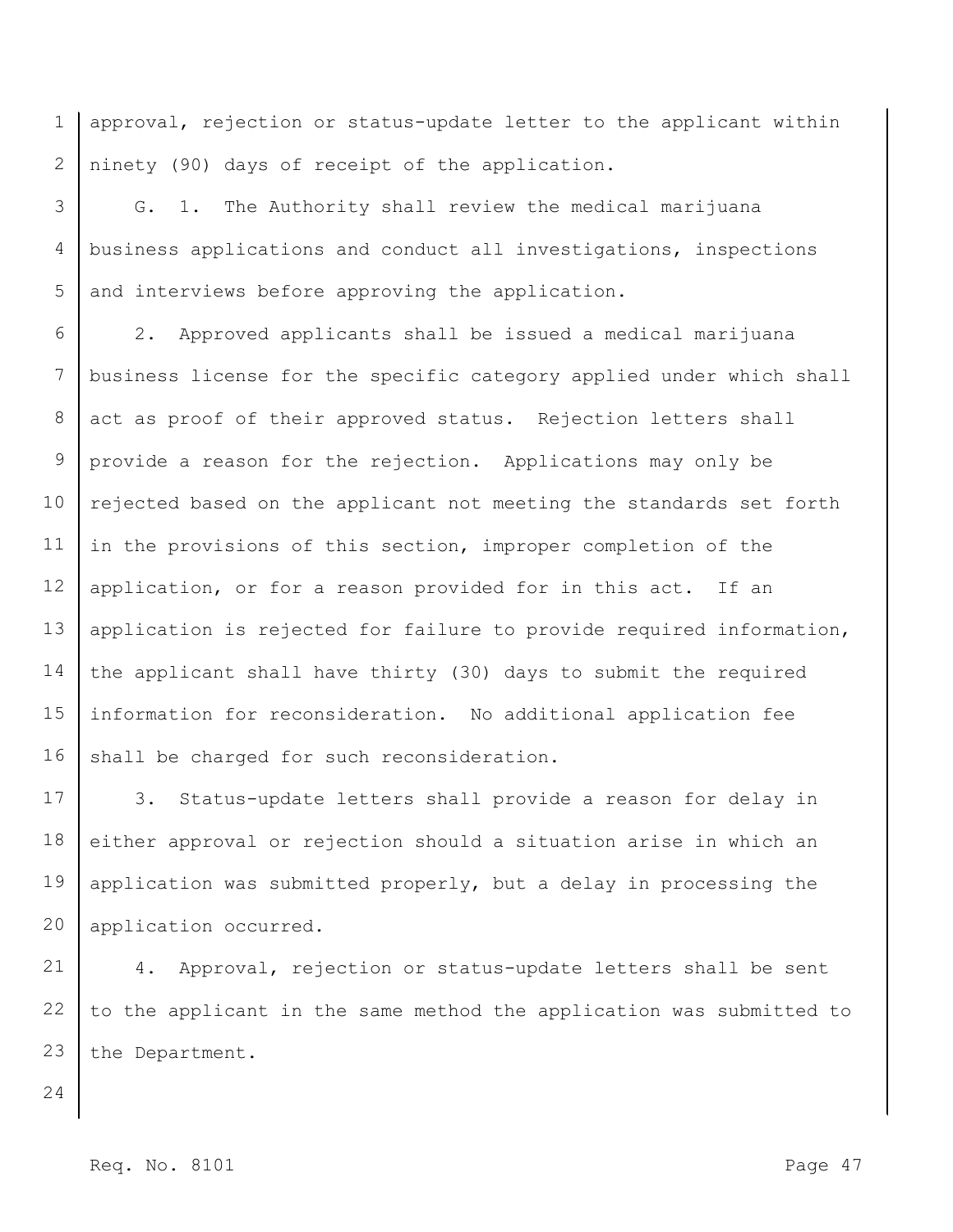1 2 3 4 5 H. A license provided by this act or by Section 421, 422, 423 or 425 of Title 63 of the Oklahoma Statutes shall not be issued until all relevant local licenses and permits have been issued by the municipality, including but not limited to an occupancy permit or certificate of compliance.

6 7 8 9 10 11 12 13 14 I. In the event that an applicant has not received the necessary permits, certificates or licenses from a municipality, but the applicant has fulfilled all other obligations required by this act, the Authority shall grant a conditional license. A conditional license shall remain valid for a period of one (1) year or until the applicant obtains the necessary local permits, certificates or licenses. An applicant shall not transfer any medical marijuana, concentrate or products to a medical marijuana business, patient or caregiver until approval is received from the Authority.

15 16 J. A medical marijuana business license shall not be issued to or held by:

17 1. A person until all required fees have been paid;

18 19 20 2. A person who has been convicted of a nonviolent felony within two (2) years of the date of application, or within five (5) years for any other felony;

21 22 23 3. A corporation, if the criminal history of any of its officers, directors or stockholders indicates that the officer, director or stockholder has been convicted of a nonviolent felony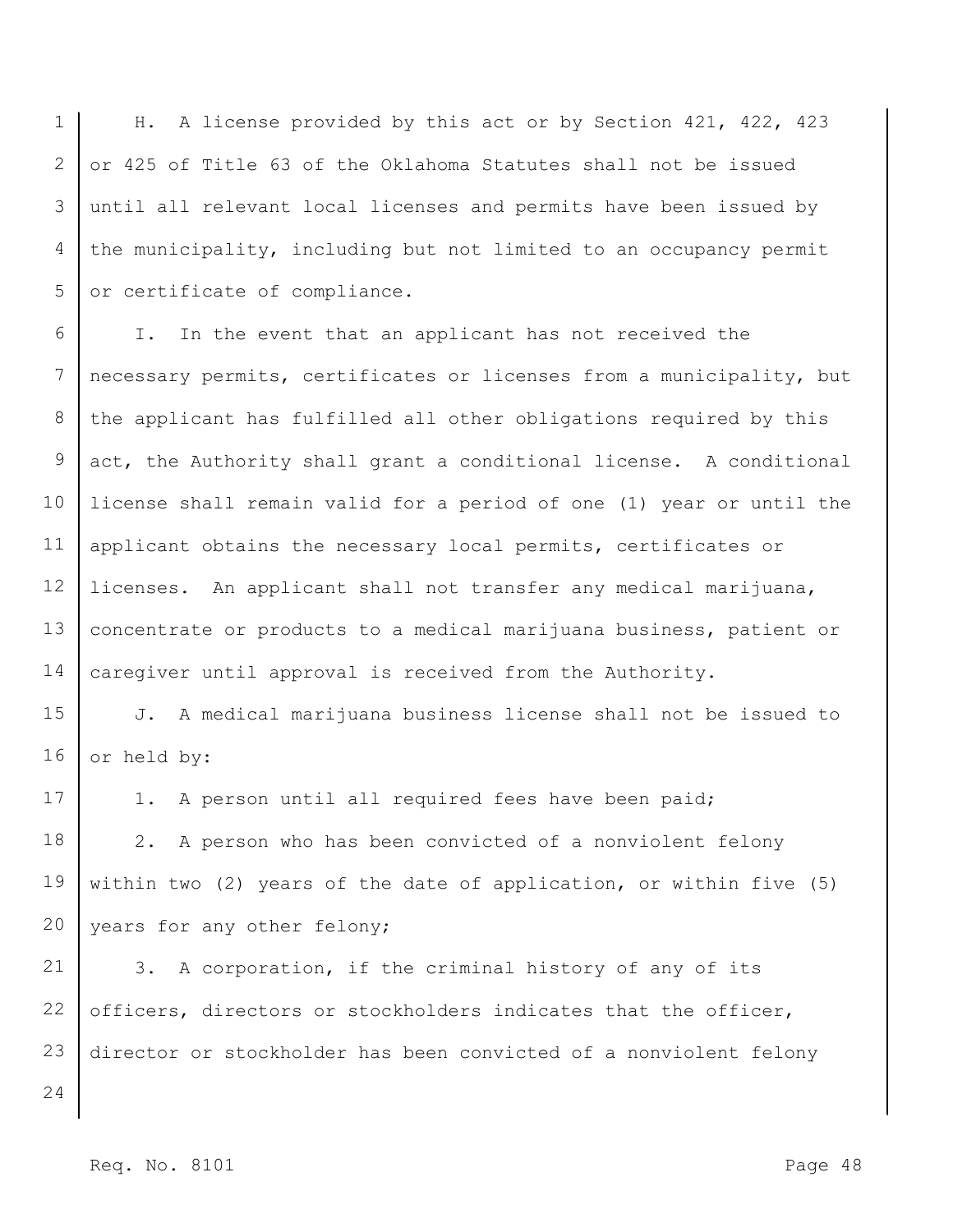1 2 3 4 5 6 7 8 9 10 11 12 13 14 15 16 17 18 19 20 21 22 23 24 within two (2) years of the date of application, or within five (5) years for any other felony; 4. A person under twenty-five (25) years of age; 5. A person licensed pursuant to this section who, during a period of licensure, or who, at the time of application, has failed to: a. file taxes, interest or penalties due related to a medical marijuana business, or b. pay taxes, interest or penalties due related to a medical marijuana business; 6. A sheriff, deputy sheriff, police officer or prosecuting officer, or an officer or employee of the Authority or municipality; 7. A person whose authority to be a caregiver as defined in this act has been revoked by the Department; or 8. A publicly traded company. K. In investigating the qualifications of an applicant or a licensee, the Department, Authority and municipalities may have access to criminal history record information furnished by a criminal justice agency subject to any restrictions imposed by such an agency. In the event the Department considers the criminal history record of the applicant, the Department shall also consider any information provided by the applicant regarding such criminal history record, including but not limited to evidence of rehabilitation, character references and educational achievements,

Req. No. 8101 Page 49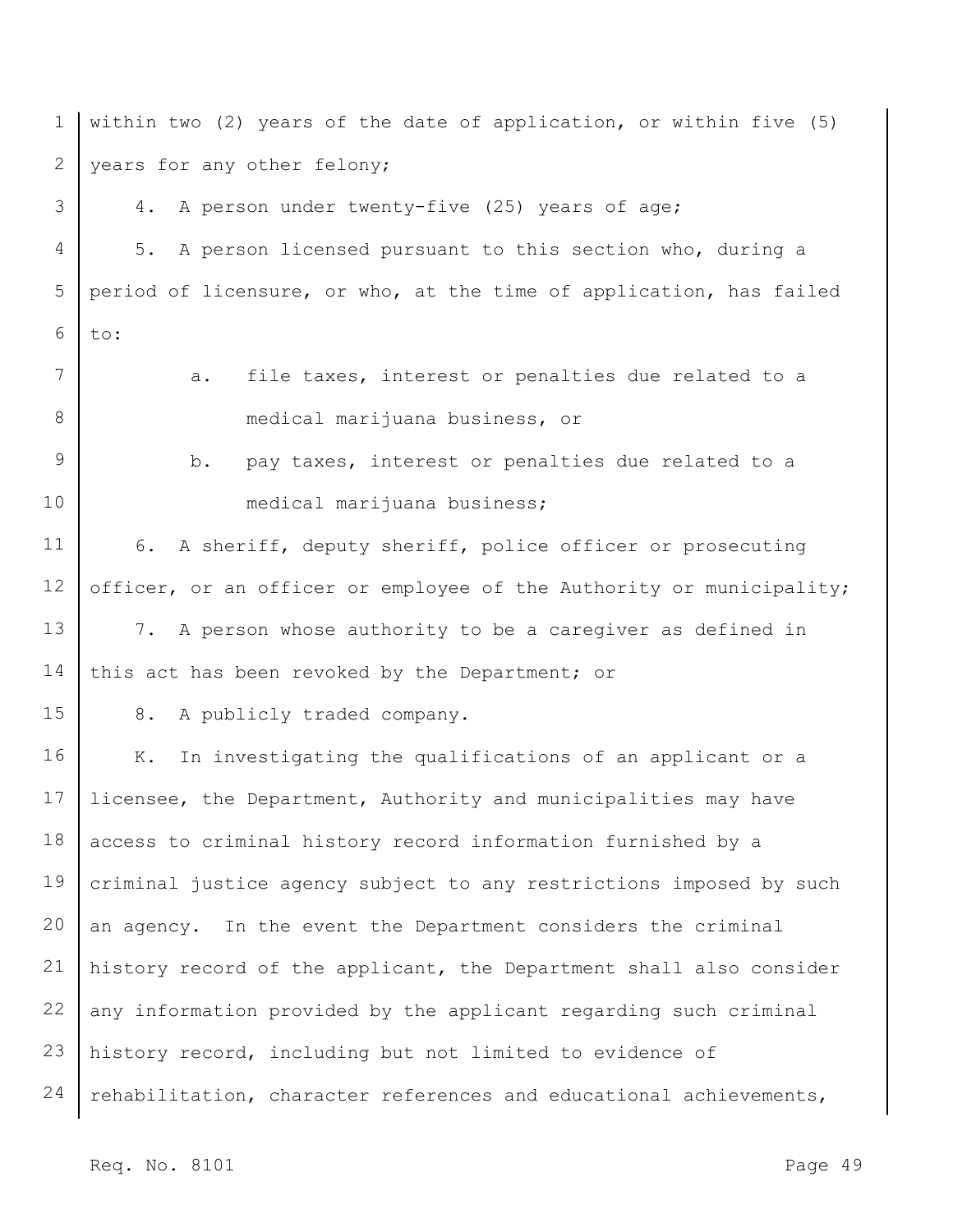1 2 3 especially those items pertaining to the period of time between the last criminal conviction of the applicant and the consideration of the application for a state license.

4 5 6 L. The failure of an applicant to provide the requested information by the Authority deadline may be grounds for denial of the application.

7 8 9 10 11 12 13 M. All applicants shall submit information to the Department and Authority in a full, faithful, truthful and fair manner. The Department and Authority may recommend denial of an application where the applicant made misstatements, omissions, misrepresentations or untruths in the application or in connection with the background investigation of the applicant. This type of

14 15 action against the applicant. Typos and scrivener errors shall not be grounds for denial.

conduct may be considered as the basis for additional administrative

16 17 18 19 20 21 N. A licensed medical marijuana business premises shall be subject to and responsible for compliance with applicable provisions for medical marijuana business facilities as described in the most recent versions of the Oklahoma Uniform Building Code, the International Building Code and the International Fire Code, unless granted an exemption by the Authority or municipality.

22 23 O. All medical marijuana business licensees shall pay the relevant licensure fees prior to receiving licensure to operate a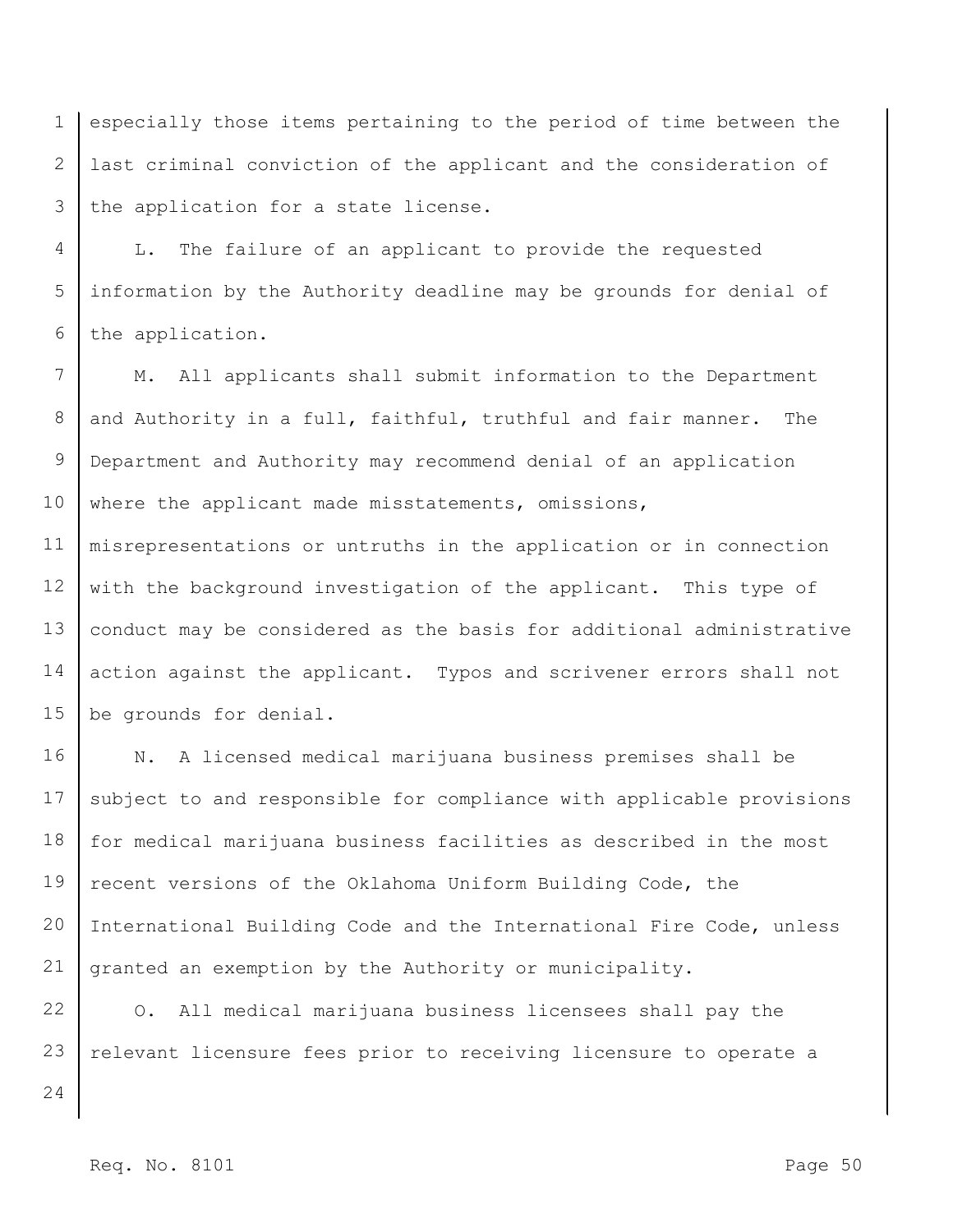1 2 medical marijuana business, as defined in this act for each class of license.

3 4 5 SECTION 15. NEW LAW A new section of law to be codified in the Oklahoma Statutes as Section 427.15 of Title 63, unless there is created a duplication in numbering, reads as follows:

6 7 8 The State Department of Health is hereby authorized to develop policies and procedures for disclosure by a medical marijuana business of financial interest and ownership.

9 10 11 SECTION 16. NEW LAW A new section of law to be codified in the Oklahoma Statutes as Section 427.16 of Title 63, unless there is created a duplication in numbering, reads as follows:

12 13 A. There is hereby created a medical marijuana transporter license as a category of the medical marijuana business license.

14 15 16 17 18 B. Pursuant to Section 424 of Title 63 of the Oklahoma Statutes, the Authority shall issue a medical marijuana transporter license to licensed medical marijuana commercial growers, processors and dispensaries upon issuance of such licenses and upon each renewal.

19 20 21 22 23 C. A medical marijuana transporter license may also be issued to qualifying applicants who are registered with the Oklahoma Secretary of State and otherwise meet the requirements for a medical marijuana business license set forth in this act and the requirements set forth in this section to provide logistics,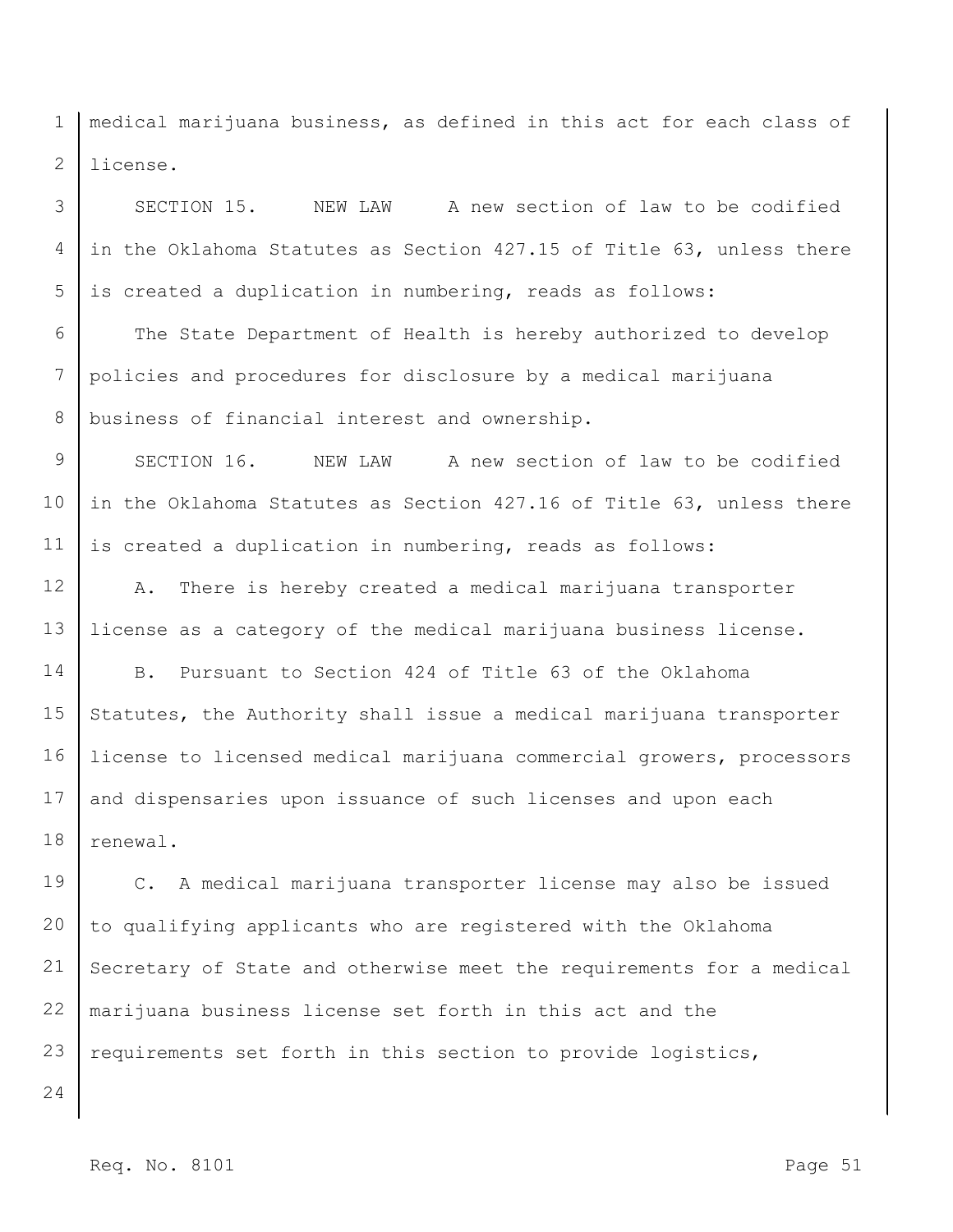1 2 distribution and storage of medical marijuana, medical marijuana concentrate and medical marijuana products.

3 4 5 6 7 D. A medical marijuana transporter license shall be valid for one (1) year and shall not be transferred with a change of ownership. A licensed medical marijuana transporter shall be responsible for all medical marijuana, concentrate and products once the transporter takes control of the product.

8 9 10 11 12 13 E. A transporter license shall be required for any person or entity to transport or transfer medical marijuana, concentrate or product from a licensed medical marijuana business to another medical marijuana business, or from a medical marijuana business to a medical marijuana research facility or medical marijuana education facility.

14 15 F. A medical marijuana transporter licensee may contract with multiple licensed medical marijuana businesses.

16 17 18 19 20 21 22 G. A medical marijuana transporter may maintain a licensed premises to temporarily store medical marijuana, concentrate and products and to use as a centralized distribution point. A medical marijuana transporter may store and distribute medical marijuana, concentrate and products from the licensed premises. The licensed premises shall meet all security requirements applicable to a medical marijuana business.

23 24 H. A medical marijuana transporter licensee shall use the seedto-sale tracking system developed pursuant to this act to create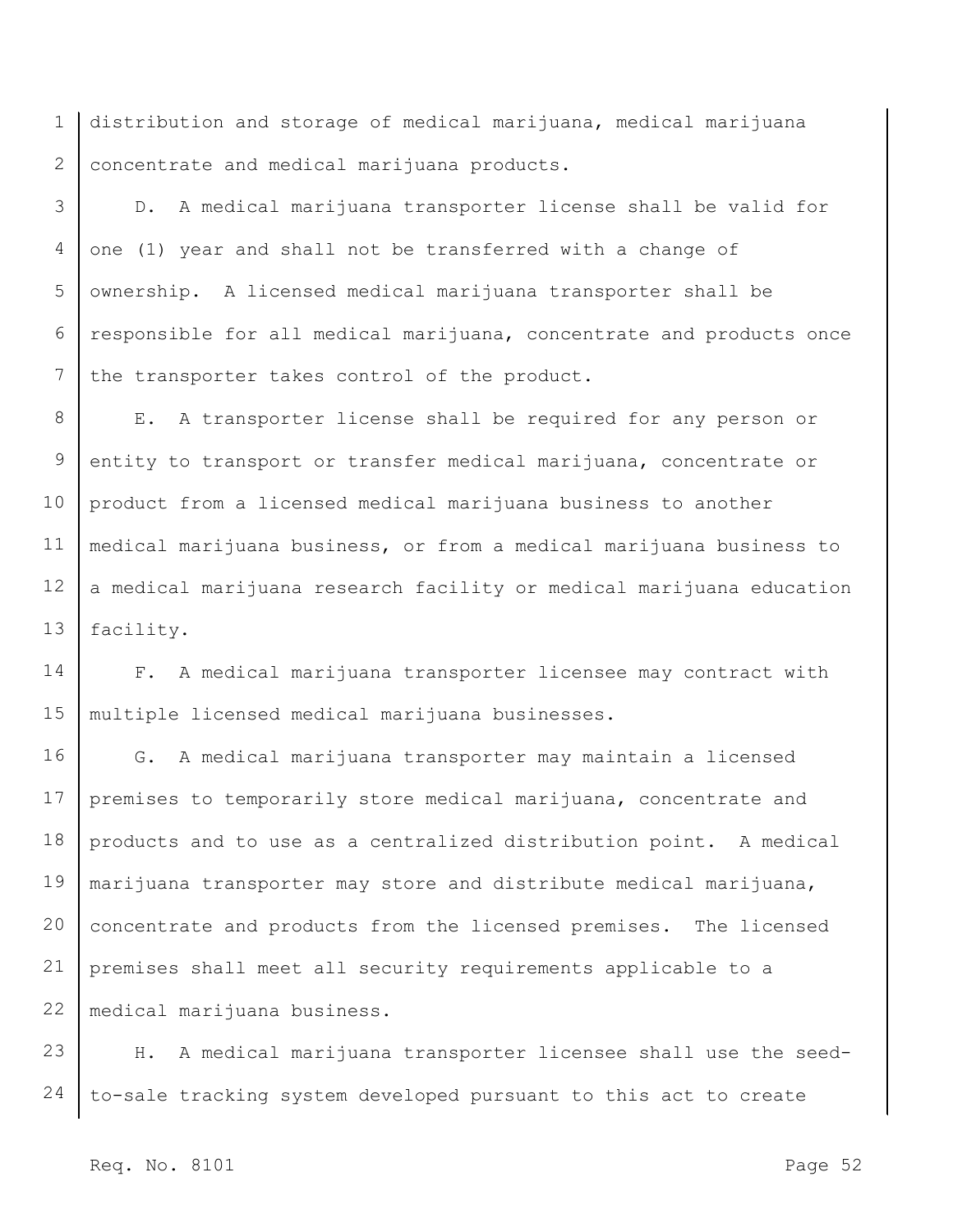1 2 shipping manifests documenting the transport of medical marijuana, concentrate and products throughout the state.

3 4 5 I. A licensed medical marijuana transporter may maintain and operate one or more warehouses in the state to handle medical marijuana, concentrate and products.

6 7 J. All medical marijuana, concentrate and product shall be transported:

8 9 1. In vehicles equipped with Global Positioning System (GPS) trackers;

10 11 2. In a locked container and clearly labeled "Medical Marijuana or Derivative"; and

12 13 3. In a secured area of the vehicle that is not accessible by the driver during transit.

14 15 16 17 18 19 K. A transporter agent may possess marijuana at any location while the transporter agent is transferring marijuana to or from a licensed medical marijuana business, medical marijuana research facility or medical marijuana education facility. The Department shall administer and enforce the provisions of this section concerning transportation.

20 21 22 23 L. The Authority shall issue a transporter agent license to individual agents, employees, officers or owners of a transporter license in order for the individual to qualify to transport medical marijuana or product.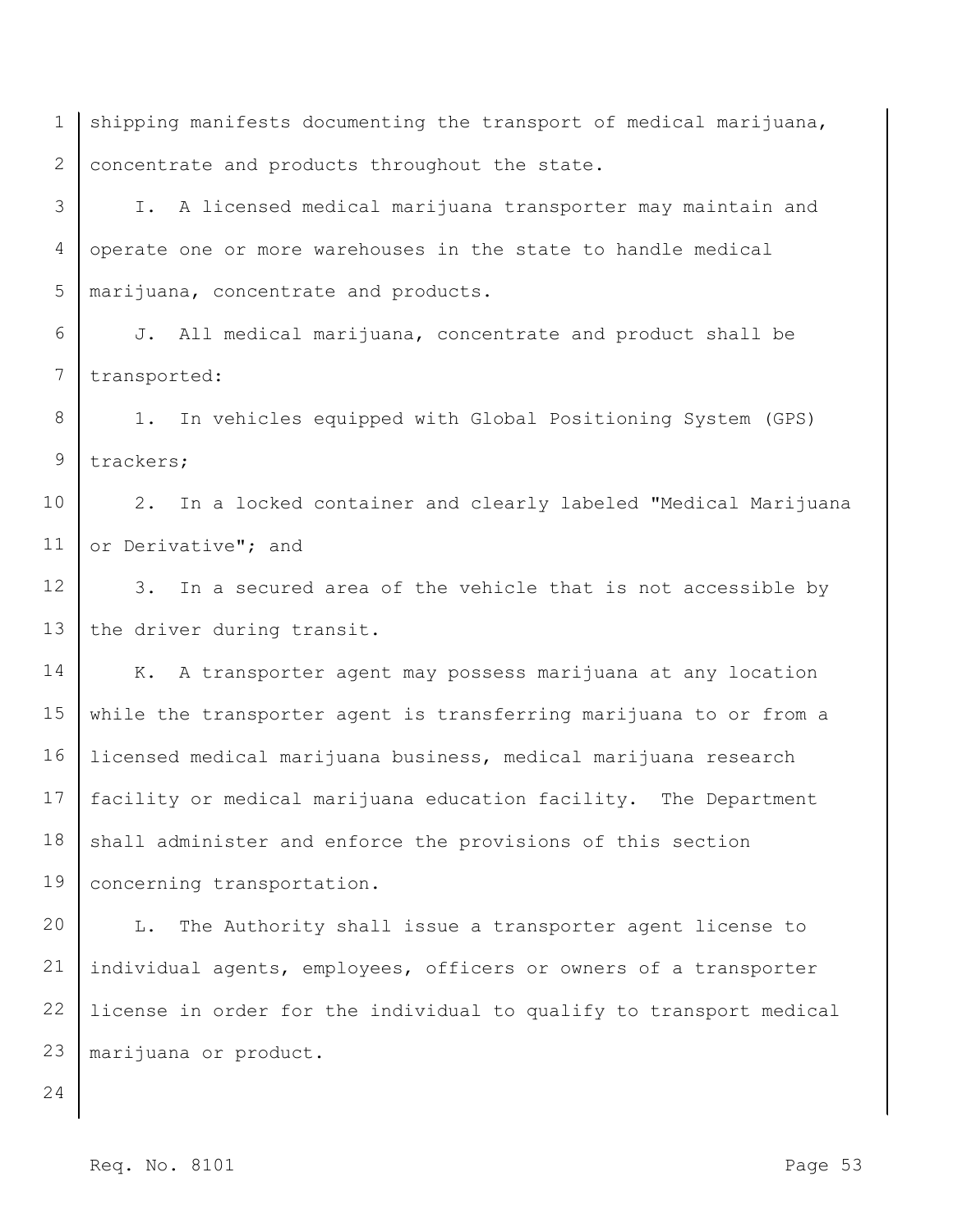1 2 3 4 5 6 7 8 9 10 11 12 13 14 15 16 17 18 19 20 21 22 23 24 M. The annual fee for a transporter agent license shall be One Hundred Dollars (\$100.00) and shall be paid by the transporter license holder or the individual applicant. N. The Authority shall issue each transporter agent a registry identification card within thirty (30) days of receipt of: 1. The name, address and date of birth of the person; 2. Proof of residency as required for a medical marijuana business license; 3. Proof of identity as required for a medical marijuana business license; 4. Possession of a valid Oklahoma driver license; 5. Verification of employment with a licensed transporter; 6. The application and affiliated fee; and 7. A criminal background check conducted by the Oklahoma State Bureau of Investigation, paid for by the applicant. O. If the transporter agent application is denied, the Department shall notify the transporter in writing of the reason for denying the registry identification card. P. A registry identification card for a transporter shall expire one (1) year after the date of issuance or upon notification from the holder of the transporter license that the transporter agent ceases to work as a transporter. Q. The Department may revoke the registry identification card of a transporter agent who knowingly violates any provision of this

Req. No. 8101 Page 54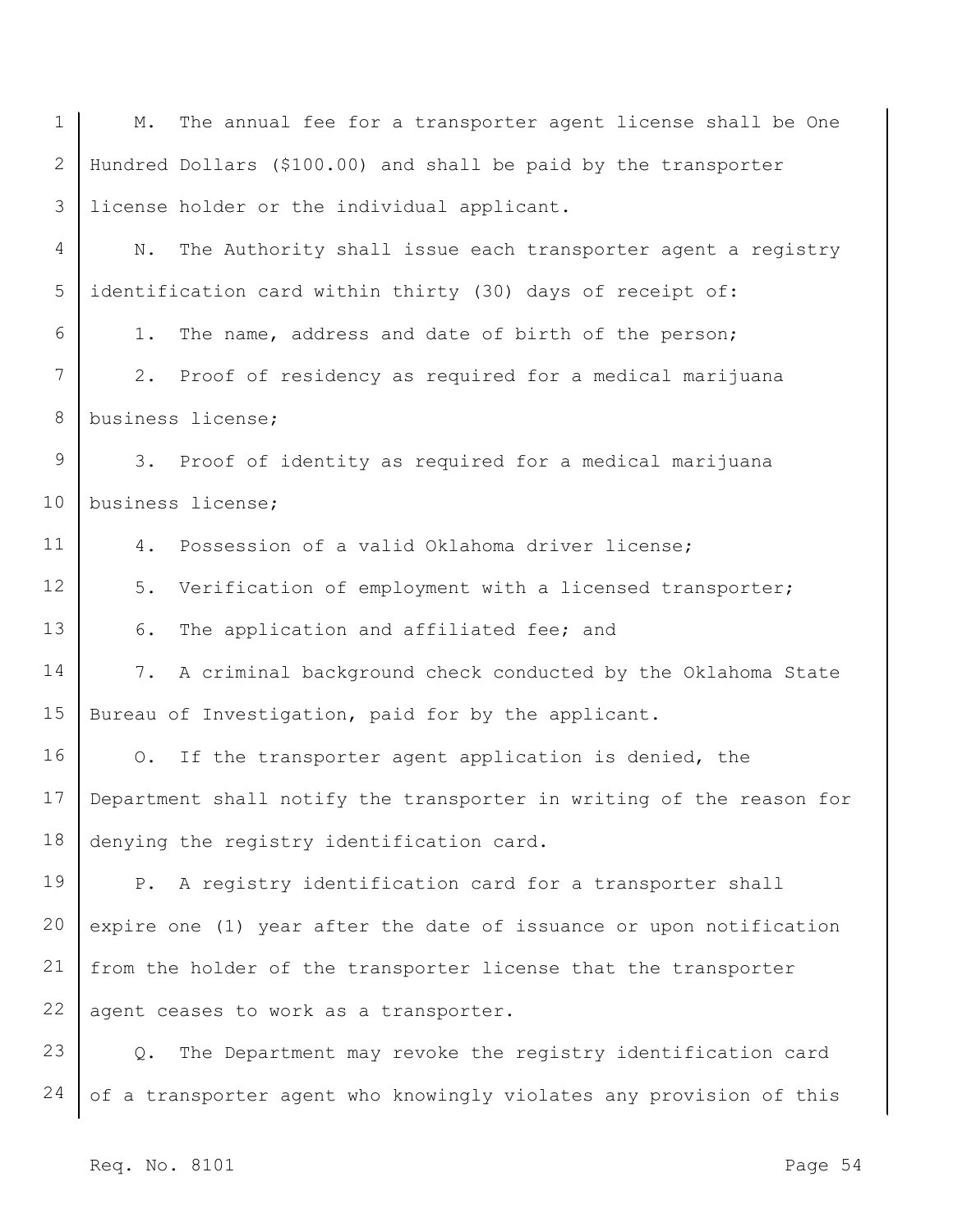1 2 section, and the transporter is subject to any other penalties established by law for the violation.

3 4 5 6 7 R. The Department may revoke or suspend the transporter license of a transporter that the Department determines knowingly aided or facilitated a violation of any provision of this section, and the licenseholder is subject to any other penalties established in law for the violation.

8 9 S. Vehicles used in the transport of medical marijuana or medical marijuana product shall be:

10 11 12 13 1. Insured at or above the legal requirements in Oklahoma; 2. Capable of securing medical marijuana during transport; and 3. In possession of a shipping container as defined in this act capable of securing all transported product.

14 15 16 17 T. Prior to the transport of any medical marijuana or products, an inventory manifest shall be prepared at the origination point of the medical marijuana. The inventory manifest shall include the following information:

18 19 20 21 22 23 24 1. For the origination point of the medical marijuana: a. the licensee number for the commercial grower, processor or dispensary, b. address of origination of transport, and c. name and contact information for the originating licensee;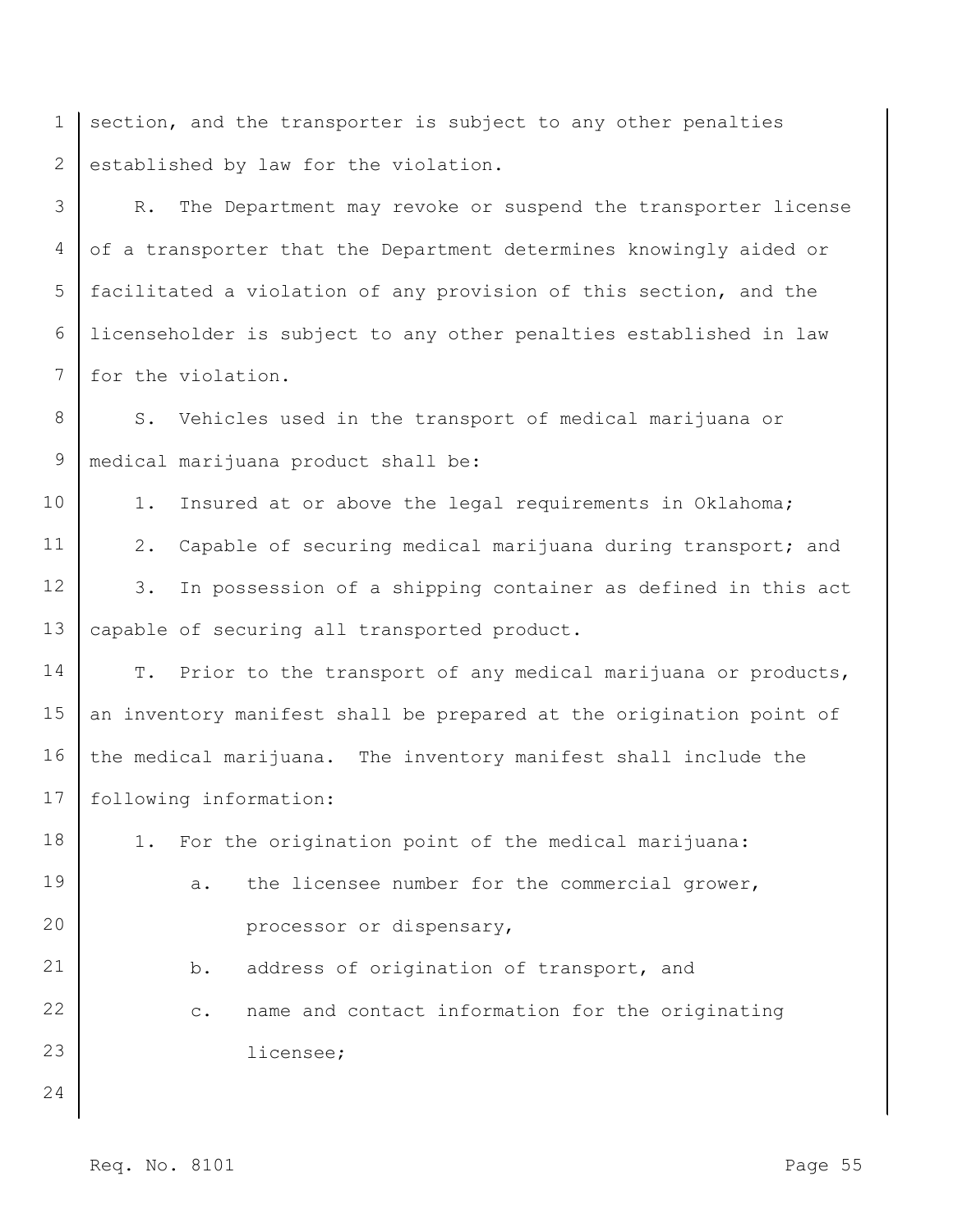1 2 3 4 5 6 7 8 9 10 11 12 13 14 15 16 17 18 19 20 21 22 23 24 2. For the end recipient license holder of the medical marijuana: a. the license number for the dispensary, commercial grower, processor, research facility or education facility destination, b. address of the destination, and c. name and contact information for the destination licensee; 3. Quantities by weight or unit of each type of medical marijuana product contained in transport; 4. The date of the transport and the approximate time of departure; 5. The arrival date and estimated time of arrival; 6. Printed names and signatures of the personnel accompanying the transport; and 7. Notation of the transporting licensee. U. 1. A separate inventory manifest shall be prepared for each licensee receiving the medical marijuana. 2. The transporter agent shall provide the other medical marijuana business with a copy of the inventory manifest at the time the product changes hands and after the other licensee prints his or her name and signs the inventory manifest.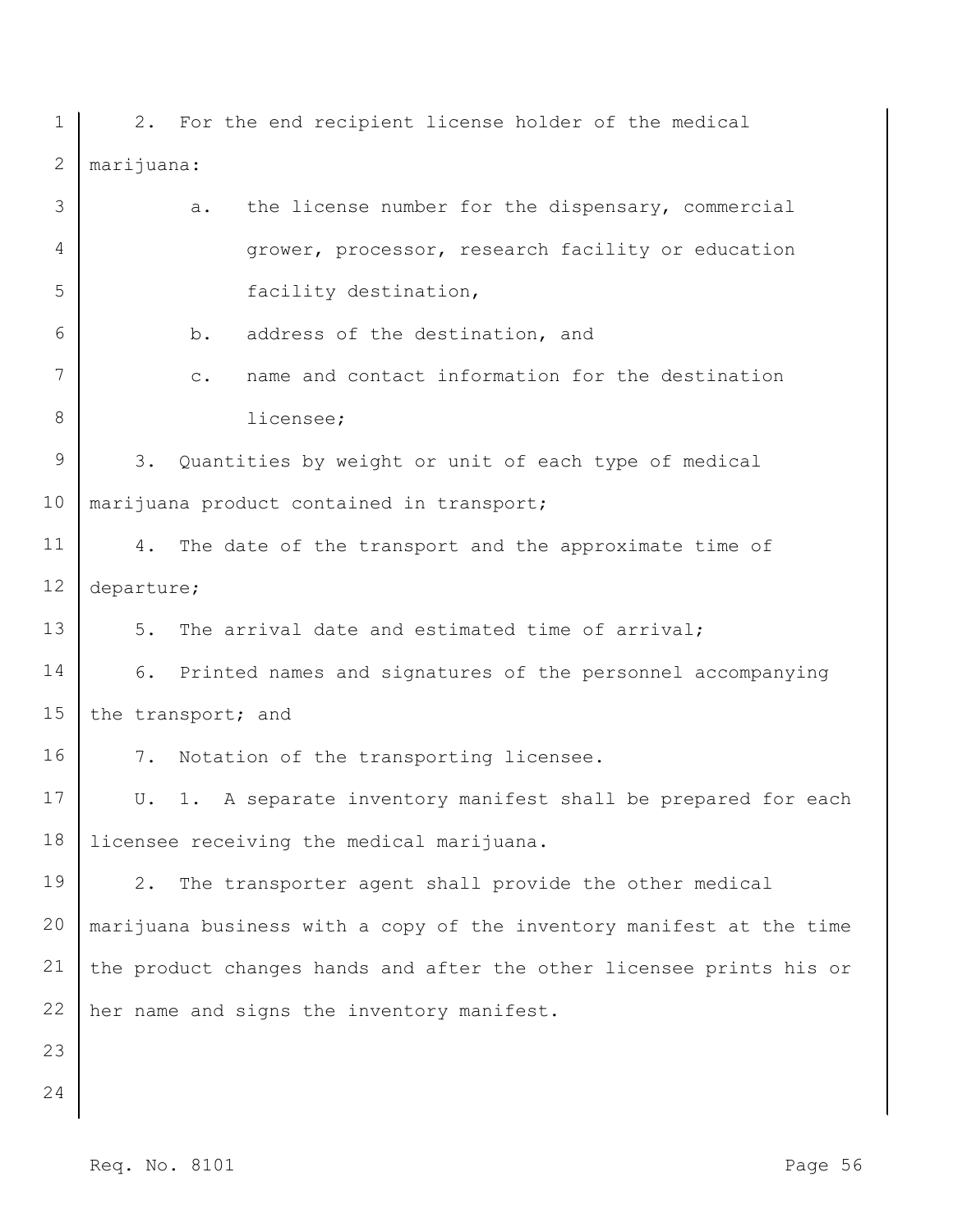1 2 3 3. An inventory manifest shall not be altered after departing the originating premises other than in cases where the printed name and signature of receipt by the receiving licensee is necessary.

4 5 6 4. A receiving licensee shall refuse to accept any medical marijuana or product that is not accompanied by an inventory manifest.

7 8 9 5. Originating and receiving licensees shall maintain copies of inventory manifests and logs of quantities of medical marijuana received for three (3) years from date of receipt.

10 11 12 SECTION 17. NEW LAW A new section of law to be codified in the Oklahoma Statutes as Section 427.17 of Title 63, unless there is created a duplication in numbering, reads as follows:

13 14 15 16 A. There is hereby created a medical marijuana testing laboratory license as a category of the medical marijuana business license. The Authority is hereby enabled to monitor, inspect and audit a licensed testing laboratory under this act.

17 18 19 20 21 22 B. The Authority is hereby authorized to contract with a private laboratory for the purpose of conducting compliance testing of medical marijuana testing laboratories licensed in this state. Any such laboratory under contract for compliance testing shall be prohibited from conducting any other commercial medical marijuana testing in this state.

23 24 C. The Authority shall have the authority to develop acceptable testing and research practices, including but not limited to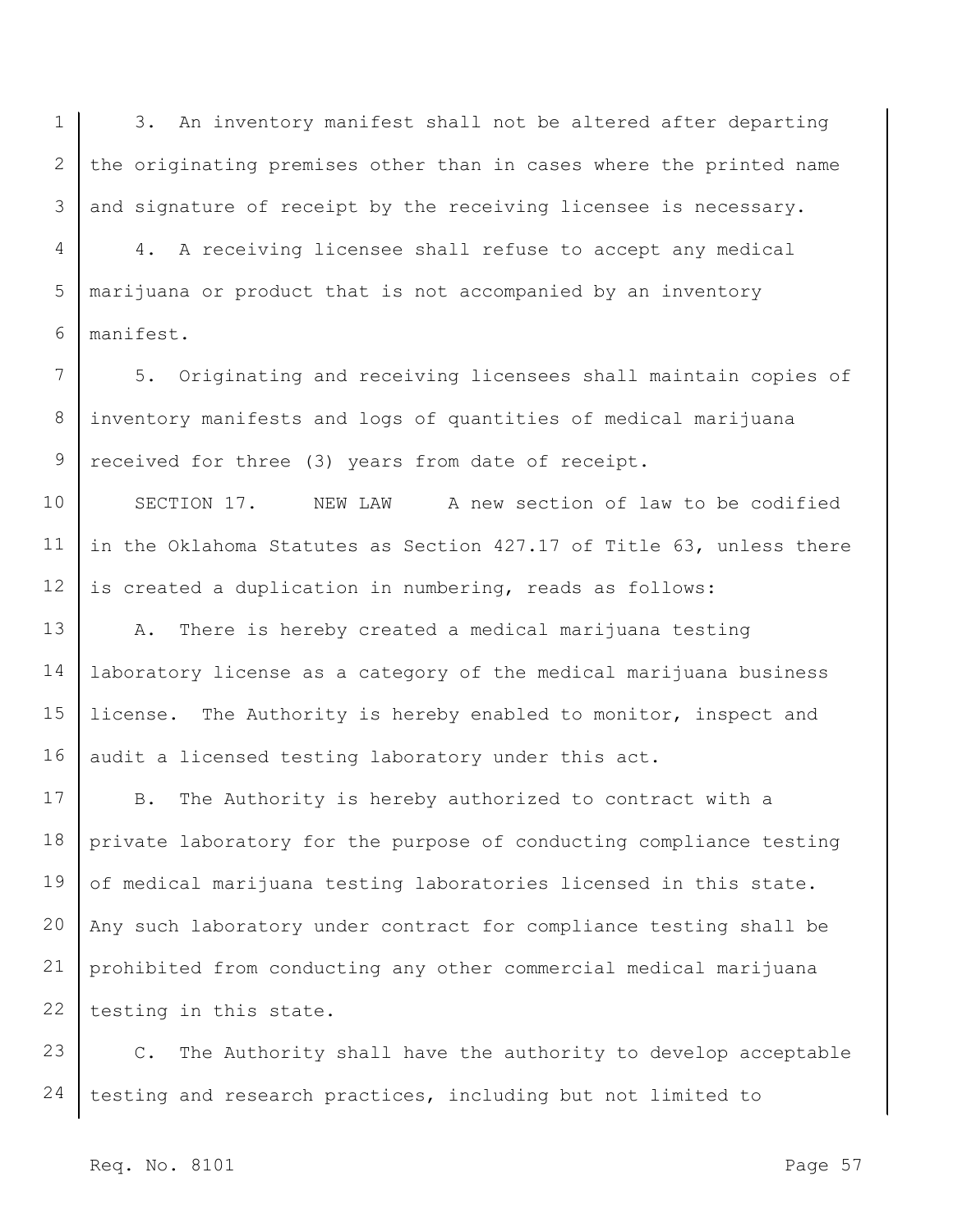1 2 3 4 testing, standards, quality control analysis, equipment certification and calibration, and chemical identification and substances used in bona fide research methods so long as it complies with this act.

5 6 7 8 D. A person who is a direct beneficial owner or an indirect beneficial owner of a medical marijuana dispensary, medical marijuana commercial grower, or medical marijuana processor shall not be an owner of a laboratory.

9 10 11 E. A laboratory and a laboratory applicant shall comply with all applicable local ordinances, including but not limited to zoning, occupancy, licensing and building codes.

12 13 F. A separate license shall be required for each specific laboratory.

14 15 16 17 18 19 20 21 22 G. A medical marijuana testing laboratory license may be issued to a person who performs testing and research on medical marijuana and medical marijuana products for medical marijuana businesses, medical marijuana research facilities, medical marijuana education facilities, and testing and research on marijuana and marijuana products grown or produced by a patient or caregiver on behalf of a patient, upon verification of registration. No state-approved medical marijuana testing facility shall operate unless a medical laboratory director is on site during operational hours.

23 24 H. A laboratory applicant shall comply with the application requirements of this section and shall submit such other information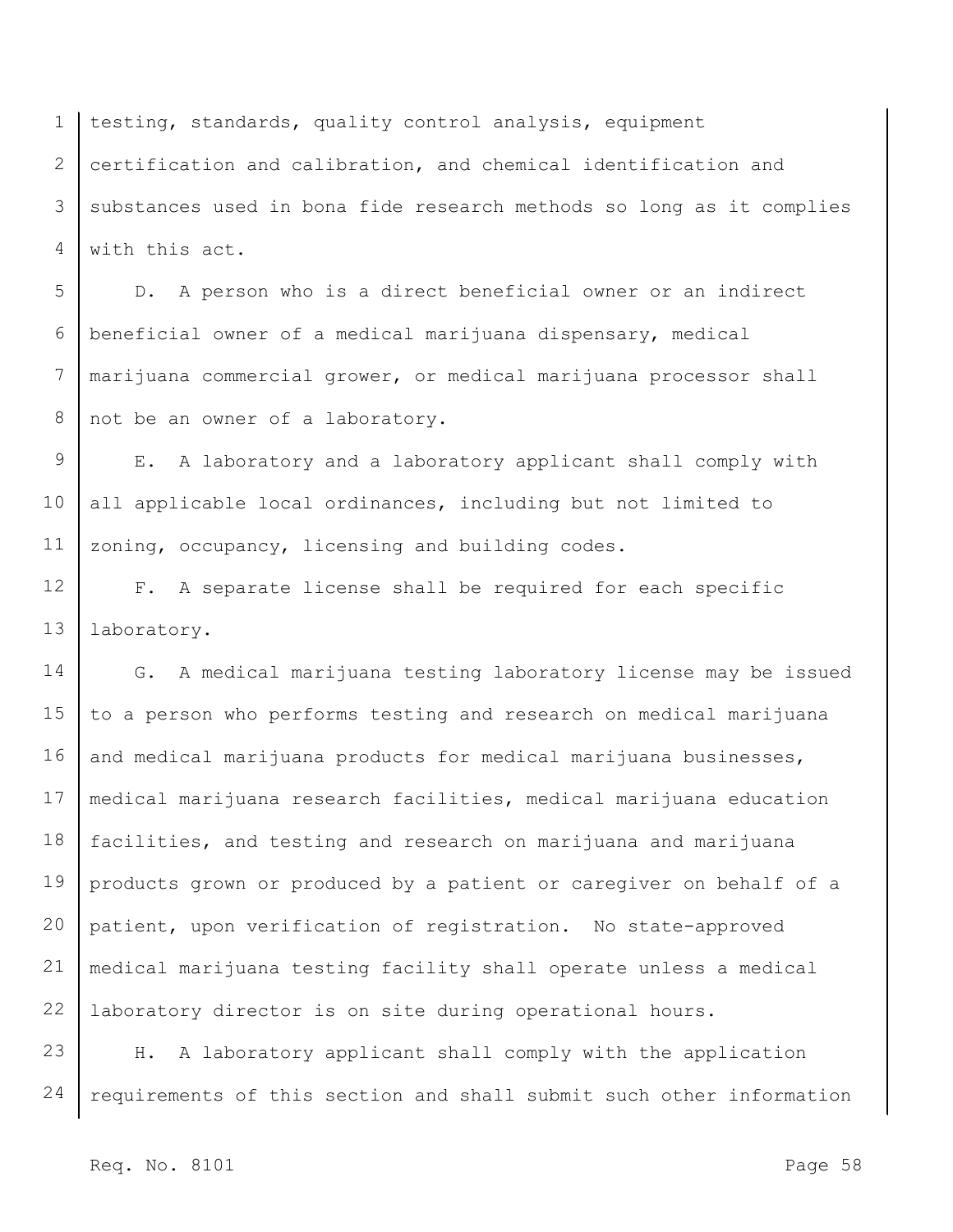1 2 3 as required for a medical marijuana business applicant, in addition to any information the Authority may request for initial approval and periodic evaluations during the approval period.

4 5 6 7 8 9 10 11 12 I. A medical marijuana testing laboratory may accept samples of medical marijuana, medical marijuana concentrate, or medical marijuana product from a medical marijuana business for testing and research purposes only, which purposes may include the provision of testing services for samples submitted by a medical marijuana business for product development. The Department may require a medical marijuana business to submit a sample of medical marijuana, medical marijuana concentrate, or medical marijuana product to a medical marijuana testing laboratory upon demand.

13 14 15 16 J. A medical marijuana testing laboratory may accept samples of medical marijuana, medical marijuana concentrate or medical marijuana product from an individual person for testing only under the following conditions:

17 18 19 1. The individual person is a patient or caregiver pursuant to this act or is a participant in an approved clinical or observational study conducted by a research facility; and

20 21 22 2. The medical marijuana testing laboratory shall require the patient or caregiver to produce a valid patient license and current and valid photo identification.

23 24 K. A medical marijuana testing laboratory may transfer samples to another medical marijuana testing laboratory for testing. All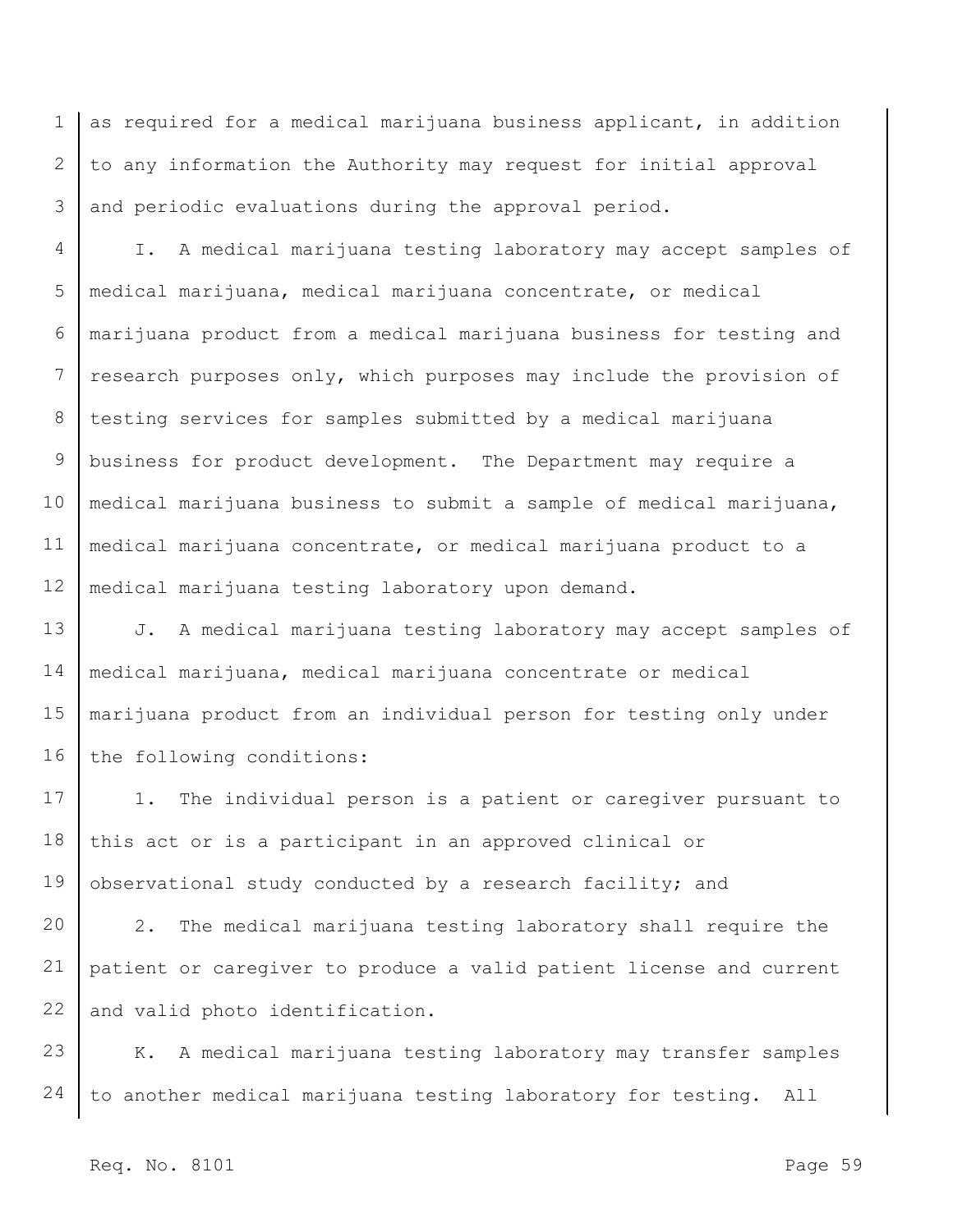1 2 3 laboratory reports provided to or by a medical marijuana business or to a patient or caregiver shall identify the medical marijuana testing laboratory that actually conducted the test.

4 5 6 7 8 9 10 L. A medical marijuana testing laboratory may utilize a licensed medical marijuana transporter to transport samples of medical marijuana, medical marijuana concentrate, and medical marijuana product for testing, in accordance with this act and the rules adopted pursuant thereto, between the originating medical marijuana business requesting testing services and the destination laboratory performing testing services.

11 12 13 14 15 16 17 18 19 20 21 22 23 M. The medical marijuana testing laboratory shall establish policies to prevent the existence of or appearance of undue commercial, financial or other influences that may diminish the competency, impartiality and integrity of the testing processes or results of the laboratory, or that may diminish public confidence in the competency, impartiality and integrity of the testing processes or results of the laboratory. At a minimum, employees, owners or agents of a medical marijuana testing laboratory who participate in any aspect of the analysis and results of a sample are prohibited from improperly influencing the testing process, improperly manipulating data, or improperly benefiting from any ongoing financial, employment, personal or business relationship with the medical marijuana business that provided the sample.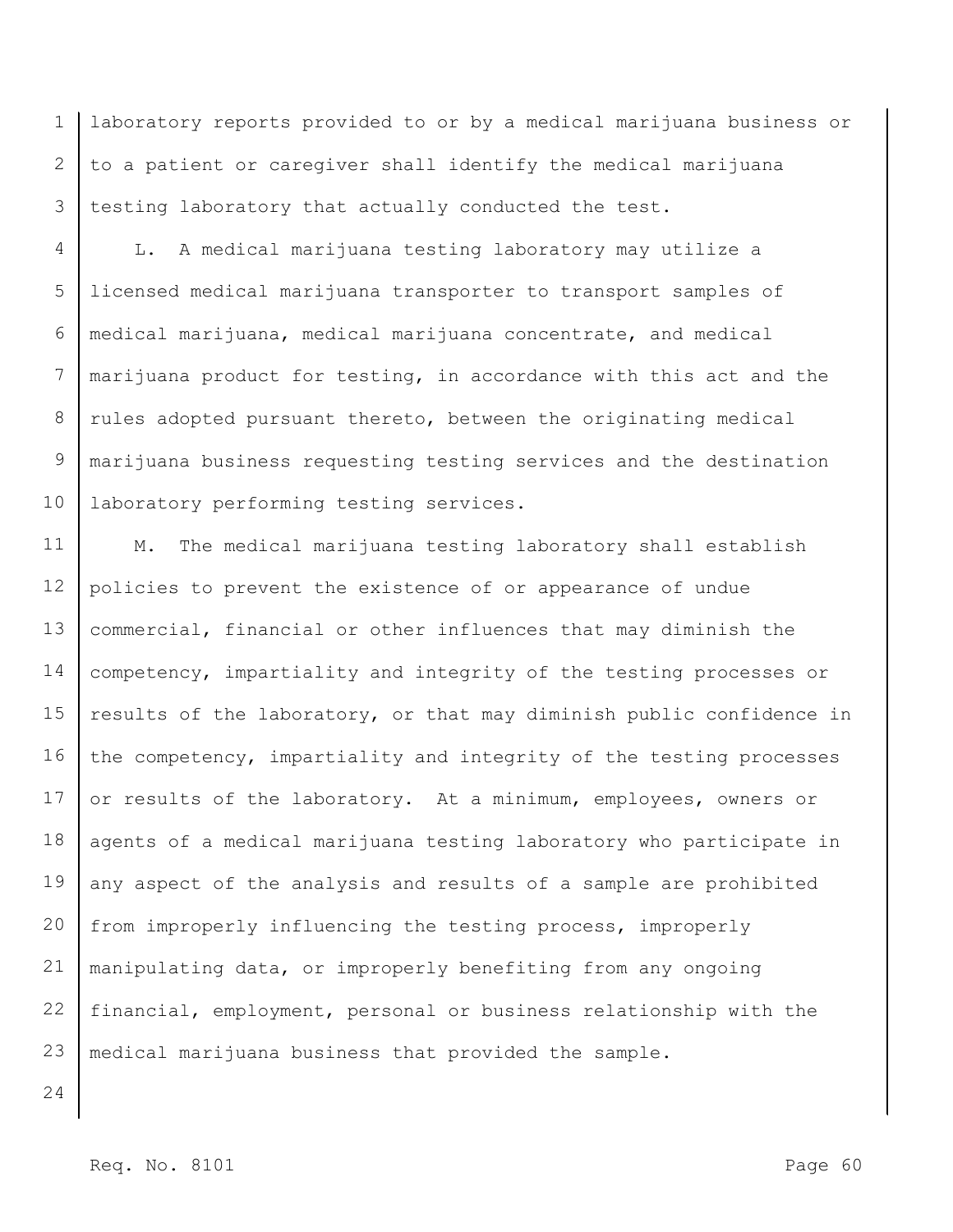1 2 3 N. The Department, pursuant to rules promulgated by the State Commissioner of Health, shall develop standards, policies and procedures as necessary for:

4 5 6 7 1. The cleanliness and orderliness of a laboratory premises and the location of the laboratory in a secure location, and inspection, cleaning and maintenance of any equipment or utensils used for the analysis of test samples;

8 9 10 2. Testing procedures, testing standards for cannabinoid and terpenoid potency and safe levels of contaminants, batch size, and remediation procedures;

11 12 13 3. Controlled access areas for storage of medical marijuana and medical marijuana product test samples, waste and reference standards;

14 15 4. Records to be retained and computer systems to be utilized by the laboratory;

16 17 5. The possession, storage and use by the laboratory of reagents, solutions and reference standards;

18 19 6. A certificate of analysis (COA) for each lot of reference standard;

20 21 7. The transport and disposal of unused marijuana, marijuana products and waste;

22 23 24 8. The mandatory use by a laboratory of an inventory tracking system to ensure all test batches or samples containing medical marijuana, medical marijuana concentrate or medical marijuana

Req. No. 8101 Page 61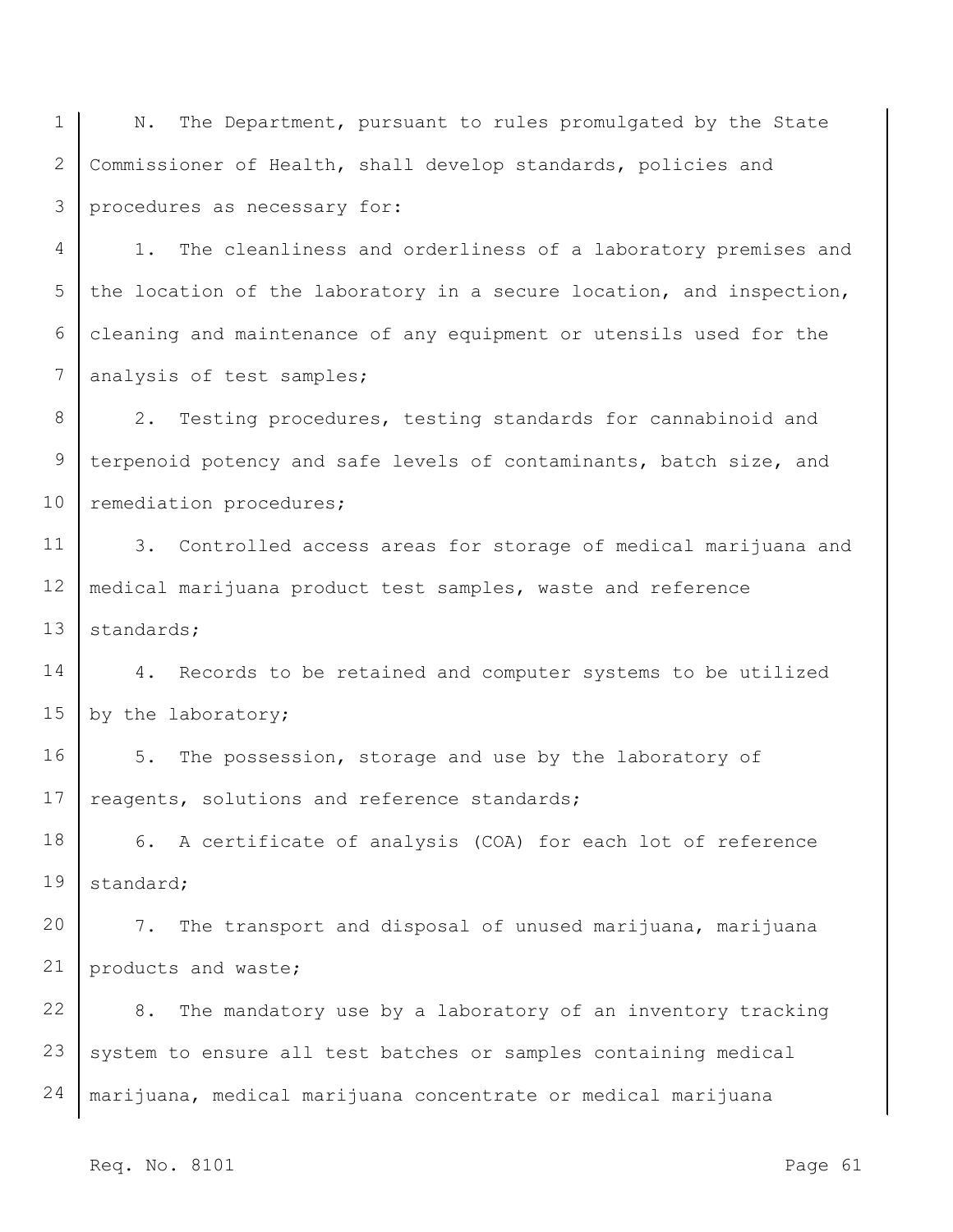1 2 3 4 5 6 products are identified and tracked from the point they are transferred from a medical marijuana business, a patient or a caregiver through the point of transfer, destruction or disposal. The inventory tracking system reporting shall include the results of any tests that are conducted on medical marijuana, medical marijuana concentrate or medical marijuana product;

9. Standards of performance;

10. The employment of laboratory personnel;

9 10 11. A written standard operating procedure manual to be maintained and updated by the laboratory;

11 12 13 12. The successful participation in a Department-approved proficiency testing program for each testing category listed in this section, in order to obtain and maintain certification;

14 15 16 13. The establishment of and adherence to a quality assurance and quality control program to ensure sufficient monitoring of laboratory processes and quality of results reported;

17 18 19 14. The establishment by the laboratory of a system to document the complete chain of custody for samples from receipt through disposal;

20 21 22 23 15. The establishment by the laboratory of a system to retain and maintain all required records, including business records, and processes to ensure results are reported in a timely and accurate manner; and

24

7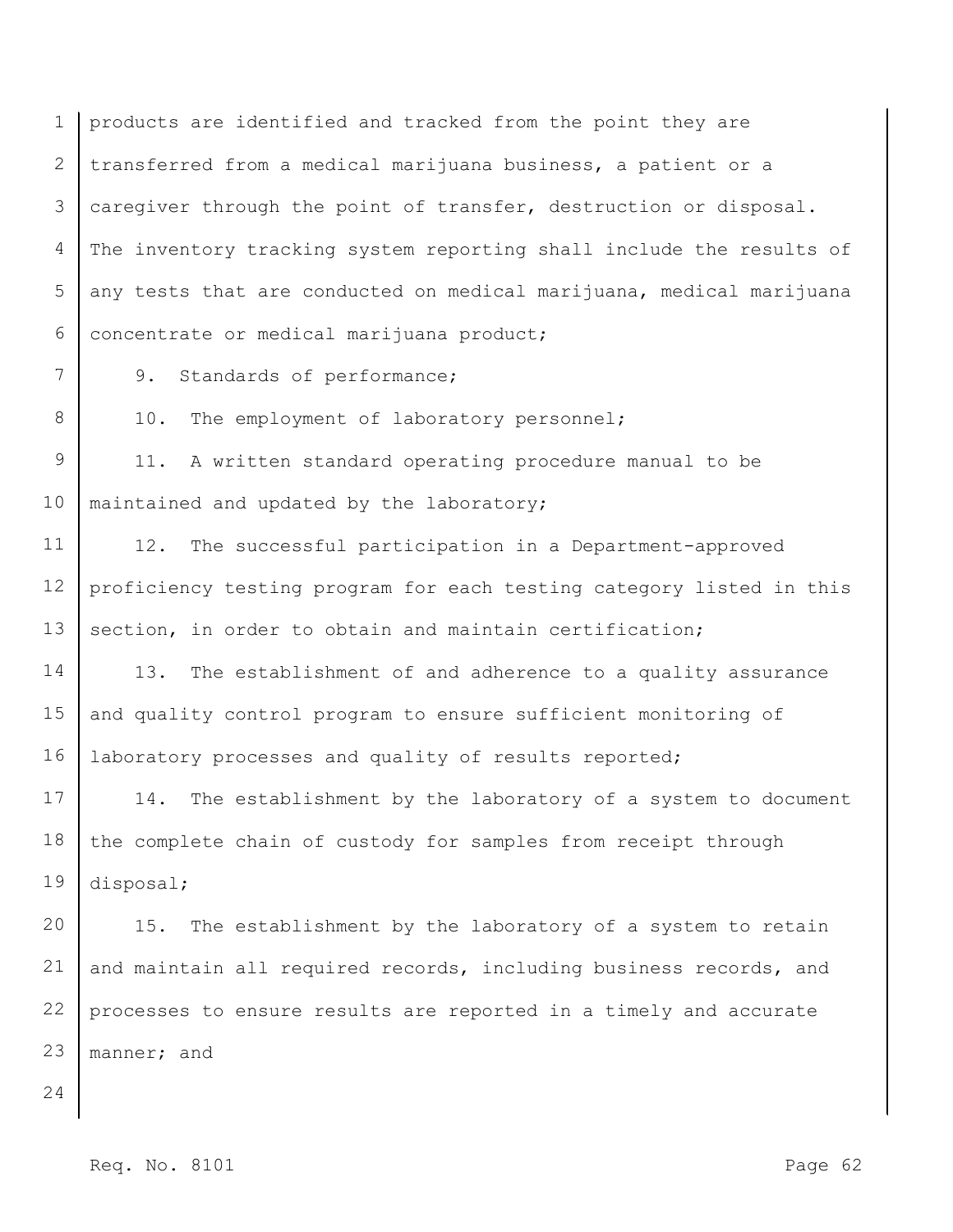1 2 16. Any other aspect of laboratory testing of medical marijuana or medical marijuana product deemed necessary by the Department.

3 4 5 6 7 8 9 10 11 O. A medical marijuana testing laboratory shall promptly provide the Department or designee of the Department access to a report of a test and any underlying data that is conducted on a sample at the request of a medical marijuana business or qualified patient. A medical marijuana testing laboratory shall also provide access to the Department or designee of the Department to laboratory premises and to any material or information requested by the Department to determine compliance with the requirements of this section.

12 13 14 15 P. A medical marijuana testing laboratory shall retain all results of laboratory tests conducted on marijuana or products for a period of at least two (2) years and shall make them available to the Department upon request.

16 17 18 19 20 Q. A medical marijuana testing laboratory shall test samples from each harvest batch or product batch, as appropriate, of medical marijuana, medical marijuana concentrate and medical marijuana product for each of the following categories of testing, consistent with standards developed by the Commissioner:

21 1. Microbials;

22 2. Mycotoxins;

23 3. Residual solvents;

24 4. Pesticides;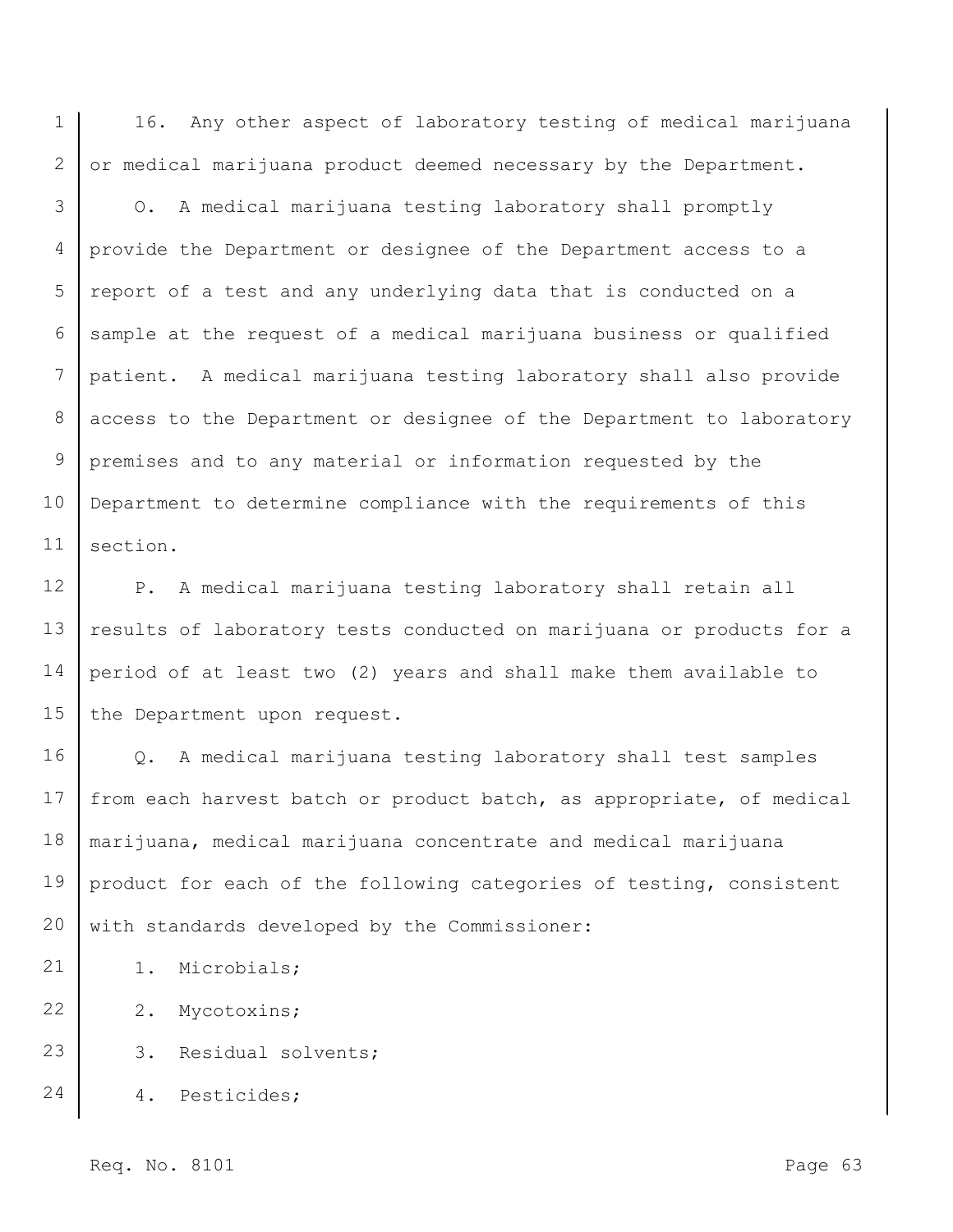1 2

3

5. Tetrahydrocannabinol (THC) and other cannabinoid potency; 6. Terpenoid potency; and

7. Heavy metals.

4 5 6 7 R. Medical marijuana testing laboratory licensure shall be contingent upon successful on-site inspection, successful participation in proficiency testing and ongoing compliance with the applicable requirements in this section.

8 9 10 S. A medical marijuana testing laboratory shall be inspected prior to initial licensure and annually thereafter by an inspector approved by the Authority.

11 12 13 14 15 16 T. Beginning on a date determined by the Commissioner, not later than January 1, 2020, medical marijuana testing laboratory licensure shall be contingent upon accreditation by the NELAC Institute (TNI), ANSI/ASQ National Accreditation Board or another accrediting body approved by the Commissioner, and any applicable standards as determined by the Department.

17 18 19 20 21 22 23 24 U. A commercial grower shall not transfer or sell medical marijuana and a processor shall not transfer, sell or process into a concentrate or product any medical marijuana, medical marijuana concentrate or medical marijuana product unless samples from each harvest batch or production batch from which that medical marijuana, medical marijuana concentrate or medical marijuana product was derived has been tested by a medical marijuana testing facility for contaminants and passed all contaminant tests required by this act.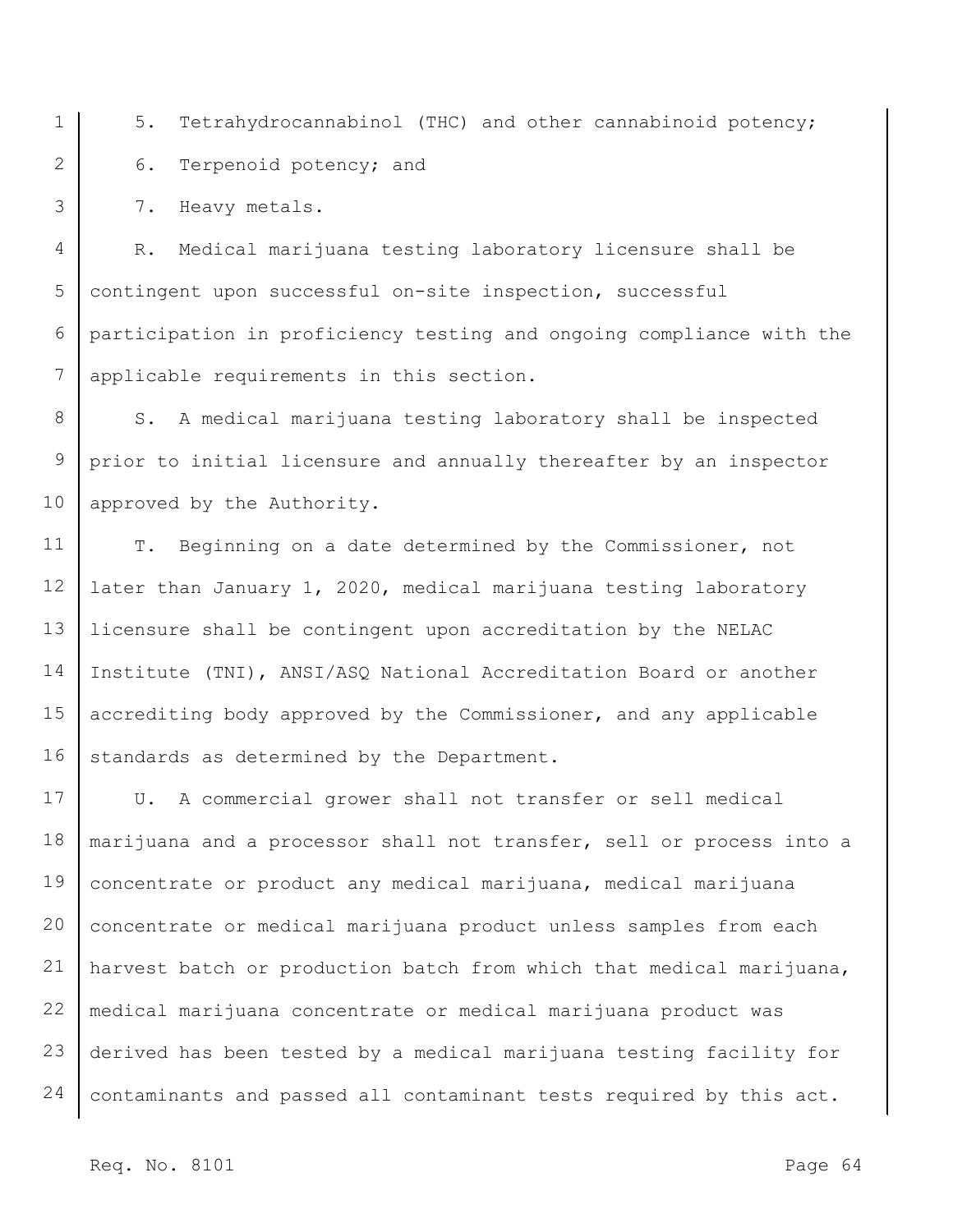1 2 3 SECTION 18. NEW LAW A new section of law to be codified in the Oklahoma Statutes as Section 427.18 of Title 63, unless there is created a duplication in numbering, reads as follows:

4 5 6 7 8 A. An Oklahoma medical marijuana business shall not sell, transfer or otherwise distribute medical marijuana or medical marijuana product that has not been packaged and labeled in accordance with this section and rules promulgated by the State Commissioner of Health.

9 10 11 12 13 14 15 16 B. A medical marijuana dispensary shall return medical marijuana and medical marijuana product that does not meet packaging or labeling requirements in this section or rules promulgated pursuant thereto to the entity who transferred it to the dispensary. The medical marijuana dispensary shall document to whom the item was returned, what was returned and the date of the return or dispose of any usable marijuana that does not meet these requirements in accordance with this act.

17 18 19 20 C. 1. Medical marijuana packaging shall be packaged to minimize its appeal to children and shall not depict images other than the business name logo of the medical marijuana producer and image of the product.

21 22 23 24 2. A medical marijuana business shall not place any content on a container in a manner that reasonably appears to target individuals under the age of twenty-one (21), including but not limited to cartoon characters or similar images.

Req. No. 8101 Page 65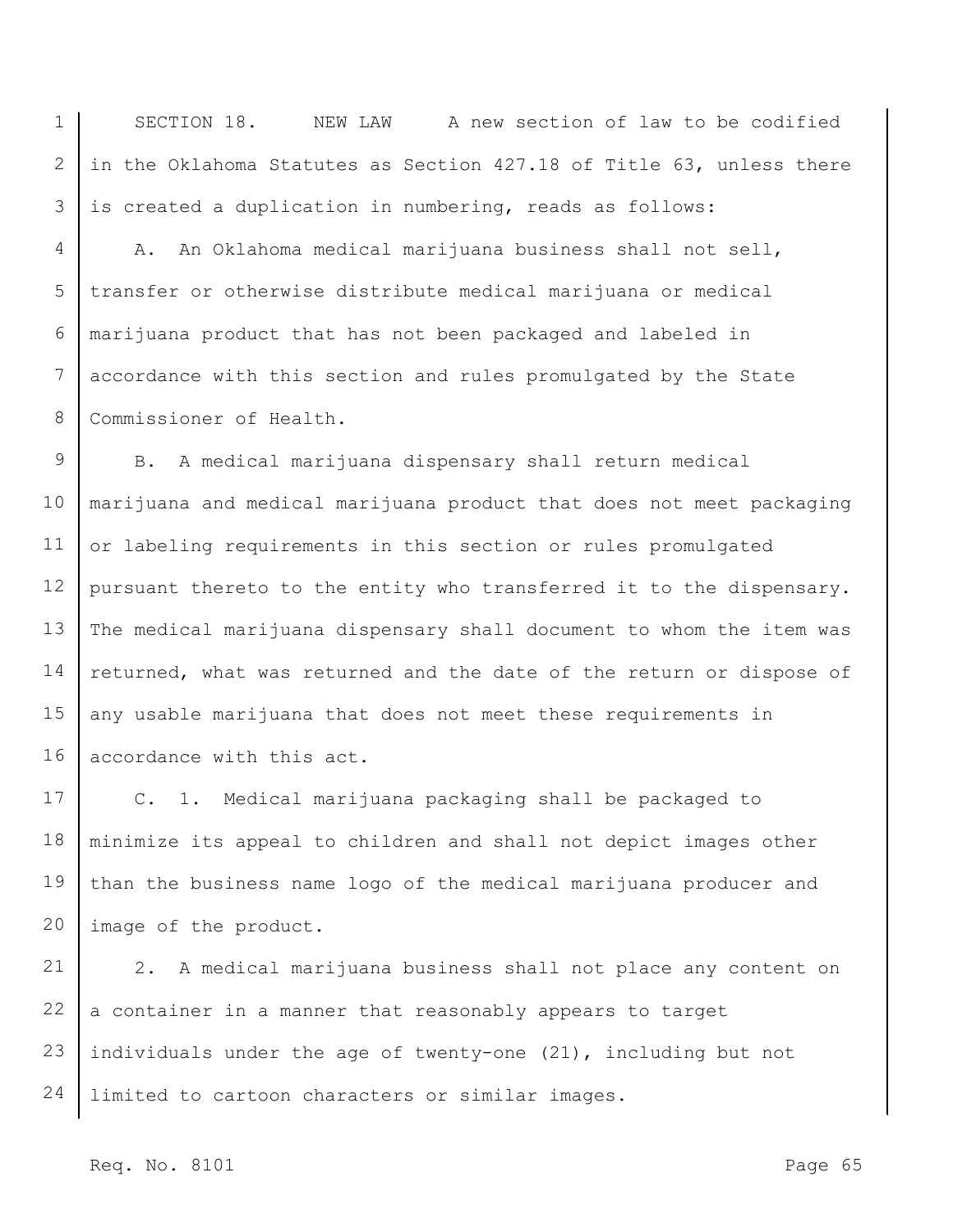1 2 3. Labels on a container shall not include any false or misleading statements.

3 4 5 6 7 4. No container shall be intentionally or knowingly labeled so as to cause a reasonable patient confusion as to whether the medical marijuana, medical marijuana concentrate or medical marijuana product is a trademarked product or labeled in a manner that violates any federal trademark law or regulation.

8 9 5. The label on the container shall not make any claims regarding health or physical benefits to the patient.

10 11 12 6. All medical marijuana, medical marijuana concentrate and medical marijuana products shall be in a child-resistant container at the point of transfer to the patient or caregiver.

13 14 15 16 17 18 19 D. The State Department of Health shall develop minimum standards for packaging and labeling of medical marijuana and medical marijuana products. Such standards shall include, but not be limited to, the required contents of labels to be affixed to all medical marijuana and medical marijuana products prior to transfer to a licensed patient or caregiver, which shall include, at a minimum:

20 21 1. A universal symbol indicating that the product contains tetrahydrocannabinol (THC);

22 23 24 2. THC and other cannabinoid potency, and terpenoid potency; 3. A statement indicating that the product has been tested for contaminants;

Req. No. 8101 Page 66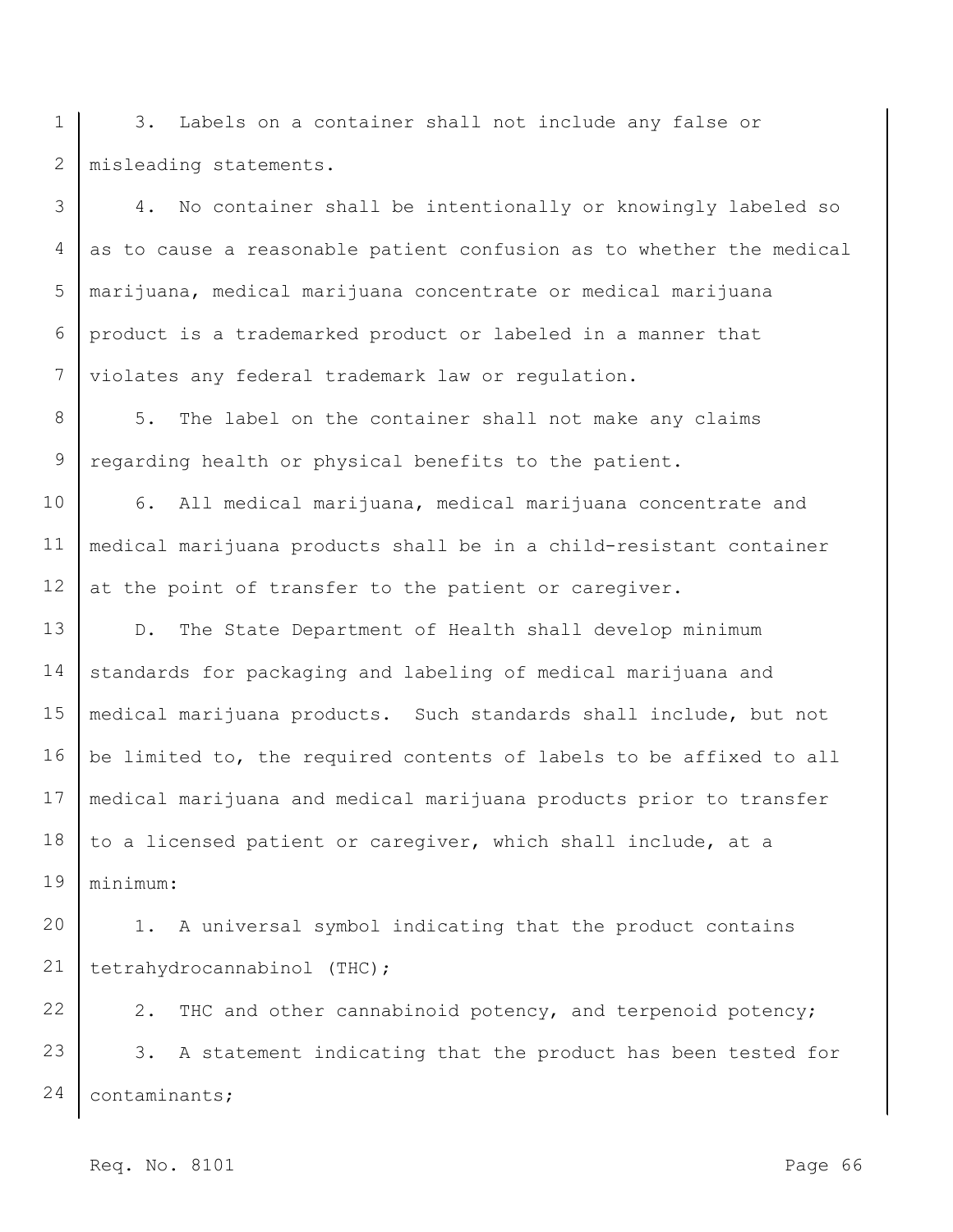1 2 4. One or more product warnings to be determined by the Department; and

3 4 5 6 5. Any other information the Department deems necessary. SECTION 19. NEW LAW A new section of law to be codified in the Oklahoma Statutes as Section 427.19 of Title 63, unless there is created a duplication in numbering, reads as follows:

7 8 9 10 A. A medical marijuana research license may be issued to a person to grow, cultivate, possess and transfer, by sale or donation, marijuana pursuant to this act for the limited research purposes identified in this section.

11 12 13 14 B. The fee for a medical marijuana research license shall be Five Hundred Dollars (\$500.00) and shall be payable by an applicant for a medical marijuana research license upon submission of his or her application to the Authority.

15 16 C. A medical marijuana research license may be issued for the following research purposes:

17 1. To test chemical potency and composition levels;

18 19 2. To conduct clinical investigations of marijuana-derived medicinal products;

20 21 3. To conduct research on the efficacy and safety of administering marijuana as part of medical treatment;

22 23 4. To conduct genomic, horticultural or agricultural research; and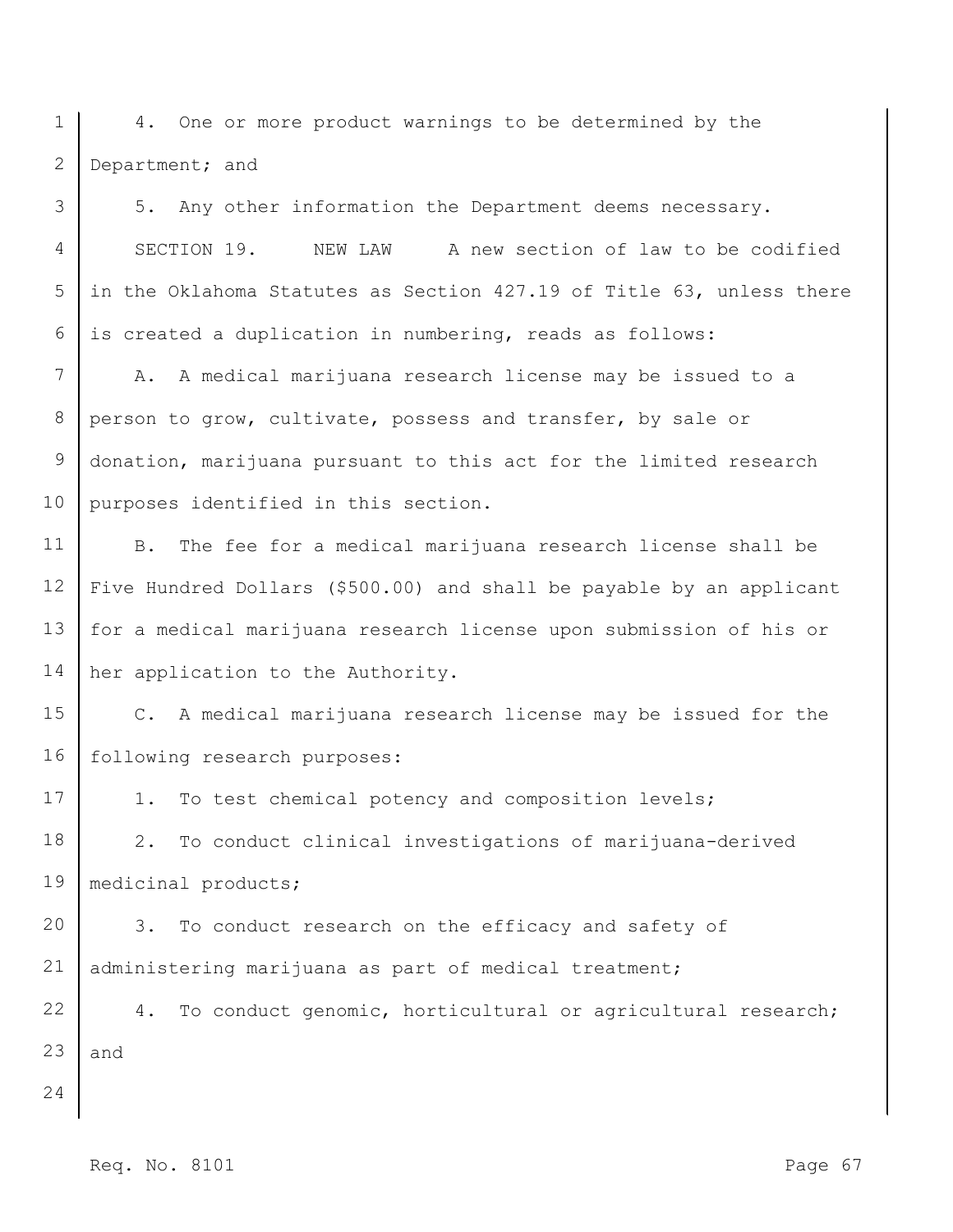1 2 5. To conduct research on marijuana-affiliated products or systems.

3 4 5 6 7 8 9 10 D. 1. As part of the application process for a medical marijuana research license, an applicant shall submit to the Authority a description of the research that the applicant intends to conduct and whether the research will be conducted with a public institution or using public money. If the research will not be conducted with a public institution or with public money, the Authority shall grant the application if it determines that the applicant meets the criteria in this section.

11 12 13 14 2. If the research will be conducted with a public institution or public money, the Department shall review the research project of the applicant to determine if it meets the requirements of this section and to assess the following:

a. the quality, study design, value or impact of the project,

17 18 19 20 21 22 23 24 b. whether the applicant has the appropriate personnel, expertise, facilities, infrastructure, funding and human, animal or other approvals in place to successfully conduct the project, and c. whether the amount of marijuana to be grown by the applicant is consistent with the scope and goals of the project.

15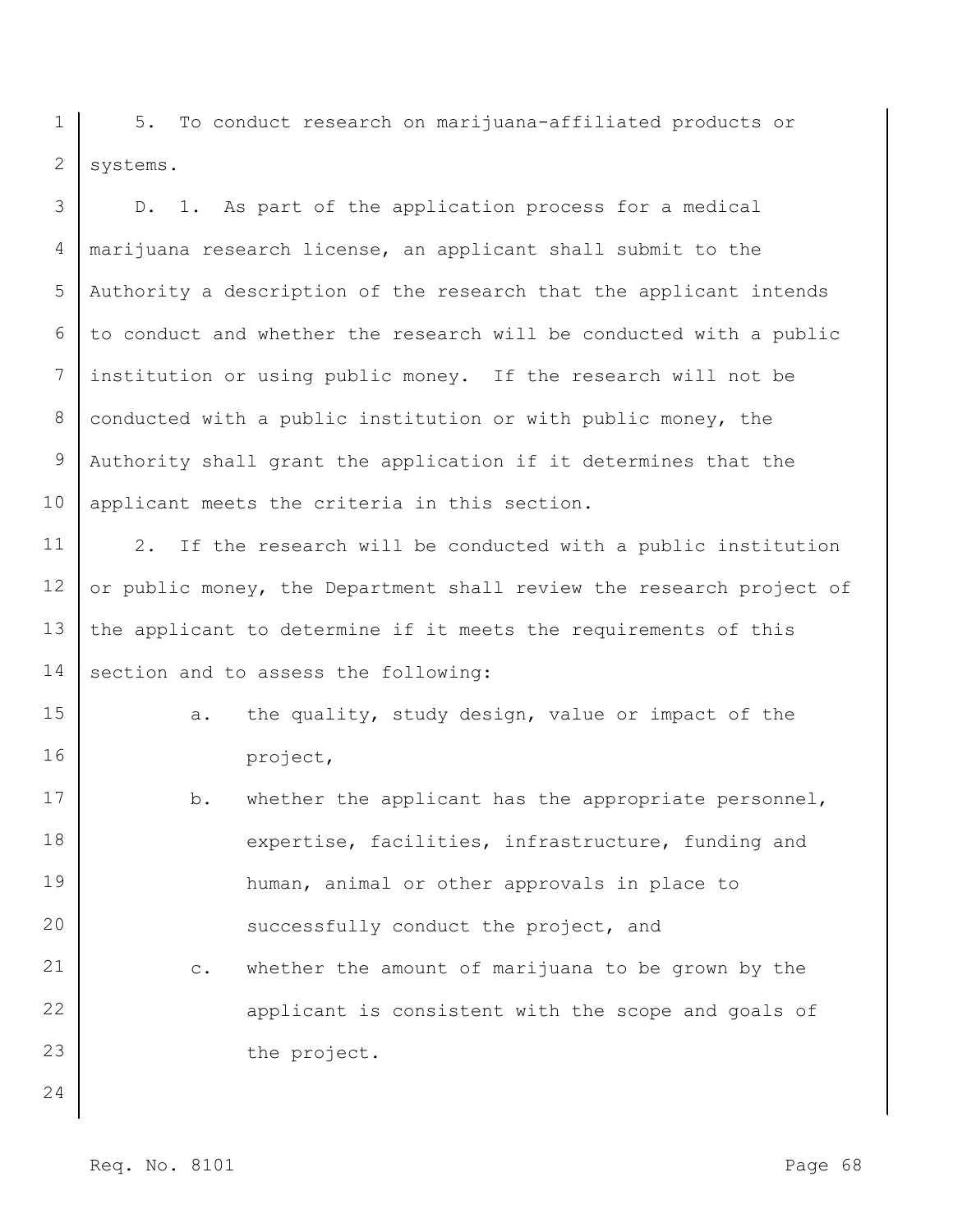1 2 3 3. If the Authority determines that the research project does not meet the requirements of this section or assesses the criteria to be inadequate, the application shall be denied.

4 5 6 7 8 E. A medical marijuana research licensee may only transfer, by sale or donation, marijuana grown within its operation to other medical marijuana research licensees. The Department may revoke a medical marijuana research license for violations of this section and any other violation of this act.

9 10 11 F. A medical marijuana research licensee may contract to perform research in conjunction with a public higher education research institution or another medical marijuana research licensee.

12 13 14 15 16 17 18 19 20 G. The growing, cultivating, possessing or transferring, by sale or donation, of marijuana in accordance with this section and the rules promulgated pursuant thereto, by a medical marijuana research licensee shall not be a criminal or civil offense under state law. A medical marijuana research license shall be issued in the name of the applicant and shall specify the location in Oklahoma at which the medical marijuana research licensee intends to operate. A medical marijuana research licensee shall not allow any other person to exercise the privilege of the license.

21 22 23 24 H. If the research conducted includes a public institution or public money, the Authority shall review any reports made by medical marijuana research licensees under state licensing authority rule and provide the Authority with its determination on whether the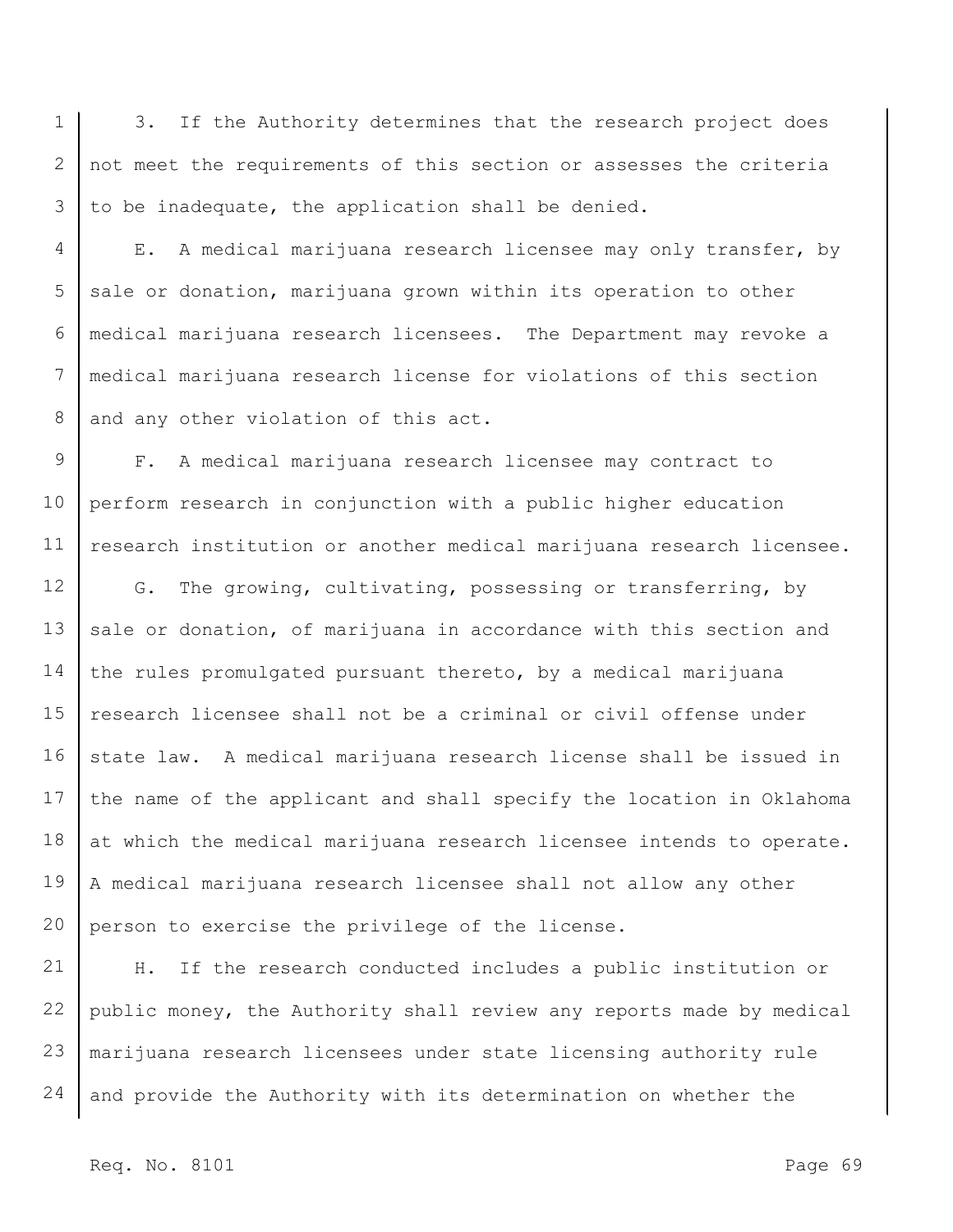1 2 research project continues to meet research qualifications pursuant to this section.

3 4 5 SECTION 20. NEW LAW A new section of law to be codified in the Oklahoma Statutes as Section 427.20 of Title 63, unless there is created a duplication in numbering, reads as follows:

6 7 A. There is hereby created a medical marijuana education facility license.

8 9 10 B. A medical marijuana education facility license may be issued to a person to possess or cultivate marijuana for the limited education and research purposes identified in this section.

11 12 13 14 15 C. A medical marijuana education facility license may only be granted to a not-for-profit organization structured under section 501(c)(3) of the Internal Revenue Code, operating as an Oklahoma not-for-profit registered organization with the Office of the Secretary of State.

16 17 18 D. A medical marijuana education facility license may only be granted upon the submission of a fee of Five Hundred Dollars (\$500.00) to the Authority.

19 20 E. A medical marijuana education facility license may be issued for the following education and research purposes:

21 22 1. To test cultivation techniques, strategies, infrastructure, mediums, lighting and other related technology;

23 24 2. To demonstrate cultivation techniques, strategies, infrastructure, mediums, lighting and other related technology;

Req. No. 8101 Page 70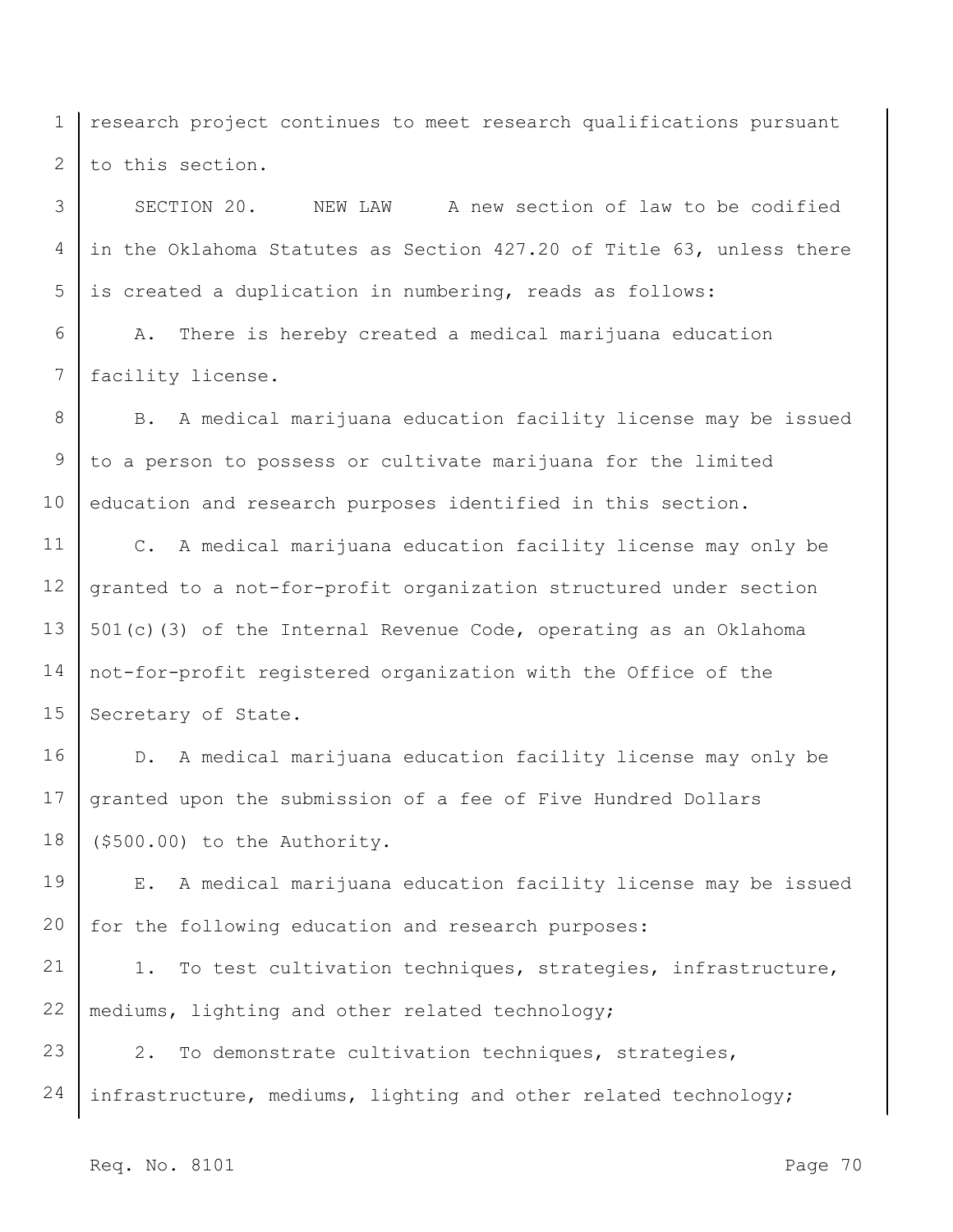1 2 3. To demonstrate the application and use of product manufacturing technologies;

3 4 4. To conduct genomic, horticultural or agricultural research; and

5 6 5. To conduct research on marijuana-affiliated products or systems.

7 8 9 10 11 12 13 14 15 16 17 F. As part of the application process for a medical marijuana education facility license, an applicant shall submit to the Authority a description of the project and curriculum that the applicant intends to conduct and whether the project and curriculum will be conducted with a public institution or using public money. If the research will not be conducted with a public institution or with public money, the Authority shall grant the application. If the research will be conducted with a public institution or public money, the Authority shall review the research project of the applicant to determine if it meets the requirements of this section and to assess the following:

18 19 20 21 1. The quality, study design, value or impact of the project; 2. Whether the applicant has the appropriate personnel, expertise, facilities, infrastructure, funding, and human, animal or other approvals in place to successfully conduct the project; and

22 23 3. Whether the amount of marijuana to be grown by the applicant is consistent with the scope and goals of the project.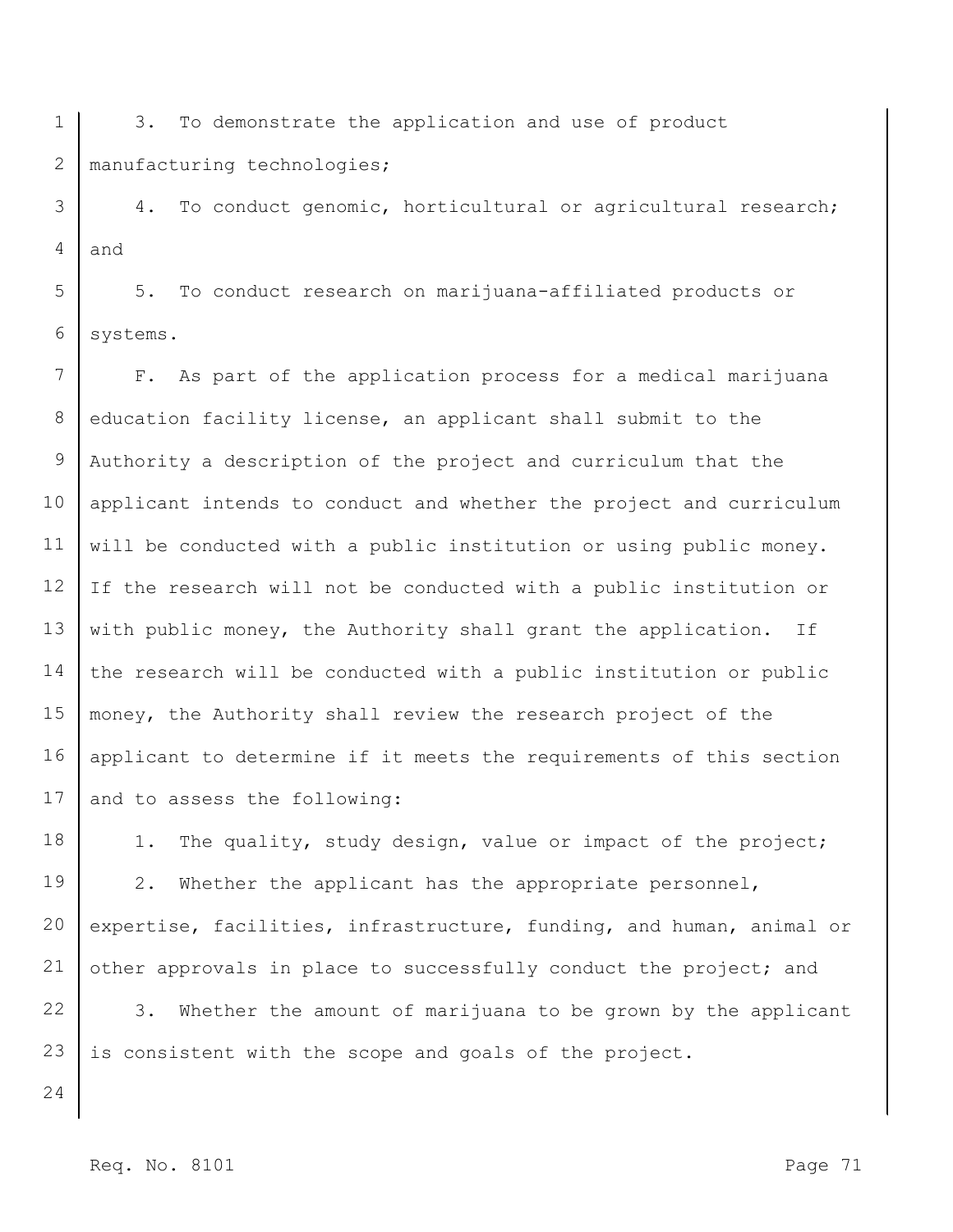1 2 3 If the Authority determines that the education project does not meet the requirements of this section or assesses the criteria to be inadequate, the application shall be denied.

4 5 6 7 8 G. A medical marijuana education facility licensee may only transfer, by sale or donation, marijuana grown within its operation to medical marijuana research licensees. The Department may revoke a medical marijuana education facility license for violations of this section and any other violation of this act.

9 10 11 H. A medical marijuana education facility licensee may contract to perform research in conjunction with a public higher education research institution or another research licensee.

12 13 14 15 16 17 18 19 20 21 I. The growing, cultivating, possessing or transferring, by sale or donation, of marijuana in accordance with this section and the rules promulgated pursuant thereto, by a medical marijuana education facility licensee shall not be a criminal or civil offense under state law. A medical marijuana education facility license shall be issued in the name of the applicant and shall specify the location in Oklahoma at which the medical marijuana education facility licensee intends to operate. A medical marijuana education facility licensee shall not allow any other person to exercise the privilege of the license.

22 23 24 SECTION 21. NEW LAW A new section of law to be codified in the Oklahoma Statutes as Section 427.21 of Title 63, unless there is created a duplication in numbering, reads as follows:

## Req. No. 8101 Page 72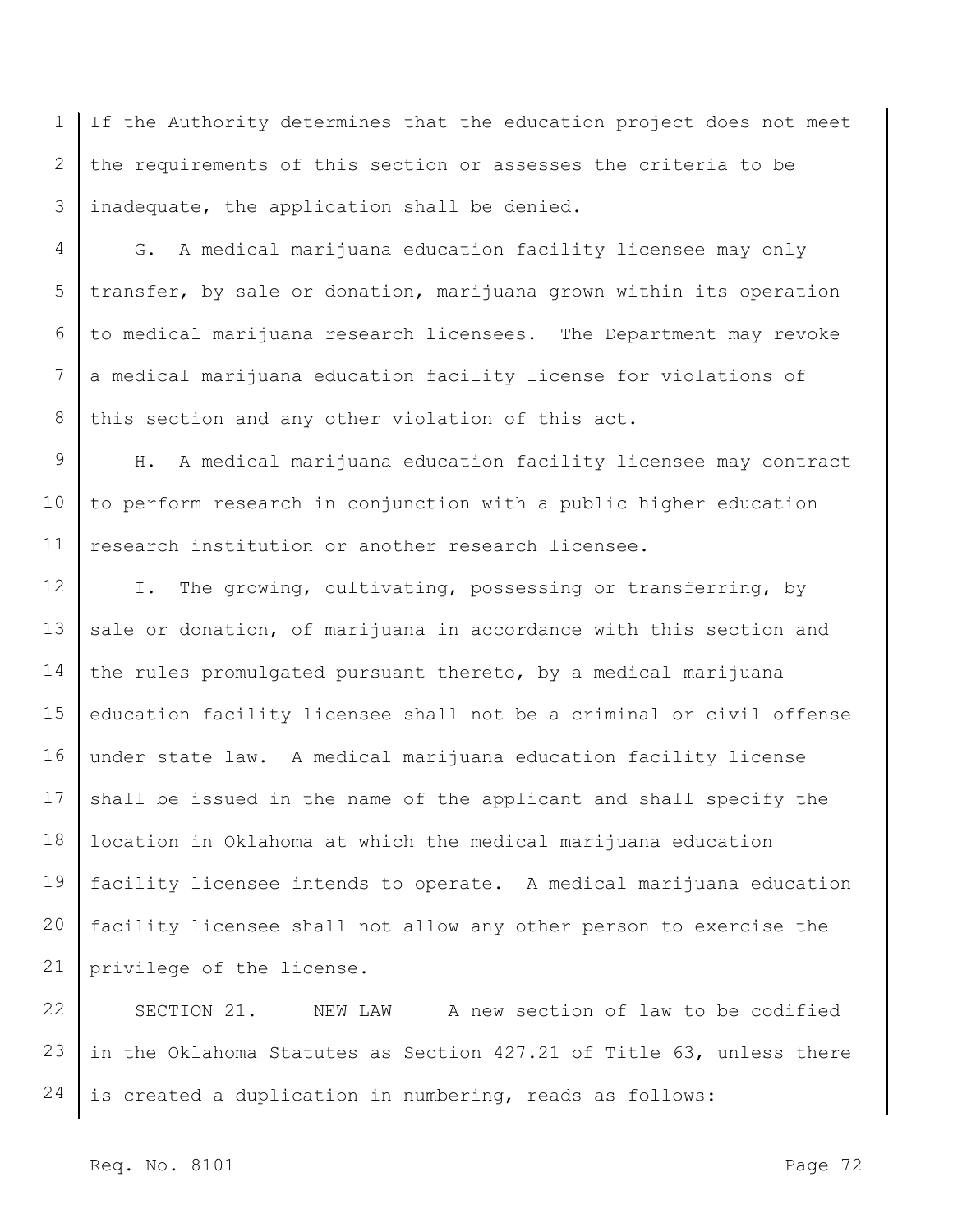1 2 A. A medical marijuana business shall not engage in advertising that is deceptive, false or misleading.

3 4 5 6 B. A medical marijuana business shall not include in any form of advertising or signage any content that specifically targets individuals under the age of eighteen (18), including but not limited to cartoon characters or similar images.

7 8 9 SECTION 22. NEW LAW A new section of law to be codified in the Oklahoma Statutes as Section 427.22 of Title 63, unless there is created a duplication in numbering, reads as follows:

10 11 12 13 14 15 A. An application or renewal and supporting information submitted by a qualifying patient or designated caregiver under the provisions of this act including, without limitation, information regarding the physician of the qualifying patient shall be considered confidential medical records that are exempt from the Oklahoma Open Records Act.

16 17 18 B. The dispensary records with patient information shall be treated as confidential records that are exempt from the Oklahoma Open Records Act.

19 20 21 C. All financial information provided by an applicant in its application to the Authority shall be treated as confidential records that are exempt from the Oklahoma Open Records Act.

22 23 24 D. All information provided by an applicant that constitutes private business information shall be treated as confidential records that are exempt from the Oklahoma Open Records Act.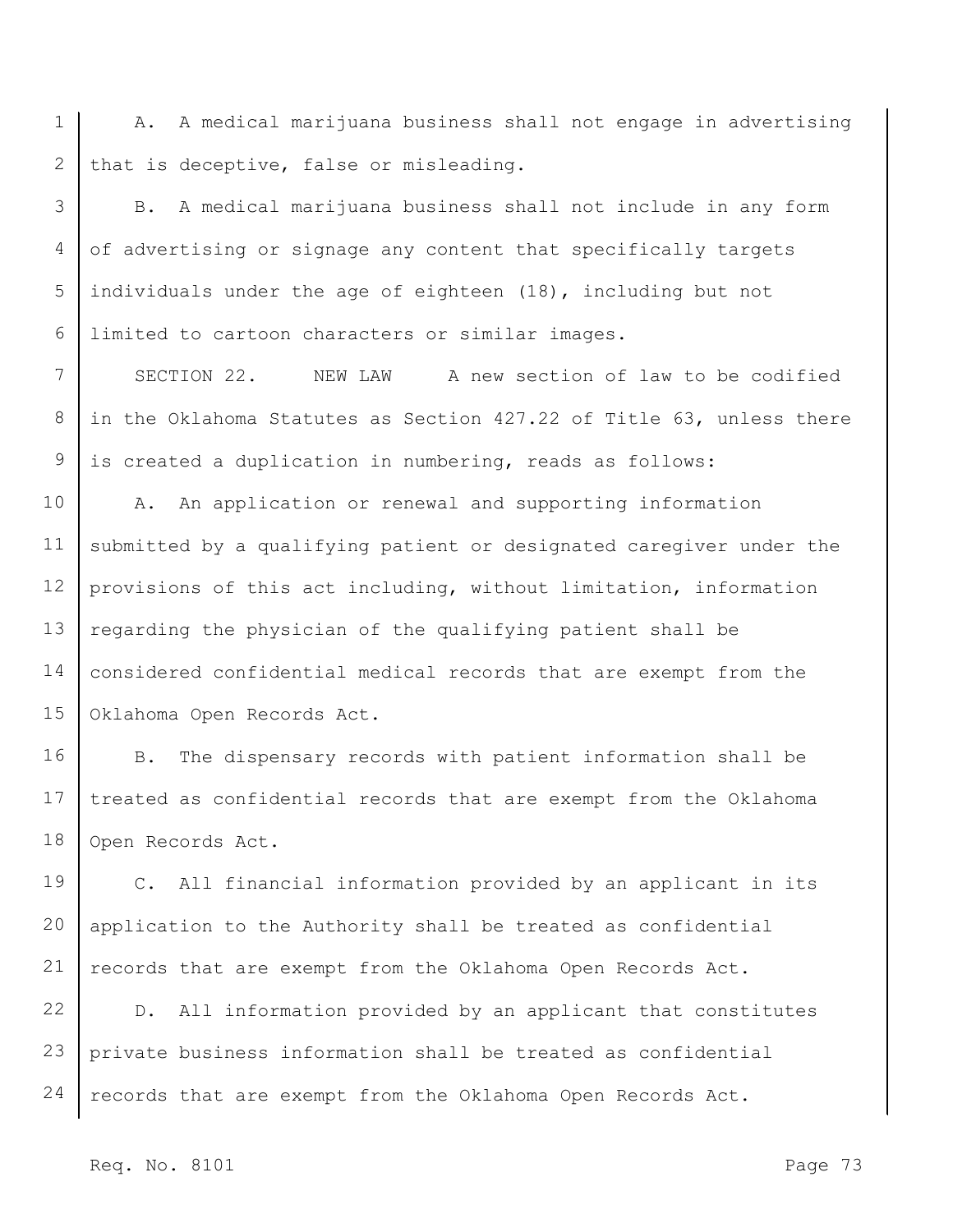1 2 3 4 5 6 E. As used in this section, "private business information" means information that, if disclosed, would give advantage to competitors or bidders including, but not limited to, information related to the planning, site location, operations, strategy, or product development and marketing of an applicant, unless approval for release of those records is granted by the business.

7 8 9 SECTION 23. NEW LAW A new section of law to be codified in the Oklahoma Statutes as Section 427.23 of Title 63, unless there is created a duplication in numbering, reads as follows:

10 11 12 13 14 A. The State Commissioner of Health, the Oklahoma Tax Commission, the Banking Board, the State Treasurer, the Secretary of State and the Director of the Office of Management and Enterprise Services shall promulgate rules to implement the provisions of this act.

15 16 17 18 19 B. The Food Safety Standards Board, in addition to the powers and duties granted in Section 423 of Title 63 of the Oklahoma Statutes, may recommend to the State Commissioner of Health rules relating to all aspects of the cultivation and manufacture of medical marijuana products.

20 21 22 SECTION 24. AMENDATORY 40 O.S. 2011, Section 552, as amended by Section 17, Chapter 196, O.S.L. 2012 (40 O.S. Supp. 2018, Section 552), is amended to read as follows:

23 24 Section 552. As used in the Standards for Workplace Drug and Alcohol Testing Act:

Req. No. 8101 Page 74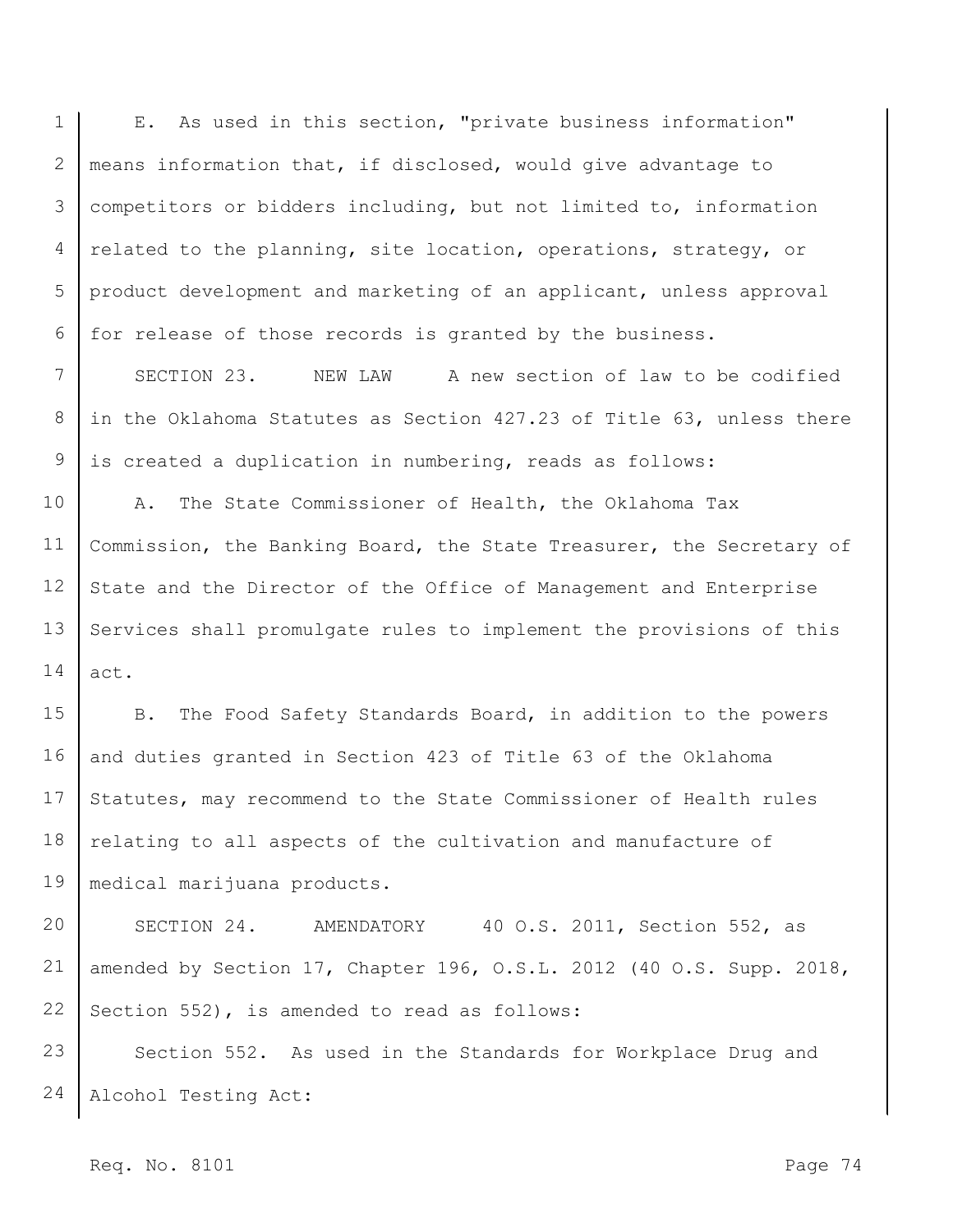1

4

1. "Alcohol" means ethyl alcohol or ethanol;

2 3 2. "Applicant" means a person who has applied for a position with an employer and received a conditional offer of employment;

3. "Board" means the State Board of Health;

5 6 7 8 9 10 11 12 13 14 15 16 17 4. "Confirmation test" means a drug or alcohol test on a sample to substantiate the results of a prior drug or alcohol test on the same sample and which uses different chemical principles and is of equal or greater accuracy than the prior drug or alcohol test. Where a breathalyzer test is utilized, a confirmation test means a second sample test that confirms the prior result. Where a singleuse test is utilized, a confirmation test means a second test confirmed by a testing facility. A breath or blood specimen may be used for the confirmation test for alcohol. A urine, saliva or blood specimen may be used for the confirmation test for drugs; 5. "Department" means the State Department of Health; 6. "Drug" means amphetamines, cannabinoids, cocaine, phencyclidine (PCP), hallucinogens, methaqualone, opiates,

18 19 barbiturates, benzodiazepines, synthetic narcotics, designer drugs, or a metabolite of any of the substances listed herein;

20 21 22 23 24 7. "Drug or alcohol test" means a chemical test administered for the purpose of determining the presence or absence of a drug or its metabolites or alcohol in a person's bodily tissue, fluids or products. Adulteration of a specimen or of a drug or alcohol test shall be considered as a refusal to test;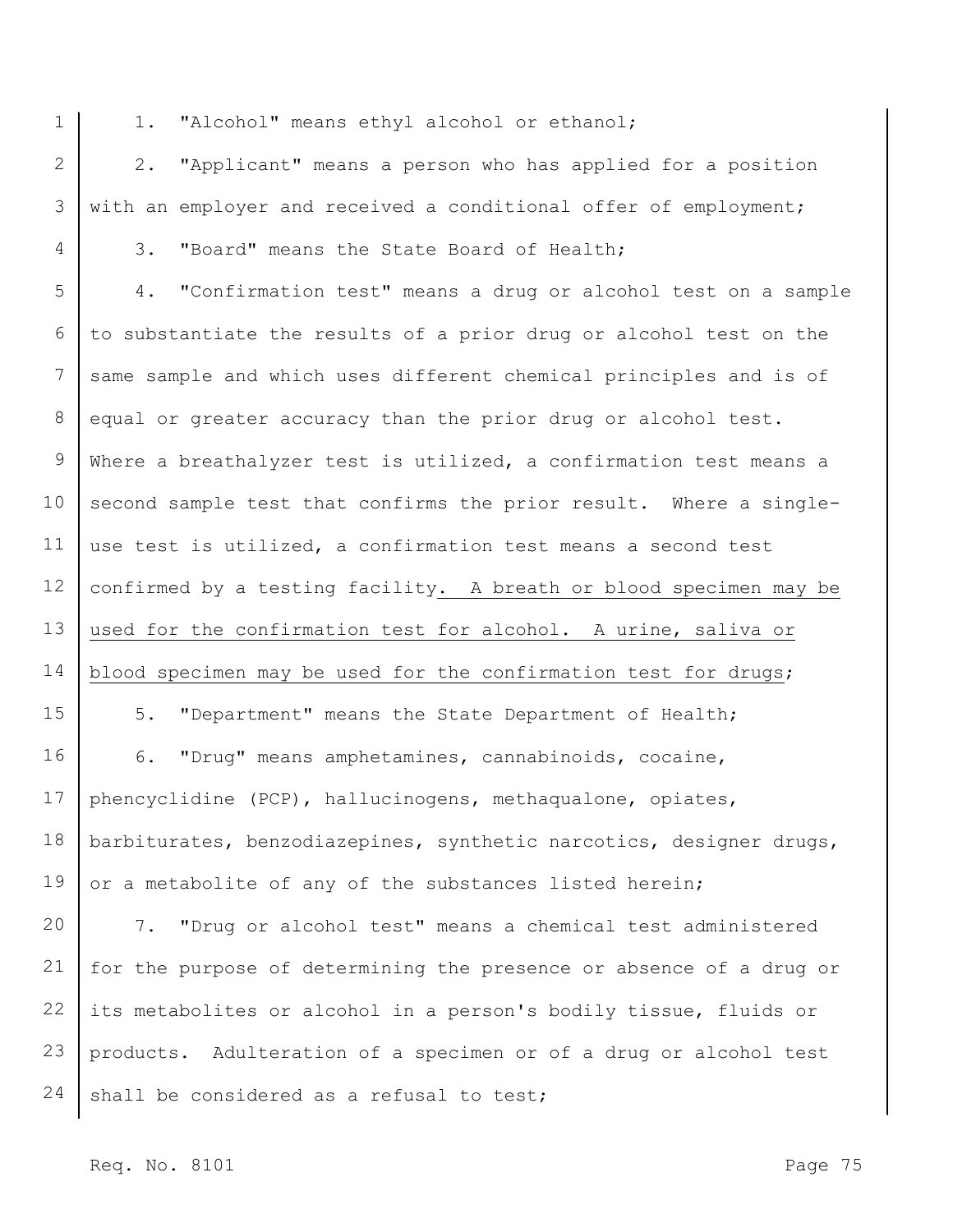1 2 3 4 5 6 7 8 9 8. "Employee" means any person who supplies labor for remuneration to his or her employer in this state and shall not include an independent contractor, subcontractor or employees of an independent contractor; provided, however, an independent contractor, subcontractor, or employees of an independent contractor, may be subject to a workplace drug or alcohol testing policy under the terms of the contractual agreement when the drug or alcohol testing policy applies to other workers at the job site or workers who are in the same or similar classification or group;

10 11 12 13 9. "Employer" means any person, firm, corporation, partnership, association, nonprofit organization or public employer, which has one or more employees within this state, or which has offered or may offer employment to one or more individuals in this state;

14 15 16 17 10. "Public employer" means the State of Oklahoma or any political subdivision thereof, including any department, agency, board, commission, institution, authority, public trust, municipality, county, district or instrumentalities thereof;

18 19 20 21 22 23 11. "Review officer" means a person, qualified by the State Board of Health, who is responsible for receiving results from a testing facility which have been generated by an employer's drug or alcohol testing program, and who has knowledge and training to interpret and evaluate an individual's test results together with the individual's medical history and any other relevant information;

24